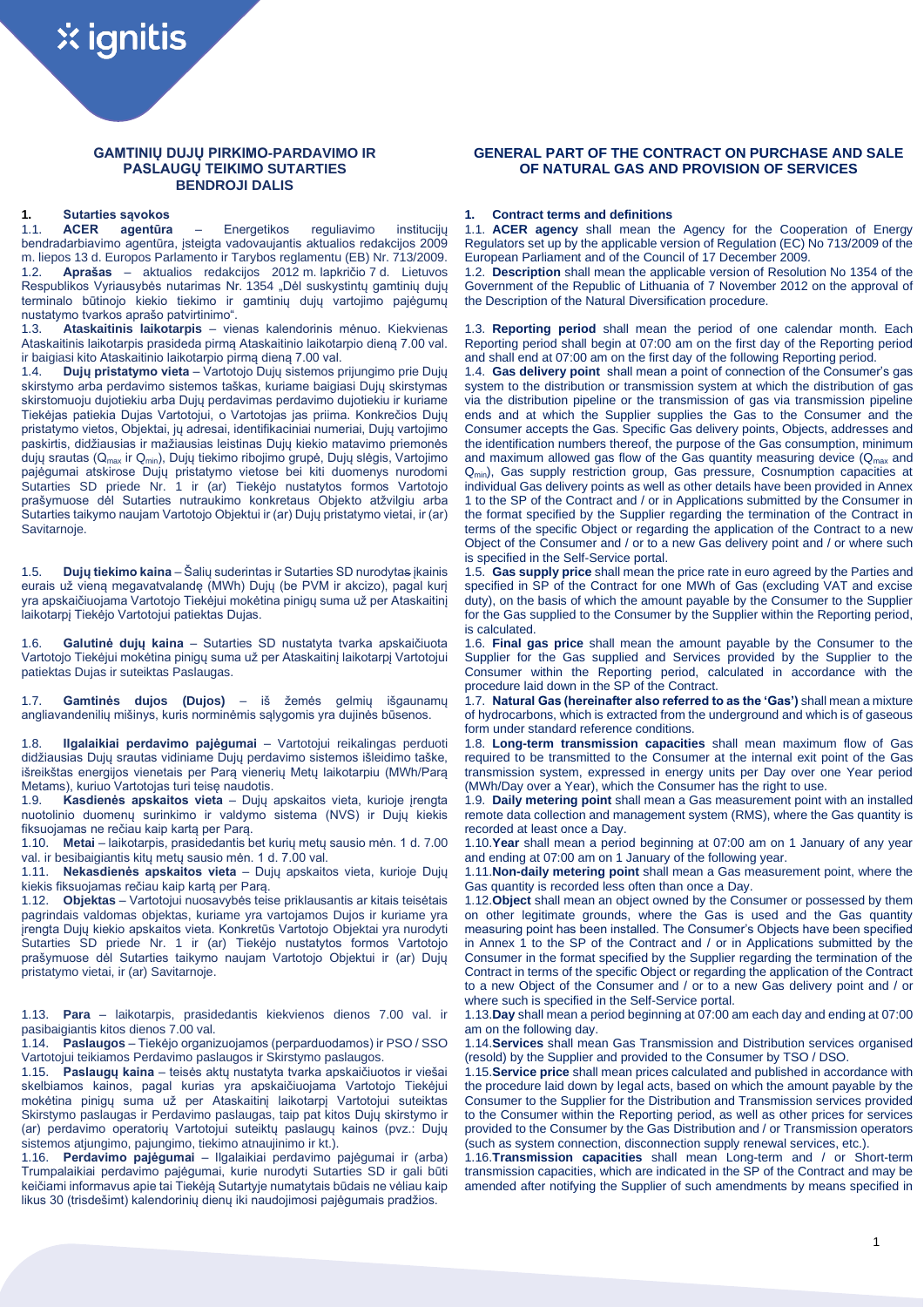1.17. **Perdavimo paslaugos** – Sutartyje numatyta tvarka bei vadovaujantis Perdavimo taisyklėmis ir kitais Dujų tiekimo metu galiojančiais aktualios redakcijos teisės aktais Tiekėjo organizuojamos (perparduodamos) ir PSO Vartotojui teikiamos Dujų transportavimo aukšto slėgio vamzdynais paslaugos ir (ar) kitos paslaugos, kuriomis naudojasi prie PSO valdomos Dujų perdavimo sistemos prijungtas Vartotojas.

1.18. **Perdavimo sistemos operatorius (PSO)** – subjektas, atsakingas už Perdavimo paslaugų teikimą.

1.19. **Perdavimo taisyklės** – aktualios redakcijos Naudojimosi Perdavimo sistemos operatoriaus gamtinių dujų perdavimo sistema taisyklės, kurios taikomos PSO valdomos Dujų perdavimo sistemos esamiems ir potencialiems naudotojams, asmenims, kurių Dujų sistemos prijungtos prie PSO Dujų perdavimo sistemos.

1.20. **REMIT įgyvendinimo reglamentas** – Europos Komisijos aktualios redakcijos 2014 m. gruodžio 17 d. įgyvendinimo reglamentas (ES) Nr. 1348/2014 dėl duomenų teikimo, kuriuo įgyvendinamos REMIT reglamento 8 straipsnio 2 ir 6 dalys.

1.21. **REMIT reglamentas** – aktualios redakcijos 2011 m. spalio 25 d. Europos Parlamento ir Tarybos Reglamentas (ES) Nr. 1227/2011 dėl didmeninės energijos rinkos vientisumo ir skaidrumo.

1.22. **Savitarna** – Tiekėjo interneto svetainėje pasiekiama [savitarnos](https://ignitis.lt/lt/savitarna-verslui)  [svetainė](https://ignitis.lt/lt/savitarna-verslui) (https://ignitis.lt/lt/savitarna-verslui), kurioje prie savo paskyros prisijungęs Vartotojas gali gauti mokėjimo dokumentus už suvartotas Dujas ir (ar) suteiktas Paslaugas, pranešimus ir kitą su Sutarties vykdymu susijusią informaciją.

1.23. **Skirstymo paslaugos** – Sutartyje numatyta tvarka, vadovaujantis Skirstymo taisyklėmis ir kitais Dujų tiekimo metu galiojančiais aktualios redakcijos teisės aktais Tiekėjo organizuojamos (perparduodamos) ir SSO teikiamos Dujų transportavimo paslaugos skirstomaisiais dujotiekiais ir (ar) kitos paslaugos, kuriomis naudojasi prie SSO valdomos Dujų skirstymo sistemos prijungtas Vartotojas.

1.24. **Skirstymo sistemos operatorius (SSO)** – subjektas, atsakingas už Skirstymo paslaugų teikimą.

1.25. **Skirstymo taisyklės** – aktualios redakcijos Naudojimosi Skirstymo sistemos operatoriaus gamtinių dujų skirstymo sistema taisyklės, kurios taikomos SSO valdomos dujų skirstymo sistemos esamiems ir potencialiems sistemos naudotojams, asmenims, kurių dujų sistemos prijungtos prie SSO sistemos.

1.26. **Sutartis** – ši Gamtinių dujų pirkimo-pardavimo ir Paslaugų teikimo sutartis, susidedanti iš Sutarties BD, Sutarties SD, Sutarties priedų ir kitų dokumentų, kurie yra neatskiriama Sutarties dalis.

1.27. **Sutarties BD** – šis dokumentas, kuris yra sudėtinė ir neatskiriama Sutarties dalis, kuriame nustatytos bendrosios ir standartinės Sutarties sąlygos, viešai skelbiamos Tiekėjo interneto svetainėje.

1.28. **Sutarties SD** – dokumentas, kuris yra sudėtinė ir neatskiriama Sutarties dalis, kuriame nustatytos Tiekėjo ir Vartotojo sutartos konkrečios Sutarties sąlygos kaip Dujų kiekis, Perdavimo pajėgumai, kaina, Dujų pardavimo ir Paslaugų teikimo laikotarpis bei kitos Šalių sutartos sąlygos.

1.29. **Šalis** – Tiekėjas arba Vartotojas kiekvienas atskirai. Šalys – Tiekėjas ir Vartotojas abu kartu.

1.30. **Tiekėjas** – subjektas, nurodytas Sutarties SD 1 skyriuje, Sutarties pagrindu parduodantis Vartotojui Dujas ir organizuojantis Paslaugų teikimą.

1.31. **Tiekimo taisyklės** – aktualios redakcijos 2014 m. spalio 10 d. Lietuvos Respublikos energetikos ministro įsakymu Nr. 1-248 patvirtintos Gamtinių dujų tiekimo ir vartojimo taisyklės, kurios nustato ir reguliuoja Dujų vartotojų santykius su Dujų įmonėmis ir Dujų įmonių tarpusavio santykius tiekiant ir skirstant Dujas.

1.32. **Trumpalaikiai perdavimo pajėgumai** – Vartotojui reikalingas perduoti didžiausias Dujų srautas vidiniame Dujų perdavimo sistemos išleidimo taške, išreikštas energijos vienetais per Parą trumpesniu negu vienerių Metų laikotarpiu (MWh / Parą ketvirčiui, mėnesiui ar Parai), kuriuo Vartotojas turi teisę naudotis.

1.33. **Vartojimo pajėgumai** – Vartotojui reikalingas didžiausias Dujų Paros kiekis, kuris reikalingas Vartotojo maksimaliems Dujų vartojimo poreikiams užtikrinti kiekvienoje konkrečioje Dujų pristatymo vietoje. Vartojimo pajėgumai nustatomi, keičiami, tikslinami tik Apraše nustatyta tvarka ir yra nurodyti the Contract at least 30 (thirty) calendar days before the Consumer starts using the capacities.

1.17.**Transmission services** shall mean services of Gas transportation via high pressure pipelines arranged (resold) by the Supplier and provided to the Consumer by the TSO and / or other services that the Consumer connected to the Gas transmission system, operated by the TSO, has access to, which shall be arranged (resold) and provided in accordance with the procedure specified in the Contract, as well as with the Transmission Regulations and other up-to-date legislations applicable at the time where the Gas is supplied.

1.18.**Transmission System Operator (TSO)** shall mean an entity responsible for the provision of the Transmission services.

1.19.**Transmission Regulations** shall mean an up-to-date version of the Regulations for the Use of the Natural Gas Transmission System of the Transmission System Operator applicable to current and potential users of the Gas transmission system managed by the TSO and to the entities whose Gas systems are connected to the Gas Transmission System.

1.20.**REMIT implementing regulation** shall mean the applicable Regulation (EU) No 1348/2014 of the European Parliament and of the Council of 17 December 2014 on data reporting implementing Article 8(2) and Article 8(6) of the REMIT regulation.

1.21.**REMIT** shall mean the applicable Regulation (EU) No 1227/2011 of the European Parliament and of the Council of 25 October 2011 on wholesale energy market integrity and transparency.<br>1.22. Self-Service portal shall

1.22.**Self-Service portal** shall mean the [self-service website](file:///C:/Users/Egle/Downloads/self-service%20website) [\(https://ignitis.lt/lt/savitarna-verslui\)](https://ignitis.lt/lt/savitarna-verslui) accessible on the Supplier's website, where, by connecting to their account, the Consumer may obtain payment documents for the consumed Gas and / or provided Services, messages and other information related to the performance of the Contract.

1.23.**Distribution services** shall mean services of Gas transportation via distribution pipelines arranged (resold) by the Supplier and provided to the Consumer by the DSO and / or other services that the Consumer connected to the Gas distribution system, operated by the TSO, has access to, which shall be arranged (resold) and provided in accordance with the procedure specified in the Contract, as well as with the Distribution Regulations and other up-to-date legislations applicable at the time where the Gas is supplied.

1.24.**Distribution System Operator (DSO)** shall mean an entity responsible for the provision of Distribution services.

1.25.**Distribution Regulations** shall mean an up-to-date version of the Regulations for the Use of the Natural Gas Distribution System of the Distribution System Operator applicable to current and potential users of the Gas distribution system managed by the DSO and to the entities whise Gas systems are connected to the Gas Distribution System.

1.26.**Contract** shall mean the present Contract on the Purchase and Sale of Natural Gas and Provision of Services, consisting of the GP of the Contract and SP of the Contract, as well as Annexes to the Contract and other documents, which form an integral part of the present Contract.

1.27.**GP of the Contract** shall mean the present document, which forms and integral part of the present Contract, setting out the general and standard terms and conditions of the Contract, which are made available to public on the website of the Supplier.

1.28.**SP of the Contract** shall mean a document, which forms and integral part of the Contract, setting out specific Contract terms and conditions agreed on by the Supplier and the Consumer, such as the Gas quantity, Transmission capacities, price, the period for purchase and sale of Gas and the provision of Services, as well as other terms and conditions agreed on by the Parties.

1.29.**Party** shall mean the Supplier or the Consumer individually. Parties shall mean both the Supplier and the Consumer collectively.

1.30.**Supplier** shall mean an entity, specified in section 1 of the SP of the Contract, selling the Gas and organising the provision of Services to the Consumer on the basis of the present Contract.

1.31.**Supply Regulations** shall mean an up-to-date version of the Natural Gas Supply and Consumption Regulations approved by Order No 1-248 of the Minister of Energy of the Republic of Lithuania of 10 October 2014 on approval of the natural Gas supply and consumption regulations defining and governing the relationships between Gas consumers and Gas companies and the relationships between Gas companies in the process of supply and distribution of Gas.

1.32.**Short-term transmission capacities** shall mean maximum flow of Gas required to be transmitted to the Consumer at the internal exit point of the Gas transmission system, expressed in energy units per Day over the period shorter than one Year (MWh/Day over a quarter, month or Day), which the Consumer has the right to use.

1.33.**Consumption capacities** shall mean maximum Daily quantity of Gas required by the Consumer at the particular Gas delivery point for satisfying maximum Gas consumption needs of the Consumer. Consumption capacities shall only be determined, amended or revised in accordance with the procedure set out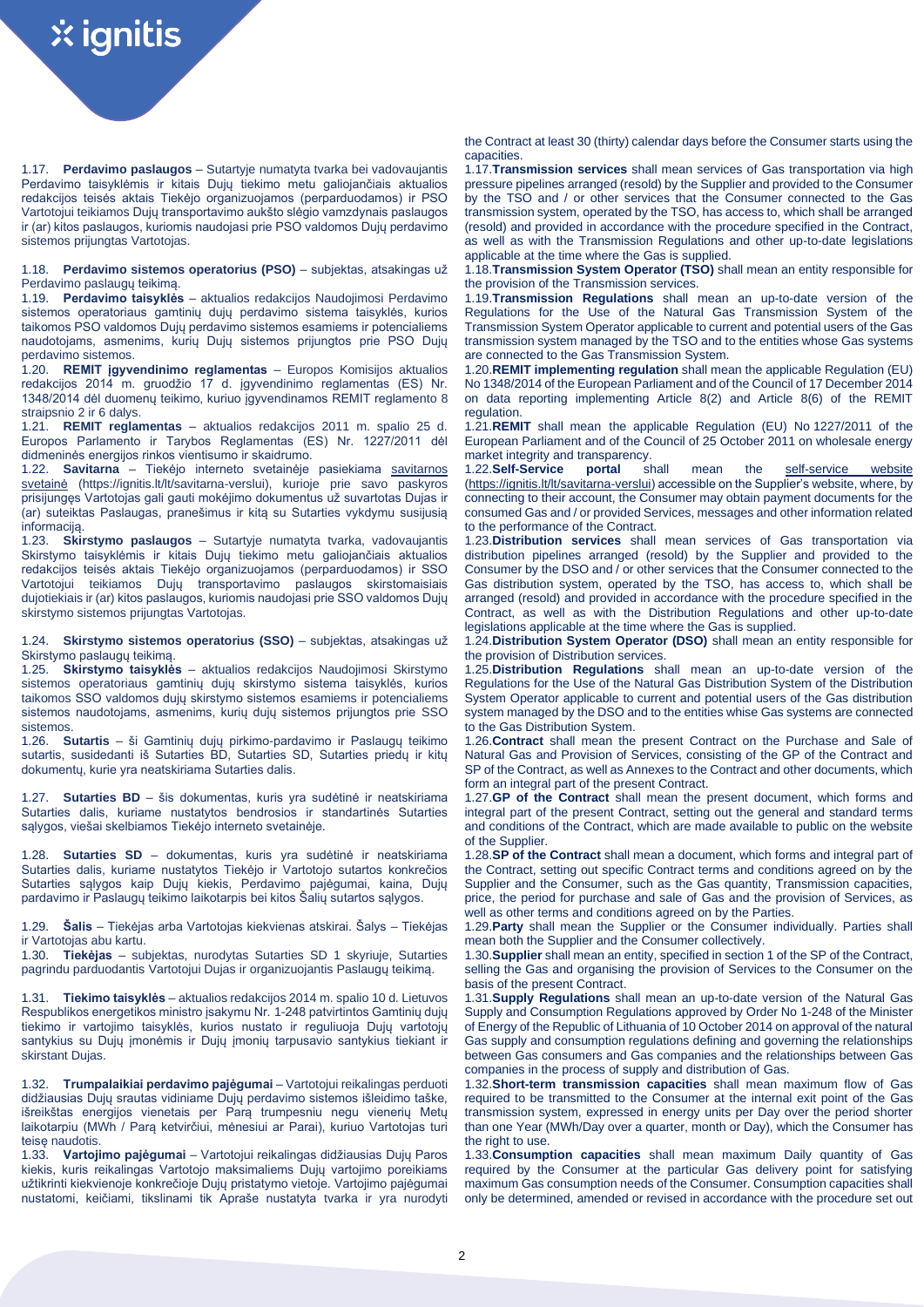Sutarties SD priede Nr. 1 ir (ar) Tiekėjo nustatytos formos Vartotojo prašymuose dėl Sutarties nutraukimo konkretaus Objekto atžvilgiu arba Sutarties taikymo naujam Vartotojo Objektui ir (ar) Dujų pristatymo vietai, ir (ar) Savitarnoje.

1.34. **Vartotojas** – subjektas, nurodytas Sutarties SD 1 skyriuje, Sutarties pagrindu perkantis iš Tiekėjo Dujas ir Paslaugas.

# 1.35. **VERT** – Valstybinė energetikos reguliavimo taryba. 1.35.**NERC** shall mean National Energy Regulatory Council.

1.36. Kitos savokos, kaip viršutinis dujų šilumingumas, Q<sub>max</sub>, Q<sub>min</sub>, ketvirtis, mėnuo, techninis vartojimo pajėgumas, vartotojo duomenys, vartotojo prekybos duomenys ir kt., yra apibrėžtos aktualių redakcijų galiojančiuose teisės aktuose – Lietuvos Respublikos gamtinių dujų įstatyme, Perdavimo taisyklėse, Skirstymo taisyklėse, Tiekimo taisyklėse, REMIT ir REMIT įgyvendinimo reglamentuose bei kituose Lietuvos Respublikos Gamtinių dujų sektorių reglamentuojančiuose teisės aktuose.

2.1. Šalys viena kitai patvirtina ir garantuoja, kad: 2.1. the Parties warrant and represent to each other that: Šalis turi teisę sudaryti ir vykdyti šią Sutartį pagal joje numatytas sąlygas. Šalis atliko visus teisinius veiksmus, būtinus Sutarties tinkamam sudarymui, jos galiojimui ir Sutarties sąlygų vykdymui, ir Šaliai bei jos vardu pasirašančiam atstovui nereikia jokio kito leidimo ar sutikimo, išskyrus tuos, kuriuos ji (jis) gavo;

2.1.2. sudarydama Sutartį ir vykdydama savo įsipareigojimus pagal ją, Šalis nepažeis ją saistančių teisės aktų, sutarčių, susitarimų, kitų dokumentų, taip pat kreditorių interesų;

2.1.3. Šalys atskleidė viena kitai visą joms žinomą informaciją, turinčią esminės reikšmės šios Sutarties sudarymui ir vykdymui.

2.2.1. Vartotojo darbuotojai, atstovai ir (ar) kiti Vartotojo vardu veikiantys asmenys (įskaitant, bet neapsiribojant, asmenimis, nurodytais Sutarties SD), atlikdami bet kokius veiksmus, susijusius su šios Sutarties sudarymu, vykdymu, pratęsimu, pakeitimu arba nutraukimu (įskaitant visų veiksmų atlikimą prisijungus prie Savitarnos), turi tam reikalingus įgaliojimus ir Vartotojas prisiima visišką atsakomybę už šių asmenų veiksmus;

2.2.2. visi Objektai, į kuriuos pagal šią Sutartį tiekiamos Dujos, Vartotojui priklauso nuosavybės teise ar valdomi kitu teisėtu pagrindu arba yra gautas Objektų savininkų sutikimas sudaryti šiai Sutarčiai. Vartotojas prisiima visas galinčias kilti neigiamas pasekmes prieš Tiekėją ir (ar) SSO, ir (ar) PSO bei trečiuosius asmenis už šio patvirtinimo klaidingumą;

2.2.3. tinkamai ir laiku informuos Tiekėją, pateikdamas tai įrodantį dokumentą, jeigu bus visiškai ar laikinai atleistas nuo prievolės mokėti akcizą už Dujas;

2.2.4. buvo tinkamai informuotas apie jo teisę pasinaudoti energijos efektyvumo priemonėmis;

2.2.5. perskaitė ir susipažino su Sutarties sąlygomis, jam buvo suteiktos galimybės šias sąlygas individualiai aptarti.

## 2.3. Tiekėjas papildomai patvirtina ir garantuoja, kad: 2.3. The Supplier additionally warrants and represents that:

2.3.1. Yra sudaręs elektros energijos persiuntimo paslaugų teikimo sutartį su Operatoriumi bei atlikęs visus kitus teisės aktų reikalaujamus veiksmus šios Sutarties sudarymui ir tinkamam jos vykdymui. Jeigu tam tikri Tiekėjo veiksmai turės būti atlikti po šios Sutarties sudarymo, Tiekėjas įsipareigoja juos atlikti teisės aktų nustatyta tvarka ir terminais.

## **3. Sutarties dalykas 3. Subject of the Contract**

3.1. Šia Sutartimi Tiekėjas įsipareigoja Vartotojui parduoti ir patiekti Sutarties SD nurodytą planuojamą suvartoti Dujų kiekį į Objektus bei organizuoti Paslaugų teikimą į Objektus, o Vartotojas įsipareigoja įsigyti ir priimti Dujas bei Paslaugas ir už jas atsiskaityti Sutartyje nustatytomis sąlygomis ir tvarka.

in the Description and shall be specified in Annex 1 to the SP of the Contract and / or in Applications submitted by the Consumer in the format specified by the Supplier regarding the termination of the Contract in terms of the specific Object or regarding the application of the Contract to a new Object of the Consumer and / or to a new Gas delivery point and / or where such is specified in the Self-Service portal.

1.34.**Consumer** shall mean an entity indicated in section 1 of the SP of the Contract, purchasing from the Supplier the Gas and the Services on contractual basis.

1.36. Other terms, such as the higher heat value of Gas,  $Q_{\text{max}}$ ,  $Q_{\text{min}}$ , quarter, month, technical consumption capacity, consumer data, consumer trade data, etc. are defined in the applicable legal acts – Law of the Republic of Lithuania on Natural Gas, the Transmission Regulations, the Distribution Regulations, the Supply Regulations, the Implementing Regulation and the REMIT, as well as other legal acts regulating the sector of Gas of the Republic of Lithuania.

# **2. Šalių patvirtinimai ir garantijos 2. Warranties and representations of the Parties**

2.1.1. the Party has the right to enter into the present Contract and to perform it in accordance with the terms and conditions specified therein. The Party has performed all and any legal acts necessary for proper conclusion and validity of the present Contract and for proper performance of the provisions thereof and the Party and its representative, who shall sign the Contract on behalf of the Party is not required to obtain any other permits and / or consents, except for those already obtained;

2.1.2. by entering into the present Contract and performing its obligations, the Party is not breaching any legal acts, contracts, agreements or any other documents, which are binding to such Party, and is not harming the interests of its creditors;

2.1.3. the Parties have disclosed to each other all information known to them that has significance for conclusion and performance of the present Contract.

## 2.2. Vartotojas papildomai patvirtina ir garantuoja, kad: 2.2. The Consumer additionally warrants and represents that:

2.2.1. all and any employees, representatives of the Consumer and / or other persons acting on behalf of the Consumer (including, but not limited to the persons specified in the SP of the Contract), at the time of execution of any activities in relation to the conclusion, performance, extension, amendment or termination of the present Contract (including all and any actions while connected to the Self-Service portal), have all necessary powers to perform such actions and the Consumer assumes full responsibility for the actions taken by such persons;

2.2.2. all and any Objects, that the Gas is supplied to under the present Contract, are owned by the Consumer by the right of ownership or governed by the Consumer on other legitimate bases or the Consumer has obtained the Object owners' consents to conclude the present Contract. The Consumer shall take any negative consequences that may arise to the Supplier and / or DSO and / or TSO and any third parties should the present representation be found untrue;

2.2.3. in cases, where the Consumer is fully or temporarily relieved from their obligations to pay the Gas excise duties, the Consumer shall notify the Supplier in proper and timely manner of such circumstances by presenting any evidence thereof;

2.2.4. the Consumer has been properly notified of their right to use the energy efficiency measures;

2.2.5. the Consumer has read and familiarised themselves with the terms and conditions of the Contract and that the Consumer has been offered the possibility to discuss the aforementioned terms and conditions privately.

2.3.1. The Supplier has concluded the Transmission / Distribution Service Provision Contracts with the TSO / DSO respectively and has performed all and any actions required pursuant to legislations, which are necessary for conclusion of the present Contract and the proper performance thereof. Should the Supplier be required to perform certain actions after the conclusion of the present Contract, the Supplier shall undertake to perform such actions in accordance with the procedure and terms determined in the legislation.

3.1. By entering into the present Contract, the Supplier undertakes to sell to the Consumer and supply to the Objects the Gas quantity expected to be consumed, which has been specified in the SP of the Contract and to arrange the provision of Services to the Objects, and the Consumer shall undertake to purchase and accept the Gas and the Services and to make the settlements in respect thereof in accordance with the terms and conditions and the procedure indicated in the Contract.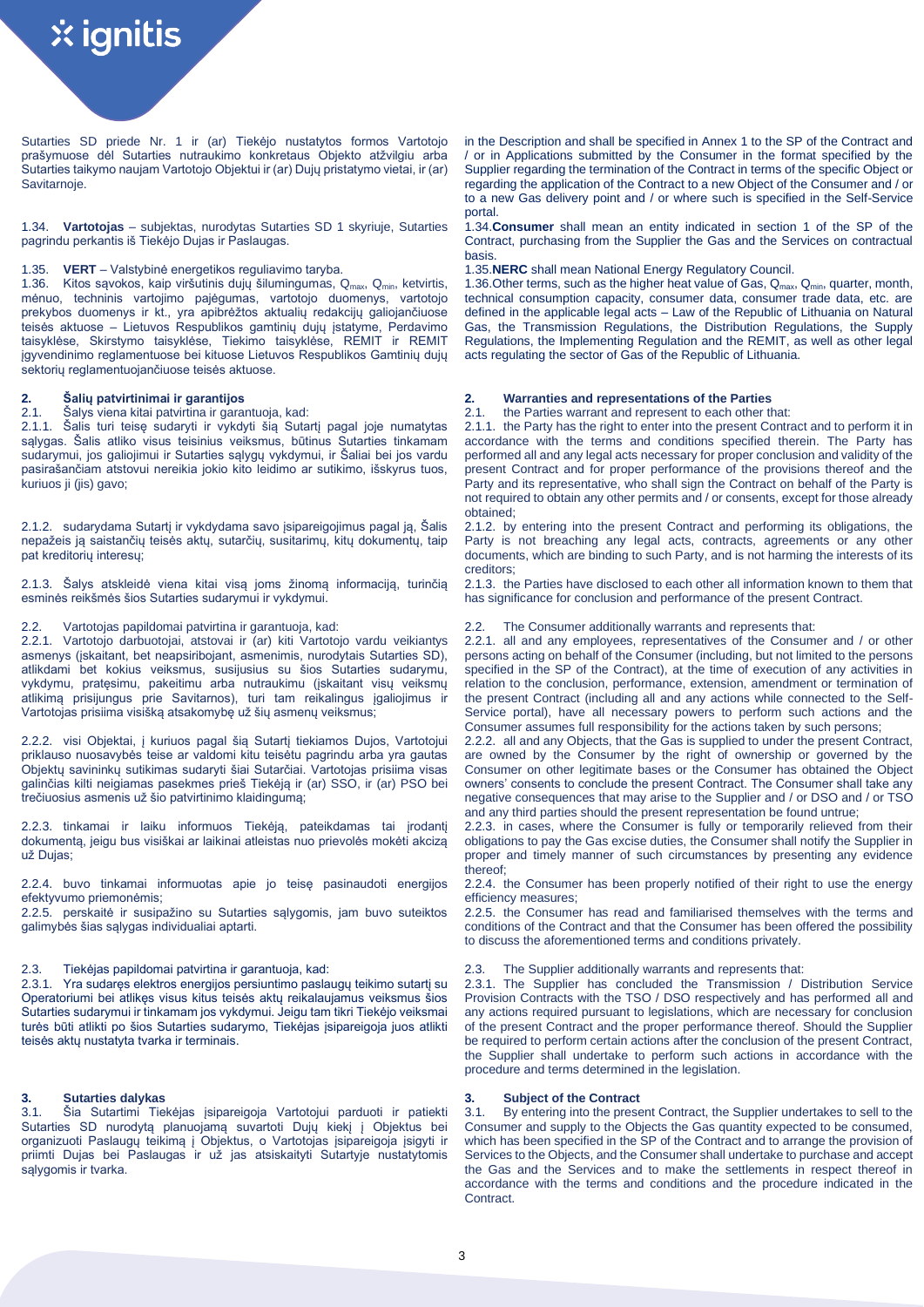4.1. Dujų kainos dedamosios ir (ar) mokėtinų sumų apskaičiavimo principai\*:

# **Dujų tiekimas**

Už Dujų tiekimą Vartotojas atsiskaito su Tiekėju pagal Sutarties SD nurodytą Dujų tiekimo kainą.

Vartotojo Tiekėjui mokėtina pinigų suma už per Ataskaitinį laikotarpį Tiekėjo Vartotojui patiektas Dujas apskaičiuojama per Ataskaitinį laikotarpį Vartotojo suvartotą Dujų kiekį (MWh) dauginant iš atitinkamą Ataskaitinį laikotarpį galiojančios Dujų tiekimo kainos.

## **M = Q x K**

**M** – Vartotojo Tiekėjui mokėtina pinigų suma už per Ataskaitinį laikotarpį Tiekėjo Vartotojui patiektas Dujas;

**Q** – per Ataskaitinį laikotarpį Vartotojo suvartotas Dujų kiekis (MWh);

**K** – atitinkamą Ataskaitinį laikotarpį galiojanti Dujų tiekimo kaina (Eur/MWh).

## **Skirstymo paslaugos**

Už Skirstymo paslaugų teikimą Vartotojas atsiskaito su Tiekėju pagal Dujų tiekimo metu SSO nustatytas ir viešai paskelbtas Skirstymo paslaugų dedamųjų kainas. Mokėjimui už Dujų skirstymą apskaičiuoti Vartotojui taikomos vienanarės Skirstymo paslaugų kainos. Konkrečios Skirstymo paslaugų kainos nustatomos ir, esant reikalui, perskaičiuojamos vadovaujantis Skirstymo taisyklėse nustatyta tvarka.

### **M = Q x K**

**M** – Vartotojo Tiekėjui mokėtina pinigų suma už per Ataskaitinį laikotarpį suteiktas Skirstymo paslaugas;

**Q** – per Ataskaitinį laikotarpį Vartotojo suvartotas Dujų kiekis (MWh);

**K** – atitinkamą Ataskaitinį laikotarpį galiojanti Skirstymo paslaugų kaina (Eur/MWh).

### **Perdavimo paslaugos**

Už Perdavimo paslaugų teikimą Vartotojas atsiskaito su Tiekėjui pagal Dujų tiekimo metu PSO nustatytas ir viešai skelbiamas Perdavimo paslaugų kainas. Perdavimo paslaugų kainos dedamosios yra:

## **Pastovioji dalis už Perdavimo pajėgumus**

Taikoma už Vartotojo užsakomus atitinkamai Ilgalaikius perdavimo pajėgumus ar Trumpalaikius perdavimo pajėgumus.

Vartotojo Tiekėjui mokėtina suma kiekvieną Ataskaitinį laikotarpį už Perdavimo pajėgumus apskaičiuojama Dujų tiekimo metu galiojančią PSO taikomą atitinkamai Ilgalaikių perdavimo pajėgumų ar Trumpalaikių perdavimo pajėgumų kainą vidiniame perdavimo sistemos išleidimo taške padalinus iš Perdavimo pajėgumų galiojimo laikotarpio (atitinkamai 12 mėn., 3 mėn. ar kt.) ir padauginus iš Sutarties SD nustatytų Perdavimo pajėgumų kiekio.

# **M = (K / L) x Q**

**M** – Vartotojo Tiekėjui mokėtina suma už užsakomus Perdavimo pajėgumus; **K** – Dujų tiekimo metu galiojanti Perdavimo paslaugų kaina vidiniame perdavimo sistemos išleidimo taške (Eur/MWh/Parą) atitinkamai už Ilgalaikius perdavimo pajėgumus ar Trumpalaikius perdavimo pajėgumus;

**L** – Perdavimo pajėgumų galiojimo laikotarpis (12 mėn., 3 mėn., 1 mėn. ar kt.); **Q** – Sutarties SD nustatytas atitinkamai Ilgalaikių perdavimo pajėgumų ar Trumpalaikių perdavimo pajėgumų kiekis (MWh).

## **Kintamoji dalis už kiekį**

Taikoma už faktiškai per Ataskaitinį laikotarpį Vartotojui perduotą Dujų kiekį.

Vartotojo Tiekėjui mokėtina suma kiekvieną Ataskaitinį laikotarpį apskaičiuojama faktiškai per Ataskaitinį laikotarpį Vartotojui patiektą Dujų kiekį, išreikštą energijos vienetais, padauginus iš Dujų tiekimo metu galiojančios kainos už perduotą Dujų kiekį vidiniame perdavimo sistemos išleidimo taške.

## **M = Q x K**

**M** – Vartotojo Tiekėjui mokėtina suma už faktiškai per Ataskaitinį laikotarpį Vartotojui perduotą Dujų kiekį;

**Q** – faktiškai per Ataskaitinį laikotarpį Vartotojui patiektas Dujų kiekis (MWh); **K** – Dujų tiekimo metu galiojanti Perdavimo paslaugų kaina už perduotą Dujų kiekį vidiniame perdavimo sistemos išleidimo taške (Eur/MWh).

## **4. Kaina ir atsiskaitymo tvarka 4. Price and payment arrangements**

4.1. Gas price component and/or payable amount calculation principles\*:

# **Supply of Gas**

The Consumer shall make settlements with the Supplier for the supply of Gas in accordance with the Gas supply price specified in the SP of the Contract.

The amount to be paid by the Consumer to the Supplier for the Gas supplied to the Consumer for consumption within the Reporting period shall be calculated by multiplying the quantity of Gas (MWh) consumed by the Consumer within the Reporting period by the Gas supply price applicable during the respective Reporting period.

## **M = Q x K**

**M** – the amount payable by the Consumer to the Supplier for the Gas supplied to the Consumer by the Supplier within the Reporting period;

**Q** – the quantity of Gas (MWh) consumed by the Consumer within the Reporting period;

**K** – the Gas supply price (Eur/MWh) applicable during the respective Reporting period.

### **Distribution services**

The Consumer shall make settlements with the Supplier in accordance with the Distribution Service price components, which have been determined and published by the DSO at the time when the Gas is supplied. To calculate the amount payable for the distribution of Gas, monomial Distribution Service prices shall apply. Specific Distribution Service prices shall be determined and, where required, recalculated in accordance with the procedure laid down by the Distribution Regulations.

### **M = Q x K**

**M** – the amount payable by the Consumer to the Supplier for the Distribution services provided within the Reporting period;

**Q** – the amount of Gas (MWh) consumed by the Consumer within the Reporting period;

**K** – the Distribution Service price (Eur/MWh) applicable during the respective Reporting period.

# **Transmission services**

The Consumer shall make settlements with the Supplier for the provision of Transmission services in accordance with the Transmission Service prices, which have been determined and published by the TSO at the time, when the Gas is supplied. The Transmission Service price components are the following:

# **Fixed transmission capacity component**

Applied for the Long-term or Short-term transmission capacities, ordered by the Consumer respectively.

The amount payable by the Consumer to the Supplier for the Transmission capacities on each Reporting period shall be calculated by dividing the price of Long-term or Short-term transmission capacities respectively, applicable by TSO at the time when the Gas is supplied by the validity period of the Transmission capacities (12 months, 3 months or other, respectively) and multiplying the amount by the quantity of Transmission capacities specified in the SP of the Contract.

# **M = (K / L) x Q**

**M** – the amount payable by the Consumer to the Supplier for the ordered Transmission capacities;

**K** – Transmission Service price (Eur/MWh per Day) at the internal exit point of the transmission system applicable at the time when the Gas is supplied for Long-term or Short-term transmission capacities respectively;

**L** – applicable Transmission capacities period (12 months, 3 months, 1 months or other);

**Q** – The amount of Long-term or Short-term transmission capacities (MWh), respectively, specified in the SP of the Contract.

## **Variable quantity component**

Applied for the amount of Gas actually transmitted to the Consumer within the Reporting period.

The amount payable by the Consumer to the supplier on each Reporting period shall be calculated by multiplying the quantity of Gas actually supplied to the Consumer within the Reporting period, expressed in energy units by the price for the Gas quantity supplied at the internal exit point of the transmission system, applicable at the time when the Gas is supplied.

### **M = Q x K**

**M** – the amount payable by the Consumer to the Supplier for the quantity of Gas actually supplied to the Consumer within the Reporting period;

**Q** – the quantity of Gas actually supplied to the Consumer within the Reporting period (MWh);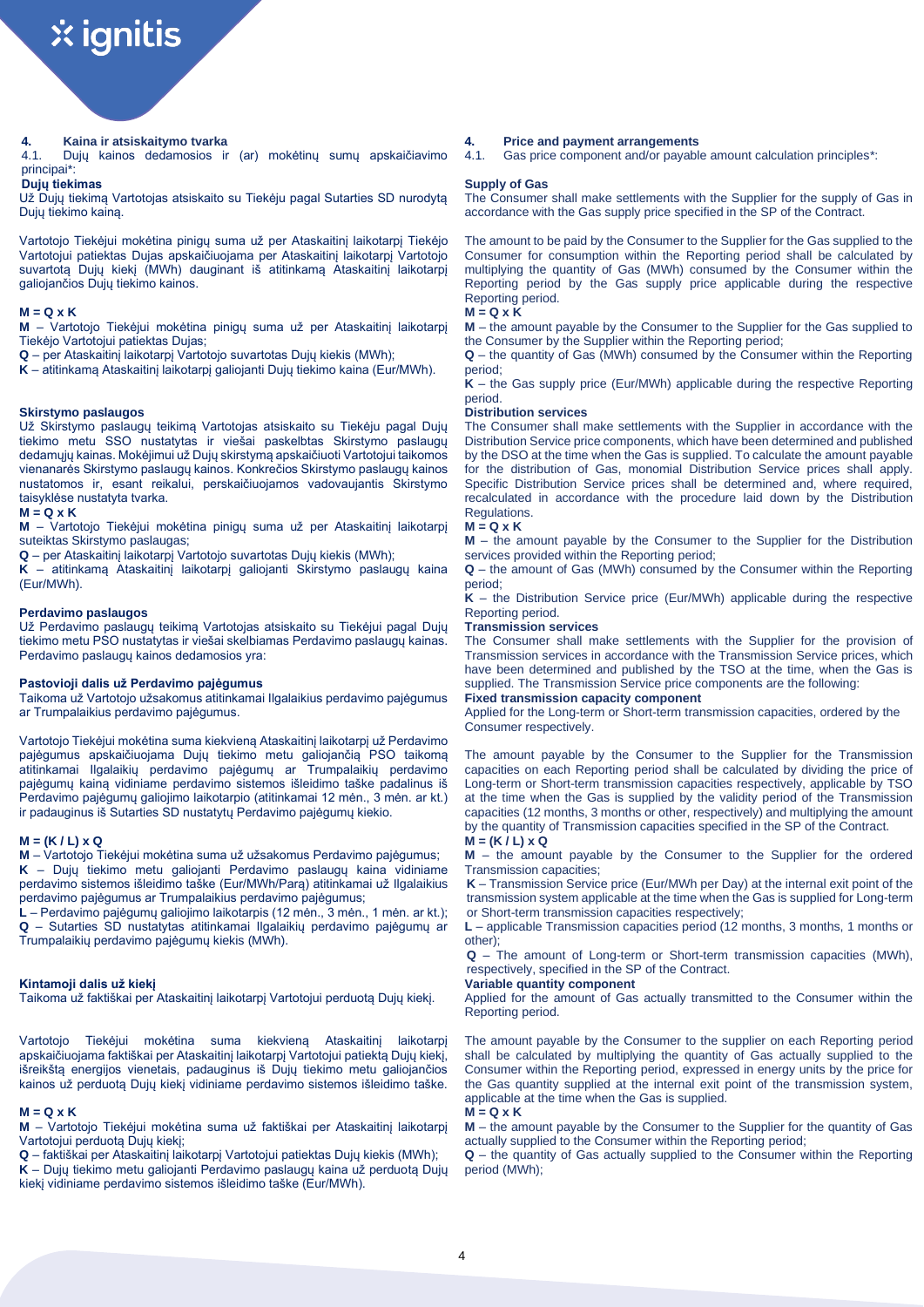# **Pastovioji dalis už Vartojimo pajėgumus**

Taikoma už Vartotojo konkrečioje (-se) Dujų pristatymo vietoje (-se) užsakytus ar SSO nustatytus Vartojimo pajėgumus.

Vartotojo Tiekėjui mokėtina suma kiekvieną Ataskaitinį laikotarpį už Vartojimo pajėgumus apskaičiuojama Dujų tiekimo metu galiojančią Perdavimo paslaugų kainą už Vartojimo pajėgumus vidiniame išleidimo taške padalinus iš Vartojimo pajėgumų galiojimo laikotarpio (12 mėn.) ir padauginus iš bendro kiekvienoje konkrečioje Dujų pristatymo vietoje nustatyto Vartojimo pajėgumų kiekio.

## **M = (K / L) x Q**

**M** – Vartotojo Tiekėjui mokėtina suma už užsakytus Vartojimo pajėgumus;

**K** – Dujų tiekimo metu galiojanti Perdavimo paslaugų kaina už Vartojimo pajėgumus vidiniame išleidimo taške (Eur/MWh/Parą);

**L** – Vartojimo pajėgumų galiojimo laikotarpis (12 mėn.);

**Q** – bendras kiekvienoje konkrečioje Dujų pristatymo vietoje nustatytas Vartojimo pajėgumų kiekis (MWh).

## **Gamtinių dujų tiekimo saugumo papildoma dedamoji prie Perdavimo paslaugų kainos**

Ši dedamoji apskaičiuojama ir nustatoma, kaip tai nustatyta aktualios redakcijos Lietuvos Respublikos suskystintų gamtinių dujų terminalo įstatyme ir Apraše pagal Vartotojo Vartojimo pajėgumus per Metus.

## **M = (K / L) x Q**

**M** – Vartotojo Tiekėjui mokėtina suma už užsakytus ar SSO nustatytus Vartojimo pajėgumus;

**K** – Dujų tiekimo metu galiojanti Dujų tiekimo saugumo papildomos dedamosios kaina už Vartojimo pajėgumus (Eur/MWh/Parą);

**L** – Vartojimo pajėgumų galiojimo laikotarpis (12 mėn.);

**Q** – bendras kiekvienoje konkrečioje Dujų pristatymo vietoje nustatytas Vartojimo pajėgumų kiekis (MWh).

## **Taikomi mokesčiai**

Pridėtinės vertės mokestis (PVM), akcizas ir (ar) kiti mokesčiai, kurie Lietuvos Respublikos teisės aktų nustatyta tvarka ir atvejais yra taikomi Dujoms (tiekimui ir Paslaugoms).

Kainos Sutartyje yra pateikiamos nepridėjus PVM, Dujoms taikomo akcizo ir (ar) kitų mokesčių, kurie Lietuvos Respublikos teisės aktų nustatyta tvarka ir atvejais yra taikomi Dujoms. Visi iš Sutarties vykdymo kylantys ir Dujoms taikomi mokesčiai apmokami Vartotojo. Pasikeitus pridėtinės vertės ir (ar) akcizo, ir (ar) kitiems Dujoms taikomiems mokesčiams, Sutartyje nurodytos kainos gali būti perskaičiuojamos tokiu pat santykiu, kokiu pasikeičia PVM ir (ar) akcizo, ir (ar) kitų Dujoms taikomų mokesčių tarifai. Pasikeitus PVM ir (ar) akcizo, ir (ar) kitų Dujoms taikomiems mokesčiams (tarifams), Galutinė dujų kaina bus perskaičiuojama nuo minėtus mokesčius reglamentuojančių įstatymų pakeitimų įsigaliojimo dienos. Šiais atvejais kainų perskaičiavimas neįforminamas rašytiniu Šalių susitarimu, visi pakeitimai nurodomi pateiktoje PVM sąskaitoje faktūroje ir (ar) atskirame pranešime.

*\* PSO / SSO pakeitus atitinkamai Perdavimo taisykles / Skirstymo taisykles ir (ar) Perdavimo paslaugų / Skirstymo paslaugų kainodarą, Sutartyje gali būti taikoma ir kitokia Perdavimo paslaugų / Skirstymo paslaugų kainodara.*

4.2. Vartotojas už per Ataskaitinį laikotarpį Objektuose suvartotą Dujų kiekį ir PSO / SSO suteiktas Paslaugas sumoka Tiekėjui Galutinę dujų kainą iki Sutarties SD nurodytos dienos imtinai pagal Tiekėjo Sutarties SD nustatytu terminu išrašytą ir Vartotojui pateiktą PVM sąskaitą faktūrą. Jei mokėjimo diena yra oficiali nedarbo diena Lietuvoje, Vartotojas gali sumokėti po jos einančią darbo dieną. Visi mokėjimai pagal šią Sutartį turi būti atliekami eurais į PVM sąskaitoje faktūroje nurodytą Tiekėjo sąskaitą ir yra laikomi atliktais nuo piniginių lėšų įskaitymo į Tiekėjo banko sąskaitą dienos.

4.3. Vartotojas, per Ataskaitinį laikotarpį viršijęs Sutarties SD nustatytus Perdavimo pajėgumus, moka Tiekėjui mokestį už papildomus panaudotus Perdavimo pajėgumus pagal PSO nustatytą atitinkamo mėnesio Paros pajėgumų vidiniame išleidimo taške kainą. Mokestis už papildomus panaudotus Perdavimo pajėgumus (M<sub>VVP</sub>) skaičiuojamas taip\*:

**K** – Transmission Service price (Eur/MWh) for the Gas quantity supplied at the internal exit point of the transmission system, applicable at the time when the Gas is supplied.

### **Fixed consumption capacity component**

Applied for the Consumption capacities ordered by the Consumer at specific Gas delivery point(s) or determined by the DSO.

The amount payable by the Consumer to the Supplier on each Reporting period for the Consumption capacities shall be calculated by dividing the Transmission Service price for the Consumption capacities at the internal exit point applicable at the time when the Gas is supplied by the Consumption capacities validity period (12 months) and multiplying by the total quantity of the Consumption capacities determined at each specific Gas delivery point.

# **M = (K / L) x Q**

**M** – the amount payable by the Consumer to the Supplier for the ordered Consumption capacities;

**K** – Transmission Service price (Eur/MWh per Day) for the Consumption capacities at the internal exit point applicable at the time when the Gas is supplied;

**L** – Consumption capacities validity period (12 months);

**Q** – total quantity of the Consumption capacities (MWh) determined at each specific Gas delivery point.

## **Additional natural gas supply safety component to the transmission Service price**

This component is calculated and determined as it is specified in the current version of the Republic of Lithuania Law on the Liquefied Natural Gas Terminal and in the Description based on the Consumption capacities of the consumer per Year.

## **M = (K / L) x Q**

**M** – the amount payable by the Consumer to the Supplier for the Consumption capacities ordered or determined by the DSO;

**K** – the price of the additional Gas supply security component for the Consumption capacities (Eur/MWh per Day) applicable at the time when the Gas is supplied;

**L** –the Consumption capacities validity period (12 months);

**Q** – total quantity of Consumption capacities (MWh) determined at each specific Gas delivery point.

# **Applicable fees**

Value-added tax (VAT), excise duty and / or other charges, applicable to Gas (supply and Services) under the procedure and in cases specified in the legislation of the Republic of Lithuania.

The prices in the Contract have been presented excluding VAT, the excise duties applicable to the Gas and / or other charges applicable to Gas under the procedure and in cases specified in the legislation of the Republic of Lithuania. All and any charges applicable to the Gas, arising from the performance of the Contract shall be paid by the Consumer. Upon amendments in the value-added tax, excise duties and / or other charges applicable to the Gas, the prices specified in the Contract may be recalculated at the same ratio at which the VAT and / or excise duties and / or other charges applicable to the Gas have changed. Upon changes in VAT and / or excise duties and / or other charges (tariffs) applicable to the Gas, the Final price of the Gas shall be recalculated from the day of entry into force of the laws regulating the amendment of the said charges. In such cases, the recalculation of prices shall not be formalised by a written agreement between the Parties, but rather applying all and any changes in the submitted VAT invoice and / or in a separate notification.

*\* Should the TSO / DSO make any amendments to the Transmission Regulations / Distribution Regulations and / or the pricing of the Transmission / Distribution services respectively, other Transmission / Distribution Service pricing may be applied in the Contract.*

4.2. The Consumer shall pay the Supplier the Final gas price for the quantity of Gas consumed at the Objects and the Services provided by the TSO / DSO within the Reporting period until the day specified in the SP of the Contract (inclusive) on the basis of the VAT invoice issued and submitted to the Consumer by the Supplier in accordance with terms specified in the SP of the Contract. In cases, where the date of payment is an official holiday in Lithuania, the Consumer may pay on the following working day. All and any payments under the present Contract shall be made in euro to the account of the Supplier specified in the VAT invoice and shall be deemed to have been made from the date where the funds have been credited to the bank account of the Supplier.

4.3. If the Consumer exceeds the Transmission capacities specified in the SP of the Contract during the Reporting period, the Consumer shall pay to the Supplier the fee for the additional used Transmission capacities according to the price of Daily capacities of the respective month at the internal exit point set by the TSO. The fee for the additional used Transmission capacities  $(M_{VVP})$  shall be calculated as follows\*: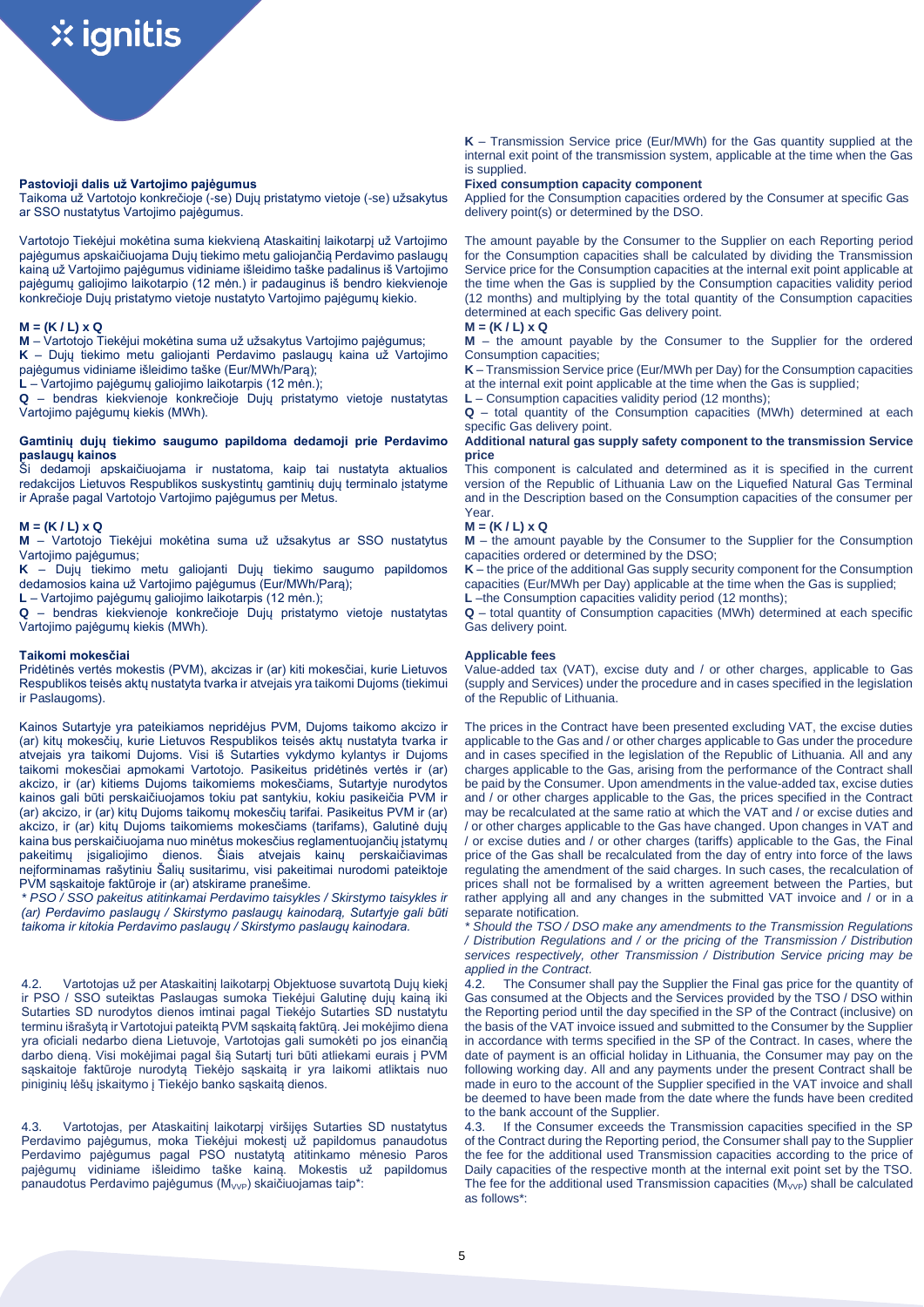# $M_{VVP} = DQ_{FVP}$  x  $V_{VP}$  (Eur), kur:

DQFVP – faktiškai per Ataskaitinį laikotarpį Vartotojo panaudotų Perdavimo pajėgumų (suvartoto Dujų kiekio, išreikšto energijos vienetais – MWh) ir Sutarties SD nustatytų Perdavimo pajėgumų skirtumas (MWh);

V<sub>VP</sub> – PSO nustatyta, atitinkamo mėnesio Paros Perdavimo pajėgumų vidiniame perdavimo sistemos išleidimo taške kaina (Eur/MWh).

Faktiškai per Ataskaitinį laikotarpį panaudotų Perdavimo pajėgumų (suvartoto Dujų kiekio, išreikšto energijos vienetais) ir Sutarties SD nustatytų Perdavimo pajėgumų skirtumas (MWh) (DQ<sub>FVP</sub>) apskaičiuojamas taip:

 $DQ_{FVP} = Q_{FK} - (Q_S \times D_{AL})$  (MWh), kur:

QFK – faktiškai per Ataskaitinį laikotarpį Vartotojo panaudoti Perdavimo pajėgumai (suvartotas Dujų kiekis, išreikštas energijos vienetais – MWh); Q<sub>S</sub> – Sutarties SD nustatyti atitinkamo laikotarpio Perdavimo pajėgumai (MWh/Parą);

DAL – Ataskaitinio laikotarpio dienų skaičius.

Mokestis už papildomus panaudotus Perdavimo pajėgumus Vartotojui skaičiuojamas, kai faktiškai per Ataskaitinį laikotarpį Vartotojo panaudoti Perdavimo pajėgumai (suvartotas Dujų kiekis, išreikštas energijos vienetais – MWh) viršija Sutarties SD nustatytus Perdavimo pajėgumus per Ataskaitinį laikotarpį.

\**Nustatant perdavimo pajėgumų viršijimą vadovaujamasi ne Perdavimo taisyklėse nustatyta tvarka (pagal kiekvienos Paros suvartojimą), o Vartotojo naudai – pagal atitinkamo mėnesio vidutinį Paros suvartojimą.*

4.4. Tiekėjui neužtikrinus Sutarties SD nurodytų Ilgalaikių perdavimo pajėgumų, Tiekėjas moka Vartotojui mokestį už Ilgalaikių perdavimo pajėgumų ribojimą. Mokestis už Ilgalaikių perdavimo pajėgumų ribojimą (MDI) skaičiuojamas taip:

 $M_{DI}$  = ((Q<sub>S</sub> x D<sub>RI</sub>) - Q<sub>DK</sub>) x V<sub>VP</sub> (Eur), kur:

QS – Sutarties SD nustatyti Ilgalaikiai perdavimo pajėgumai (MWh/Parą);

D<sub>RI</sub> – dienų skaičius, kai ribojami Ilgalaikiai perdavimo pajėgumai;

Q<sub>DK</sub> – faktiškai Vartotojo panaudoti Ilgalaikiai perdavimo pajėgumai ribojimo laikotarpiu (suvartotas Dujų kiekis, išreikštas energijos vienetais – MWh); VVP – PSO nustatyta atitinkamo mėnesio Paros pajėgumų vidiniame perdavimo sistemos išleidimo taške kaina (Eur/MWh).

4.5. Sutarties BD 4.4. punkte nurodytas mokestis mokamas tik tada, kai Šalys raštu patvirtina, kad buvo ribojami Sutarties SD nustatyti Ilgalaikiai perdavimo pajėgumai. Tiekėjas nemoka Vartotojui mokesčio už Ilgalaikių perdavimo pajėgumų ribojimą, jeigu Sutarties BD 9.1. ir (ar) 9.2. punktuose nustatyta tvarka Vartotojui Dujų tiekimas yra apribojamas arba nutraukiamas.

4.6. Tiekėjui neužtikrinus Vartotojui reikalingų Ilgalaikių perdavimo pajėgumų, Vartotojas Sutarties SD nustatytu sąskaitos pateikimo terminu pateikia Tiekėjui sąskaitą už Ilgalaikių perdavimo pajėgumų ribojimą, kurioje nurodo Tiekėjo Vartotojui nepatiektą Dujų kiekį, išreikštą energijos vienetais, kuriam taikomas mokestis už Ilgalaikių perdavimo pajėgumų ribojimą. Tiekėjas gautą iš Vartotojo sąskaitą už Ilgalaikių perdavimo pajėgumų ribojimą per Ataskaitinį laikotarpį apmoka Sutarties SD nustatytu sąskaitos apmokėjimo terminu.

4.7. Vartotojui nutraukus Sutartį ne dėl Tiekėjo kaltės, Vartotojas pilnai sumoka Tiekėjui užsakytų Perdavimo pajėgumų mokestį.

4.8. Jei, kaip tai numatyta Apraše ir (ar) Perdavimo taisyklėse, pasibaigus Metams, nutraukiant Sutartį, parduodant ar kitais būdais perleidžiant Dujų pristatymo vietą (-as) paaiškėja, jog faktiškai Vartotojui maksimalus per Parą transportuotas Dujų kiekis buvo didesnis nei užsakyti ar SSO nustatyti Vartojimo pajėgumai, tai Vartotojo Vartojimo pajėgumai yra patikslinami ir  $M_{VVP} = DQ_{FVP}$  x  $V_{VP}$  (Eur), where:

 $DO_{EVB}$  – difference between Transmission capacities actually used by the Consumer during the Reporting period (consumed Gas quantity expressed in energy units) and Transmission capacities of the Consumer specified in the Contract (MWh);

 $V_{VP}$  – price of Daily Transmission capacities of the respective month established by the TSO at the internal exit point of the transmission system (Eur/MWh).

The difference between Transmission capacities actually used by the Consumer during the Reporting period (consumed Gas quantity expressed in energy units) and Transmission capacities of the Consumer specified in the SP of the Contract (MWh)  $(\Delta Q_{FVP})$  shall be calculated as follows:

$$
DQ_{FVP} = Q_{FK} - (Q_S \times D_{AL})
$$
 (MWh), where:

 $Q_{FK}$  – Transmission capacities actually used by the Consumer during the Reporting period (consumed Gas quantity expressed in energy units) (MWh);  $Q<sub>S</sub>$  – Transmission capacities of the consumer specified in the Contract of the respective period (MWh/Day);

D<sub>AL</sub> – number of days of the Reporting period.

The fee for the additional used Transmission capacities for the Consumer shall be calculated when Transmission capacities actually used by the Consumer during the Reporting period (consumed Gas quantity expressed in energy units) exceed the Transmission capacities specified in the SP of the Contract during the Reporting period.

\**Upon determination of the excess Transmission capacities shall not be based on the procedure specified in the Transmission Regulations (Daily consumption), but in favour of the Consumer on the basis of the average Daily consumption of the respective month.* 

4.4. If the Supplier fails to guarantee for the Consumer the Long-term transmission capacities specified in Contract, the Supplier shall pay to the Consumer the fee for the limitation of the Long-term transmission capacities. The fee for the limitation of the Long-term transmission capacities of the Consumer  $(M<sub>DI</sub>)$  shall be calculated as follows:

$$
M_{DI} = ((Q_S \times D_{RI}) - Q_{DK}) \times V_{VP} (Eur)
$$
, where:

QS – Long-term transmission capacities of the Consumer specified in the SP of the Contract (MWh/Day);

 $D_{\text{RI}}$  – number of days of the limitation of the Long-term transmission capacities of the Consumer;

 $Q_{DK}$  – Long-term transmission capacities actually used by the Consumer over the period of limitation (consumed Gas quantity expressed in energy units) (MWh);  $V_{VP}$  – price of Daily capacities of the respective month established by the TSO at the internal exit point of the transmission system (Eur/MWh).

The fee specified in paragraph 4.4 of the GP of the Contract shall be paid only when the Parties confirm that the Long-term transmission capacities of the Consumer specified in the SP of the Contract were limited. The Supplier shall not pay to the Consumer the fee for the limitation of the Long-term transmission capacities where the supply of Gas to the Consumer is limited or terminated in accordance with the procedure set out in paragraphs 9.1 and / or 9.2 of the GP of the Contract.

4.6. If the Supplier fails to guarantee the Long-term transmission capacities required by the Consumer, the Consumer shall, at the invoice issue date specified in the SP of the Contract, issue to the Supplier the invoice for the limitation of Longterm transmission capacities, indicating in the invoice the quantity of Gas that the Supplier has failed to supply to the Consumer, expressed in energy units, which shall be subject to a fee for the limitation of the Long-term transmission capacities. The Supplier shall pay the invoice received from the Consumer for limitation of the Long-term transmission capacities during the Reporting period by the deadline for payment of the invoice, specified in the SP of the Contract.

4.7. Upon termination of the Contract not at the fault of the Supplier the Consumer shall pay to the Supplier the full fee of the ordered Transmission capacities.

4.8. Where, at the end of the Year, upon termination of the Contract, sales or other transfer of the Gas delivery point(s), as provided for in the Description and / or in the Transmission Regulations, it comes to light that the maximum Daily quantity actually transported to the Supplier has exceeded the Consumption capacities, which were ordered or determined by the DSO, the Consumer's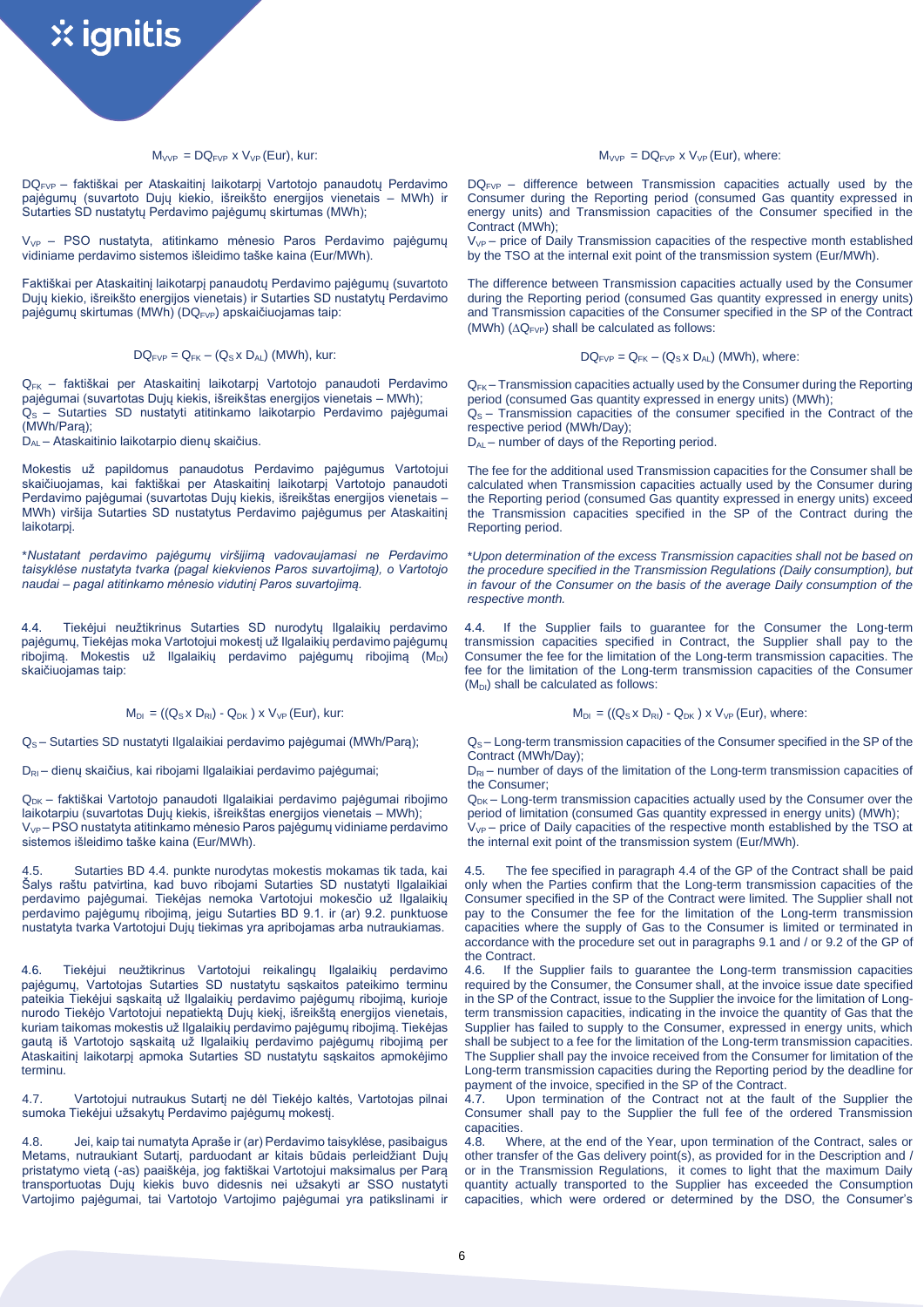Perdavimo paslaugų kaina už Vartojimo pajėgumus bei Gamtinių dujų tiekimo saugumo papildoma dedamoji prie Perdavimo paslaugų kainos perskaičiuojama, kaip tai numatyta Sutartyje ir (ar) galiojančiuose teisės aktuose. Tiekėjas tokiu atveju Vartotojui pateikia kreditinę PVM sąskaitą faktūrą ar kitokį atitinkamą mokėjimo dokumentą (Sutarties pasibaigimo atveju Vartotojui gali būti išrašoma galutinė (uždarymo) PVM sąskaita faktūra) su perskaičiuota Perdavimo paslaugų kaina už Vartojimo pajėgumus bei Gamtinių dujų tiekimo saugumo papildoma dedamąja prie Perdavimo paslaugų kainos, kurią Vartotojas turi apmokėti ne vėliau nei per 10 (dešimt) kalendorinių dienų nuo kreditinės PVM sąskaitos faktūros ar kitokio atitinkamo mokėjimo dokumento Vartotojui pateikimo dienos.

4.9. Jei, pasibaigus Metams, nutraukiant Sutartį, parduodant ar kitais būdais perleidžiant Dujų pristatymo vietą (-as) Skirstymo paslaugų kainos perskaičiuojamos pagal konkrečioje (-se) Dujų pristatymo vietoje (-se) Vartotojo faktiškai suvartotą Dujų kiekį per Metus ar Sutarties SD numatytą Dujų pardavimo ir Paslaugų teikimo laikotarpį, jeigu šis laikotarpis yra trumpesnis nei Metai ar Sutartis yra nutraukiama anksčiau Sutarties SD nurodyto Dujų pardavimo ir Paslaugų teikimo laikotarpio, vadovaujantis Skirstymo taisyklėse nustatyta tvarka, tai Tiekėjas Vartotojui pateikia kreditinę PVM sąskaitą faktūrą ar kitokį atitinkamą mokėjimo dokumentą (Sutarties pasibaigimo atveju Vartotojui gali būti išrašoma galutinė (uždarymo) PVM sąskaita faktūra) su perskaičiuota Skirstymo paslaugų kaina, kurią Vartotojas turi apmokėti ne vėliau nei per 10 (dešimt) kalendorinių dienų nuo kreditinės PVM sąskaitos faktūros ar kitokio atitinkamo mokėjimo dokumento Vartotojui pateikimo dienos. Jeigu po Skirstymo paslaugų kainos perskaičiavimo paaiškėja, kad yra susidariusi permoka už Vartotojui suteiktas Skirstymo paslaugas, Tiekėjas grąžina susidariusią permoką Vartotojui per 10 (dešimt) kalendorinių dienų nuo kreditinės PVM sąskaitos faktūros ar kitokio atitinkamo mokėjimo dokumento išrašymo dienos arba Šalių susitarimu Tiekėjo Vartotojui grąžintina suma yra užskaitoma už Vartotojo Tiekėjui mokėtinas sumas pagal šią Sutartį.

4.10. Jeigu Sutarties galiojimo laikotarpiu SSO darbuotojai ar SSO įgalioti asmenys užfiksuoja kitus per tam tikrą (-us) Ataskaitinį (-ius) laikotarpį (-ius) Dujų kiekio matavimo priemonės rodmenis nei prieš tai buvo užfiksuota ar Vartotojas buvo deklaravęs pats, šių kiekių sumažėjimą ar padidėjimą Tiekėjas nurodo mokėjimo dokumentuose tą Ataskaitinį laikotarpį, kurį SSO patikrino ir užfiksavo faktinius Dujų kiekio matavimo priemonės rodmenis. Jei pagal SSO užfiksuotus Vartotojo Dujų kiekio matavimo priemonės rodmenis, paaiškėja, kad faktiškai suvartotas Dujų kiekis yra kitoks nei buvo nurodytas mokėjimo dokumentuose arba rodmenys įvertinami kitą Ataskaitinį laikotarpį nei buvo užfiksuoti ir todėl turi būti tikslinama (-os) tam tikro (-ų) praėjusio (-sių) Ataskaitinio (-ių) laikotarpio (-ių) PVM sąskaita (-os) faktūra (-os), nustatytas ir apskaičiuotas Dujų kiekio skirtumas įforminamas kreditine PVM sąskaita faktūra ar kitokiu atitinkamu mokėjimo dokumentu (Sutarties pasibaigimo atveju Vartotojui gali būti išrašoma galutinė (uždarymo) PVM sąskaita faktūra). Jeigu po Dujų kiekio perskaičiavimo paaiškėja, kad yra susidariusi nepriemoka už Vartotojo suvartotas Dujas ir (ar) gautas Paslaugas, tai už perskaičiuotą Dujų kiekį Vartotojas atsiskaito pagal Tiekėjo išrašytą kreditinę PVM sąskaitą faktūrą ar kitokį atitinkamą mokėjimo dokumentą per 10 (dešimt) kalendorinių dienų nuo jo pateikimo Vartotojui dienos arba pagal kito Ataskaitinio laikotarpio mokėjimo dokumentą Sutarties SD nustatytu terminu. Jeigu po Dujų kiekio perskaičiavimo paaiškėja, kad yra susidariusi permoka už Vartotojo suvartotas Dujas ir (ar) gautas Paslaugas, Tiekėjas grąžina susidariusią permoką pagal Vartotojo atskirą prašymą per 10 (dešimt) kalendorinių dienų nuo kreditinės PVM sąskaitos faktūros ar kitokio atitinkamo mokėjimo dokumento išrašymo dienos arba Šalių susitarimu Tiekėjo Vartotojui grąžintina suma yra užskaitoma už Vartotojo Tiekėjui mokėtinas sumas pagal šią Sutartį. Perskaičiuojant Dujų kiekius ir aktualių Paslaugų vertes yra taikomos šios kainos ir tarifai:

4.10.1. perskaičiuojamu laikotarpiu (tačiau ne ilgesniu kaip Sutarties SD nurodytas Dujų pardavimo ir Paslaugų teikimo laikotarpis) galiojusi vidutinė Dujų tiekimo kaina;<br>4.10.2. perskaičių

4.10.2. perskaičiuojamu laikotarpiu (tačiau ne ilgesniu kaip Sutarties SD nurodytas Dujų pardavimo ir Paslaugų teikimo laikotarpis) galiojusios aktualių Paslaugų kainos.<br>4.11. Už Vart

.<br>Už Vartotojo Dujų sistemoje prieš Dujų kiekio matavimo priemone (es) susidariusius nuostolius, kuriuos apskaičiuoja SSO pagal Skirstymo taisyklėse numatytą ir patvirtintą metodiką, Tiekėjui sumoka Vartotojas arba SSO, priklausomai nuo to, kuris yra kaltas dėl susidariusių nuostolių.

4.12. Jeigu paaiškėja, kad Vartotojo atžvilgiu yra pareikštų kreditorinių reikalavimų ir (ar) ieškinių, Vartotojui pradėta bankroto, restruktūrizavimo ar likvidavimo procedūra, ir (ar) paaiškėja kitų aplinkybių, leidžiančių pagrįstai manyti, kad Vartotojas tinkamai ir (ar) laiku nevykdys savo piniginių prievolių Consumption capacities shall be adjusted and the Gas Transmission Service price for Consumption capacities and additional component for Gas supply security to the Gas transmission price is recalculated in the manner indicated in the Contract and / or current legislation. In such case, the Supplier shall issue to the Consumer a credit VAT invoice or other respective payment document (the final (closing) VAT invoice may be issued to the Consumer in case of expiry of the Contract) with the recalculated transmission price for Consumption capacities and additional component for natural Gas supply security to the Gas transmission price, which must be paid by the Consumer no later than within **10 (ten)** calendar days of the day of issue of the credit VAT invoice or other respective payment document to the **Consumer.** 

4.9. Where, at the end of the Year, upon termination of the Contract, sales or other transfer of the Gas delivery point(s), the Distribution Service prices are recalculated in accordance to the Gas quantity actually consumed by the Consumer at specific Gas delivery point(s) within a Year of within a period of sale of the Gas and the provision of Services, specified in the SP of the Contract, if such period is shorter than one Year , or where the Contract is terminated before the expiry of the period of sale of the Gas and the provision of Services, specified in the SP of the Contract, in accordance to the procedure laid down in the Distribution Regulations, the Supplier shall issue a credit VAT invoice or other respective payment document to the Consumer (a final (closing) VAT invoice may be issued in case of expiry of the Contract) with a recalculated Distribution services price, which the Consumer shall pay no later than within 10 (ten) calendar days from the submission of the credit VAT invoice or other respective payment document to the Consumer. If it comes to light after the recalculation of the Distribution Service price that there is an overcompensation for the Distribution services provided to the Consumer, the Supplier shall return the excessive amount to the Consumer within 10 (ten) calendar days from the date of issue of the credit VAT invoice or other respective payment document or, the amount to be refunded by the Supplier to the Consumer shall be set off against any amounts payable by the Consumer to the Supplier under this Contract, where such is agreed between the Parties.

4.10. If, during the term of the Contract, DSO staff or persons authorised by the DSO capture other period(s) other than those previously recorded or selfdeclared by the Consumer, the decrease or increase in such quantities shall be indicated by the Supplier in the payment documents for the Reporting period during which the DSO has verified and recorded the actual readings of the Gas Meter. If the readings of the Consumer's Gas Meter, as recorded by the DSO, show that the quantity of Gas actually consumed is different from that stated in the payment documents or the readings are estimated for a different Reporting period than the one recorded and, therefore, the VAT invoice(s) for the relevant preceding Reporting period(s) shall be adjusted, the difference in the quantity of Gas determined and calculated shall be documented by a credit VAT invoice or other appropriate payment document (in the event of termination of the Contract, the Consumer may be issued with a final (closing) VAT invoice). If, after the recalculation of the Gas quantity, it becomes apparent that there is an outstanding balance for the Gas consumed and / or Services received by the Consumer, the Consumer shall pay for the recalculated Gas quantity by means of a credit VAT invoice or other relevant payment document issued by the Supplier, within ten (10) calendar days from the date of submission of the invoice to the Consumer, or by means of a payment document for the next Reporting period, within the time limit set out in the SP of the Contract. If, following the recalculation of the Gas quantity, it appears that an overpayment for Gas consumed and / or Services received by the Consumer has occurred, the Supplier shall reimburse the resulting overpayment upon the Consumer's separate request within ten (10) calendar days from the date of issue of the credit VAT invoice or other relevant payment document or, by agreement between the Parties, the amount to be reimbursed by the Supplier to the Consumer shall be set off against the amounts due by the Consumer to the Supplier under this Contract. The following prices and tariffs shall apply for the purpose of recalculating the quantities of Gas and the values of the relevant Services:

4.10.1. the average Gas supply price applicable during the period being recalculated (but not exceeding the period of Gas sales and provision of Services specified in the SP of the Contract);<br>4.10.2 the current prices of the

the current prices of the Services in force during the period of the recalculation (but not exceeding the period of Gas sales and provision of Services specified in the SP of the Contract).

4.11. Losses incurred by the Consumer in the Gas System upstream of the Gas Meter(s), calculated by the DSO in accordance with the methodology provided for and approved in the Distribution Regulations, shall be paid to the Supplier by the Consumer or by the DSO, whichever is responsible for the loss.

4.12. If it becomes known that the Consumer is subject to creditors' claims and / or lawsuits, or if bankruptcy, restructuring or liquidation proceedings have been initiated against the Consumer, and / or if any other circumstances become known which give rise to a reasonable belief that the Consumer will not perform its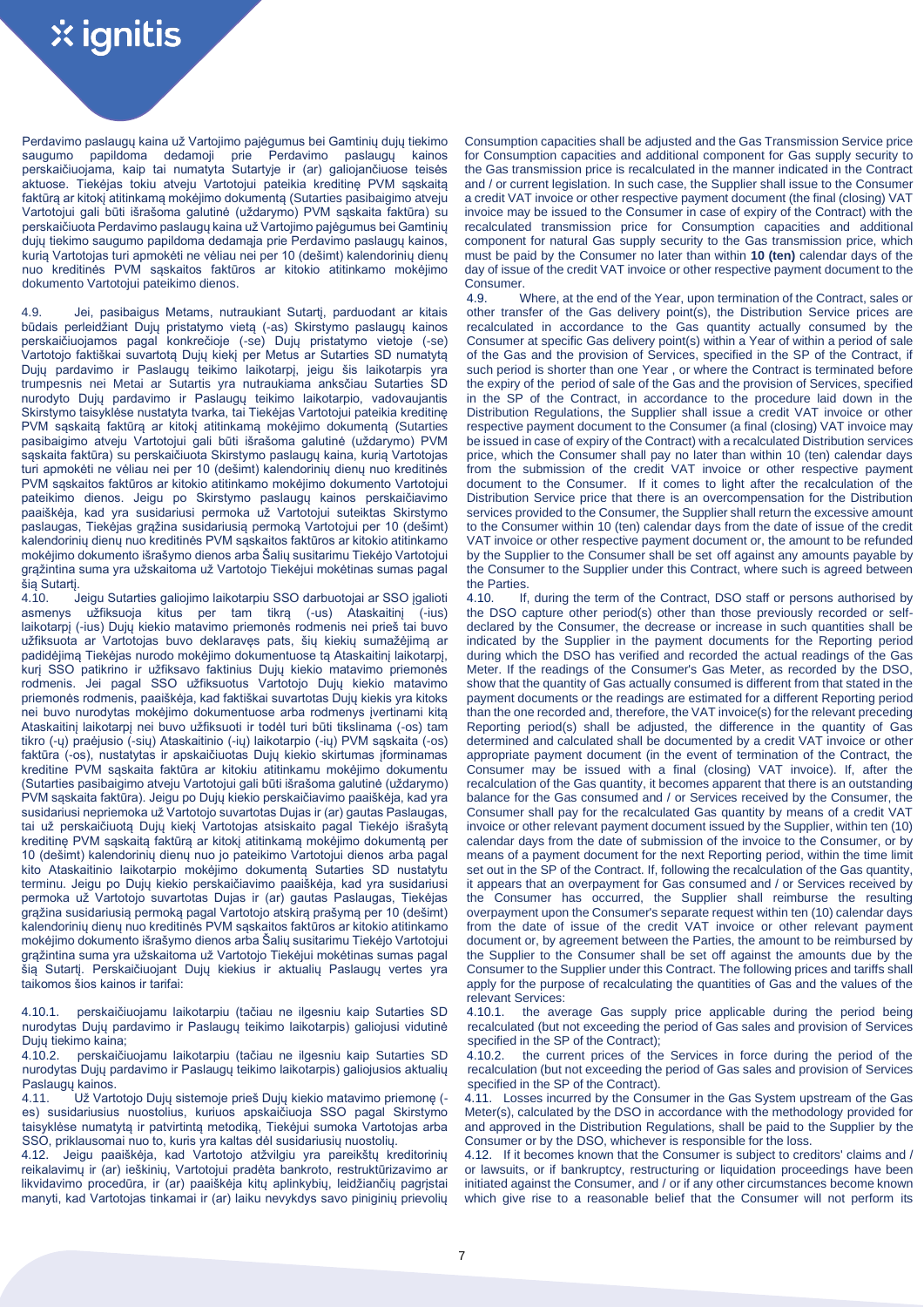pagal šią Sutartį, tai Tiekėjas turi teisę išrašyti PVM sąskaitą faktūrą už per trumpesnį laikotarpį negu Ataskaitinis laikotarpis patiektas Dujas bei suteiktas Paslaugas ir pateikti ją Vartotojui nesilaikydamas Sutarties SD nurodyto PVM sąskaitos faktūros pateikimo termino. Tokiu atveju Vartotojas privalo apmokėti Tiekėjo pateiktą PVM sąskaitą faktūrą per 5 (penkias) darbo dienas nuo sąskaitos gavimo dienos.

4.13. Bet kokiu pagrindu pasibaigus Sutarčiai, Tiekėjas per 6 (šešias) savaites nuo Sutarties pasibaigimo dienos išrašo ir pateikia Vartotojui galutinę (uždarymo) PVM sąskaitą faktūrą už patiektas Dujas ir suteiktas Paslaugas (įskaitant delspinigius ir (ar) visas kitas Vartotojo mokėtinas sumas Tiekėjui pagal šią Sutartį) iki paskutinės Sutarties galiojimo laikotarpio dienos imtinai, kurią Vartotojas privalo apmokėti per 10 (dešimt) kalendorinių dienų nuo PVM sąskaitos faktūros Vartotojui pateikimo dienos. Jeigu Sutarties BD 4.10. punkte nurodytos aplinkybės paaiškėja pasibaigus Sutarčiai po galutinės (uždarymo) PVM sąskaitos faktūros pateikimo Vartotojui ir turi būti tikslinama (-os) tam tikro (-ų) Ataskaitinio (-ių) laikotarpio (-ių) ir (ar) galutinė (uždarymo) PVM sąskaita (-os) faktūra (-os), nustatytas ir apskaičiuotas skirtumas nedelsiant (po tokio tikslinimo nustatymo) gali būti įforminamas kreditine PVM sąskaita faktūra ar kitokiu atitinkamu mokėjimo dokumentu, kuris turi būti apmokėtas Sutarties BD 4.10. punkte nustatyta tvarka.

4.14. Kai Objekto savininkas yra Vartotojas ir perleidus Objektą kito asmens nuosavybėn Sutartis nėra nutraukta arba Vartotojas ir naujasis Objekto savininkas nėra sudarę rašytinio susitarimo, kurio pagrindu gali būti nustatyti kiekvieno iš nurodytų asmenų įsipareigojimai Tiekėjui pagal šią Sutartį, prievolė atsiskaityti už patiektas Dujas ir suteiktas Paslaugas už laikotarpį iki šios Sutarties tinkamo nutraukimo (ar jos nutraukimo atitinkamo Objekto atžvilgiu), tenka Vartotojui, o teisės aktų nustatytais atvejais – atitinkamo laikotarpio Objekto savininkui.

4.15. Jeigu Vartotojas yra Objekto nuomininkas, panaudos gavėjas, kitas teisėtas Objekto valdytojas ar naudotojas ir yra sudarytas trišalis Tiekėjo, Vartotojo bei Objekto savininko susitarimas dėl bendros Vartotojo ir Objekto savininko atsakomybės taikymo, tai už Vartotojo prievolių pagal Sutartį tinkamą įvykdymą yra atsakingas Vartotojas ir Objekto savininkas susitarime numatytomis sąlygomis. Jeigu minėtas trišalis susitarimas nėra sudarytas, tai už Vartotojo prievolių pagal Sutartį tinkamą įvykdymą yra atsakingas Vartotojas, o teisės aktų nustatytais atvejais – Objekto savininkas.

**5. Vartotojo mokumo rizikos vertinimas 5. Assessment of the Consumer's solvency risk** 5.1. Tiekėjas, prieš sudarant Sutartį, ar Sutarties galiojimo laikotarpiu atlikdamas Vartotojo mokumo rizikos ar jos padidėjimo vertinimą turi teisę pareikalauti pateikti Vartotojo, taip pat su Vartotoju susijusių asmenų, įskaitant, bet tuo neapsiribojant, motininės, dukterinių ir seserinių įmonių, paskutines (naujausias) finansines ataskaitas ir kitą svarbią informaciją (apie teisminius ginčus, mokestinių ir sutartinių prievolių vykdymą, gautas baudas ir kt.). Vartotojo atsisakymas pateikti ar nepateikimas aukščiau nurodytų dokumentų ir (ar) informacijos yra laikomas Vartotojo atsisakymu sudarytį Sutartį ir (ar) pateikti prievolių įvykdymo užtikrinimo priemonę.

5.2. Sutarties BD 6.1. punkte numatytais tikslais, Vartotojas sutinka, kad būtų atliktas jo mokumo rizikos vertinimas, jo duomenys būtų gaunami bei tikrinami Tiekėjo pasirinktuose kreditų biuruose, finansų įstaigose ir (ar) kitose mokumo rizikos vertinimo platformose.

6.1. Tiekėjas prieš sudarant Sutartį įvertinęs Vartotojo mokumo riziką, kreditingumą ir aplinkybes, leidžiančias pagrįstai manyti, kad Vartotojas nevykdys ar netinkamai vykdys savo prievoles pagal Sutartį, arba esant bent vienai iš žemiau nurodytų aplinkybių Sutarties galiojimo laikotarpiu:

- identifikavus Vartotojo mokumo rizikos padidėjimą pagal Tiekėjo patvirtintas vidines tvarkas;
- b) gavus išorinių kreditingumą vertinančių bendrovių rekomendacijas dėl Vartotojo kreditingumo bei mokumo;
- c) įvertinus Vartotojo pateiktas finansines ataskaitas paaiškėja, kad jų rodikliai neatitinka Tiekėjo patvirtintomis vidinėmis tvarkomis nustatytų ir reikalaujamų rodiklių;
- d) Vartotojui ilgiau kaip 5 (penkias) darbo dienas vėluojant apmokėti PVM sąskaitą faktūrą ar kitokį mokėjimo dokumentą, išrašytą pagal Sutartį,

monetary obligations under this Contract in a proper and / or timely manner, the Supplier shall be entitled to issue a VAT invoice for Gas supplied and Services rendered during a period shorter than the Reporting period and to submit it to the Consumer without complying with the deadline for the submission of the VAT invoice set out in the SP of the Contract. In this case, the Consumer shall pay the VAT invoice submitted by the Supplier within 5 (five) working days of receipt of the invoice.

4.13. Upon termination of the Contract on any grounds whatsoever, the Supplier shall, within six (6) weeks of the date of termination of the Contract,issue and submit to the Consumer a final (closure) VAT invoice for the Gas supplied and the Services rendered (inclusive of any interest and / or any other amounts payable by the Consumer to the Supplier hereunder) up to and including the last day of the Contract Period, to be payable by the Consumer within ten (10) calendar days from the date of submission of the VAT invoice to the Consumer. If the circumstances referred to in paragraph 4.10. of the GP of the Contract become apparent after the final (closing) VAT invoice has been submitted to the Consumer and an adjustment(s) to the VAT invoice(s) for the relevant Reporting period(s) and / or the final (closing) VAT invoice(s) is (are) due, the difference identified and calculated may be settled by a credit VAT invoice or any other appropriate payment document without delay (following the identification of such an adjustment), which must be paid in accordance with the provisions of the paragraph 4.10 of the GP of the Contract.

4.14. Where the owner of the Object is the Consumer and the Contract has not been terminated following the transfer of the Object to another person, or where the Consumer and the new owner of the Object have not entered into a written agreement which may establish the obligations of each of the above-mentioned persons to the Supplier under the Contract, the obligation to pay for the Gas supplied and the Services rendered in respect of the period prior to the effective termination of the Contract (or the termination of the Contract in respect of the Object concerned), shall be the responsibility of the Consumer or, in the cases provided for by the law, the owner of the Object for the period concerned.

4.15. If the Consumer is a lessee, usufructuary, other lawful owner or user of the Object and there is a tripartite agreement between the Supplier, the Consumer and the owner of the Object on the joint liability of the Consumer and the owner of the Object, the Consumer and the owner of the Object shall be liable for the due performance of the Consumer's obligations under the Contract under the conditions set out in that agreement. In the absence of such a tripartite agreement, the Consumer shall be responsible for the proper performance of the Consumer's obligations under the Contract and, in the cases provided for by law, such responsibility is attributed to the owner of the Object.

When carrying out an assessment of the Consumer's solvency risk or an increase thereof prior to the conclusion of the Contract or during the term of the Contract, the Supplier shall be entitled to request the most recent (up-to-date) financial statements of the Consumer and of persons related to the Consumer, including, but not limited to, the parent company, its subsidiaries and sister companies, as well as any other relevant information (on legal disputes, compliance with tax and contractual obligations, fines received, etc.). The Consumer's refusal or failure to provide the above documents and / or information shall be deemed to be the Consumer's refusal to enter into the Contract and / or to provide means of security for the fulfilment of their obligations.

5.2. For the purposes set out in paragraph 6.1 of the GP of the Contract, the Consumer agrees to have their solvency risk assessment carried out, their data obtained and verified by the credit bureaus, financial institutions and / or other solvency risk assessment platforms selected by the Supplier.

# **6. Prievolių įvykdymo užtikrinimas 6. Security for the performance of contractual obligations**

6.1. The Supplier shall, prior to entering into the Contract, assess the Consumer's solvency risk, creditworthiness and circumstances which give rise to a reasonable expectation that the Consumer will fail to perform or will improperly perform their obligations under the Contract, or in the event of any of the following during the Contract period:

- a) after identification of an increase in the Consumer's solvency risk in accordance with the Supplier's approved internal procedures;
- b) after obtaining recommendations from external credit assessment companies regarding the creditworthiness and solvency of the Consumer;
- c) an assessment of the financial statements submitted by the Consumer reveals that their indicators do not comply with the indicators established and required by the Supplier's approved internal procedures;
- d) if the Consumer is late in paying a VAT invoice or other payment document issued under the Contract by more than 5 (five) working days;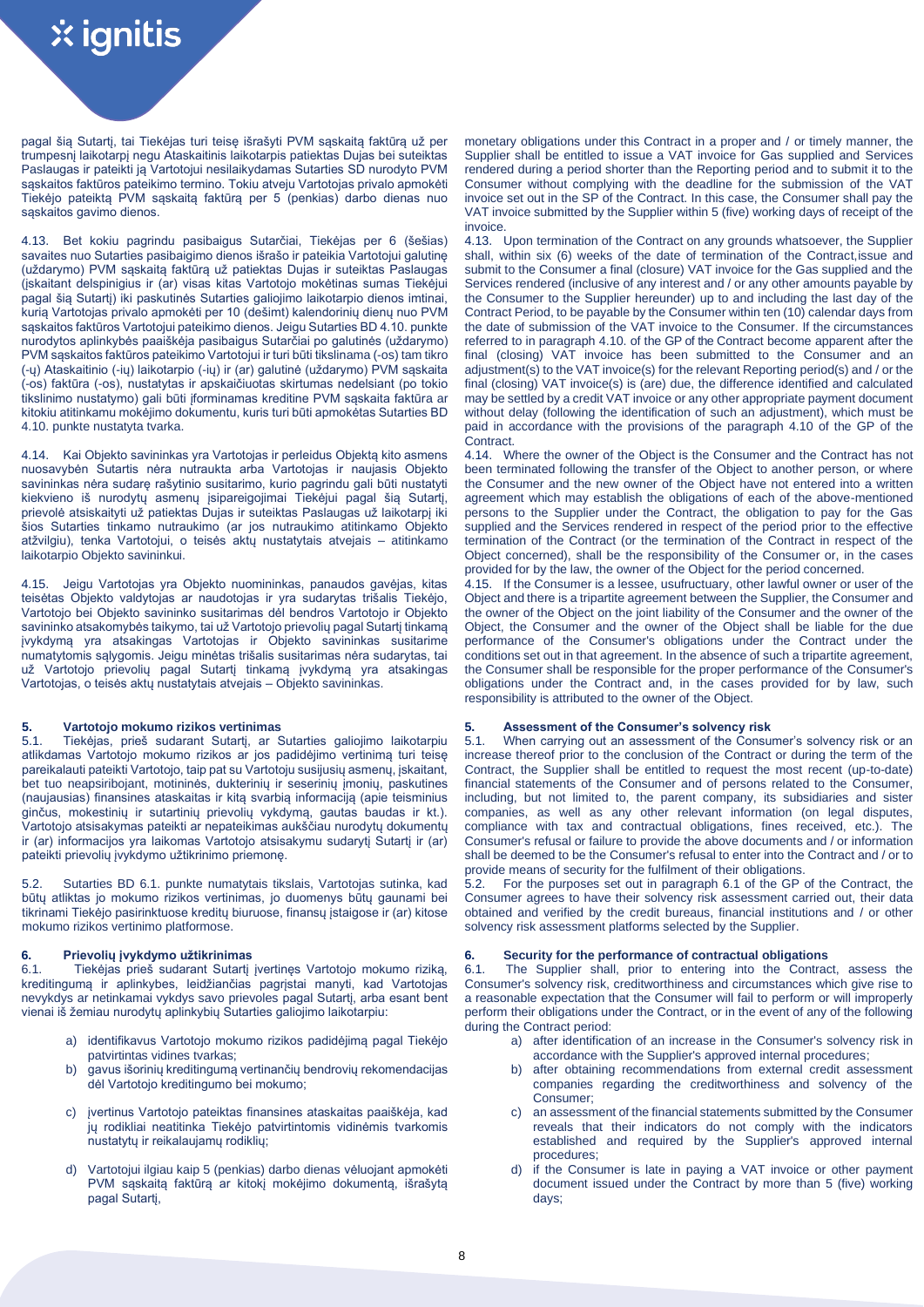- e) paaiškėjus, kad Vartotojui yra pradėta bankroto, restruktūrizavimo, reorganizavimo ar likvidavimo procedūra,
- f) paaiškėjus, kad jau pateiktų prievolių įvykdymo užtikrinimo priemonių vertė sumažėjo;
- g) laiduotojui ar garantui tapus nemokiam ar nepriimtinam Tiekėjui;
- h) pablogėjus Vartotojo ūkinei ir finansinei būklei, palyginti su jo ūkine ir finansine būkle, buvusia Sutarties sudarymo dieną, ir šiam rodikliui neatitikus Tiekėjo patvirtintomis vidinėmis tvarkomis nustatytiems ir reikalaujamiems rodikliams;
- i) atsiradus (paaiškėjus) kitoms aplinkybėms, leidžiančioms manyti, kad Vartotojas nevykdys ar netinkamai vykdys savo prievoles pagal galiojančią Sutartį;

turi teisę reikalauti Vartotojo pateikti Tiekėjui vieną ar kelias iš šių prievolių įvykdymo užtikrinimo priemonių:

6.1.1. depozitą – Tiekėjo nurodyto dydžio pinigų sumą, kurią Sutartyje nustatytu terminu Vartotojas privalo sumokėti Tiekėjui ir kuri yra Tiekėjo saugoma atskiroje einamojoje sąskaitoje prievolių įvykdymo užtikrinimo galiojimo laikotarpį, nurodytą Sutarties SD ir (arba) Tiekėjo reikalavime Vartotojui pateikti prievolių įvykdymo užtikrinimo priemonę. Pasibaigus prievolių įvykdymo užtikrinimo galiojimo laikotarpiui ir Vartotojui tinkamai įvykdžius savo įsipareigojimus pagal šią Sutartį, depozitas yra grąžinamas Vartotojui per 5 (penkias) darbo dienas nuo Vartotojo rašytinio prašymo gavimo dienos. Vartotojas prašyme grąžinti depozitą privalo nurodyti sąskaitą, į kurią turi būti pervestos piniginės lėšos. Visą prievolių įvykdymo užtikrinimo galiojimo laikotarpį Tiekėjas turi teisę užskaityti bet kokius Vartotojo mokėjimus Tiekėjui pagal šią Sutartį (įskaitant, bet neapsiribojant, delspinigius, baudas, nuostolius ir kt.), atskaitant reikiamas pinigų sumas iš depozito, jeigu Vartotojas vėluoja juos atlikti arba nevykdo (netinkamai vykdo) kitų savo įsipareigojimų ilgiau kaip 5 (penkias) darbo dienas, arba nesant Tiekėjo kaltės nutraukia Sutartį nesibaigus Sutarties galiojimo laikotarpiui. Tiekėjui užskaičius Vartotojo mokėtinas sumas iš depozito, Vartotojas privalo atstatyti depozito sumą per 5 (penkias) darbo dienas nuo Tiekėjo pareikalavimo gavimo dienos. Depozito neatstatymas iki Sutarties SD ir (arba) Tiekėjo reikalavime Vartotojui pateikti prievolių įvykdymo užtikrinimo priemonę nurodyto pradinio dydžio nurodytu terminu sukelia tokias pačias pasekmes kaip ir prievolių įvykdymo užtikrinimo nepateikimas;

6.1.2. laidavimą – Tiekėjui priimtinos formos ir turinio sutartį, kuria Tiekėjui priimtinas laiduotojas įsipareigoja atsakyti Tiekėjui už Vartotojo prievoles pagal Sutartį visu prievolių įvykdymo užtikrinimo galiojimo laikotarpiu, nurodytu Sutarties SD, laidavimo sutartyje numatyta tvarka;

6.1.3. garantiją – Tiekėjui priimtinos formos ir turinio vienašalį Tiekėjui priimtino garanto įsipareigojimą garantijoje nurodyta suma visiškai ar iš dalies atsakyti už Vartotoją Tiekėjui, jeigu Vartotojas neįvykdys ar įvykdys netinkamai iš šios Sutarties kylančių prievolių, ir atlyginti Tiekėjui nuostolius joje numatytomis sąlygomis;

6.1.4. kilnojamojo ir (ar) nekilnojamojo turto įkeitimą Tiekėjo naudai, Tiekėjui priimtinomis įkeitimo ir (ar) hipotekos sandorio sąlygomis;

6.2. Vartotojui taikomos konkrečios prievolių įvykdymo užtikrinimo priemonės, dydis, galiojimo laikotarpis ir kitos sąlygos yra nurodomi Sutarties SD ir (arba) Tiekėjo reikalavime Vartotojui pateikti prievolių įvykdymo užtikrinimo priemonę, kuris yra neatskiriama šios Sutarties dalis.

6.3. Tiekėjui Sutarties SD numačius Vartotojo prievolių įvykdymo užtikrinimą arba Tiekėjui reikalaujant prievolių įvykdymo užtikrinimo Sutarties galiojimo laikotarpiu, Vartotojas privalo pateikti Tiekėjui priimtiną prievolių įvykdymo užtikrinimo priemonę tokiais terminais:

6.3.1. per 5 (penkias) darbo dienas nuo Sutarties sudarymo dienos arba Tiekėjo reikalavimo pateikti prievolių įvykdymo užtikrinimo priemonę gavimo dienos, o jeigu numatyta prievolių įvykdymo užtikrinimo priemonė yra kilnojamojo ir (ar) nekilnojamojo turto įkeitimas Tiekėjo naudai, atitinkamai per 15 (penkiolika) darbo dienų;

6.3.2. per kitą Šalių atskirai suderintą terminą, nepriklausomai nuo prievolių įvykdymo užtikrinimo priemonės pobūdžio.

Visos su prievolių įvykdymo užtikrinimo pateikimu susijusios išlaidos (įskaitant, bet neapsiribojant, reikiamų sandorių sudarymo, notarinio tvirtinimo, teisinių, kitų konsultacijų ir kt.) padengiamos Vartotojo lėšomis.

- e) if it becomes known that the Consumer is the subject of bankruptcy, restructuring, reorganisation or liquidation proceedings;
- where it appears that the value of the securities already provided for the performance of obligations has decreased;
- g) if the guarantor becomes insolvent or unacceptable to the Supplier;<br>b) if the economic and financial situation of the Consumer deteriorate
- if the economic and financial situation of the Consumer deteriorates compared to its economic and financial situation on the date of conclusion of the Contract and this indicator does not comply with the indicators established and required by the Supplier's approved internal procedures;
- i) in the event of the occurrence / revelation of other circumstances which suggest that the Consumer will not perform or will not properly perform its obligations under the applicable Contract;

shall have the right to require the Consumer to provide the Supplier with one or more of the following means of security for the performance of its obligations:

6.1.1. Deposit, meaning the amount of money specified by the Supplier to be paid by the Consumer to the Supplier by the due date set out in the Contract and held by the Supplier in a segregated current account during the period of validity of the performance security as specified in the SP of the Contract and / or the Supplier's request to the Consumer for the provision of the performance security. Upon expiry of the performance security period and the Consumer's satisfactory performance of its obligations under this Contract, the deposit shall be returned to the Consumer within 5 (five) working days of receipt of the Consumer's written request. The Consumer must specify in the request for the return of the Deposit the account to which the funds are to be transferred. Throughout the term of the performance security, the Supplier shall be entitled to set-off any payments made by the Consumer to the Supplier under the Contract (including, but not limited to, interest, penalties, damages, etc.) against the deposit in the event that the Consumer is late in making such payments, or fails to perform (or fails to properly perform) their other obligations for more than 5 (five) working days, or, for no fault of the Supplier, terminates the Contract before the expiry of the term. If the Supplier has set-off the amounts payable by the Consumer against the deposit, the Consumer shall be obliged to repay the amount of the deposit within 5 (five) working days from the date of the Supplier's request. Failure to restore the Deposit to the initial amount specified in the SP of the Contract and / or in the Supplier's request to the Consumer to provide a performance security within the time limit specified in the SP of the Contract and / or the Supplier's request to the Consumer to provide a performance security shall have the same consequences as failure to provide a performance security;

6.1.2. Surety, meaning a contract in form and substance acceptable to the Supplier, whereby a surety acceptable to the Supplier undertakes to be liable before the Supplier for the Consumer's obligations under the Contract for the entire duration of the performance period set out in the SP of the Contract, in accordance with the procedures set out in the Surety Agreement;

6.1.3. Guarantee, meaning a unilateral undertaking by a guarantor, in form and substance acceptable to the Supplier, to be liable in whole or in part to the Supplier for the Consumer in the event of the Consumer's failure to perform or improper performance of their obligations under the present Contract and to indemnify the Supplier against loss in the amount specified in the guarantee on the terms and conditions set out therein;

6.1.4. pledging movable and / or immovable property in favour of the Supplier, on terms and conditions of the pledge and / or mortgage transaction acceptable to the Supplier;

6.1.5. kitą Šalių sutartą Vartotojo prievolių įvykdymo užtikrinimo priemonę. 6.1.5. any other means agreed by the Parties securing the performance of the Consumer's obligations.

6.2. The specific means, amount, period of validity and other terms and conditions of the performance security applicable to the Consumer shall be set out in the SP of the Contract and / or in the Supplier's request to the Consumer to provide a performance security, which shall form an integral part of the present Contract.<br>6.3. If

If the Supplier provides for a security of the Consumer's performance in the SP of the Contract, or if the Supplier requires a performance security during the term of the Contract, the Consumer shall provide a performance security acceptable to the Supplier within the following time limits:

6.3.1. within 5 (five) working days of the date of conclusion of the Contract or of receipt of the Supplier's request to provide a performance security, and if the performance security is a pledge of movable and / or immovable property in favour of the Supplier, within 15 (fifteen) working days, respectively;

6.3.2. within other period separately agreed on by the Parties, irrespective of the nature of the performance security.

6.4. All costs associated with the provision of the performance security (including, but not limited to, the costs of drawing up the necessary transactions, notarisation, legal and other advice, etc.) shall be borne by the Consumer.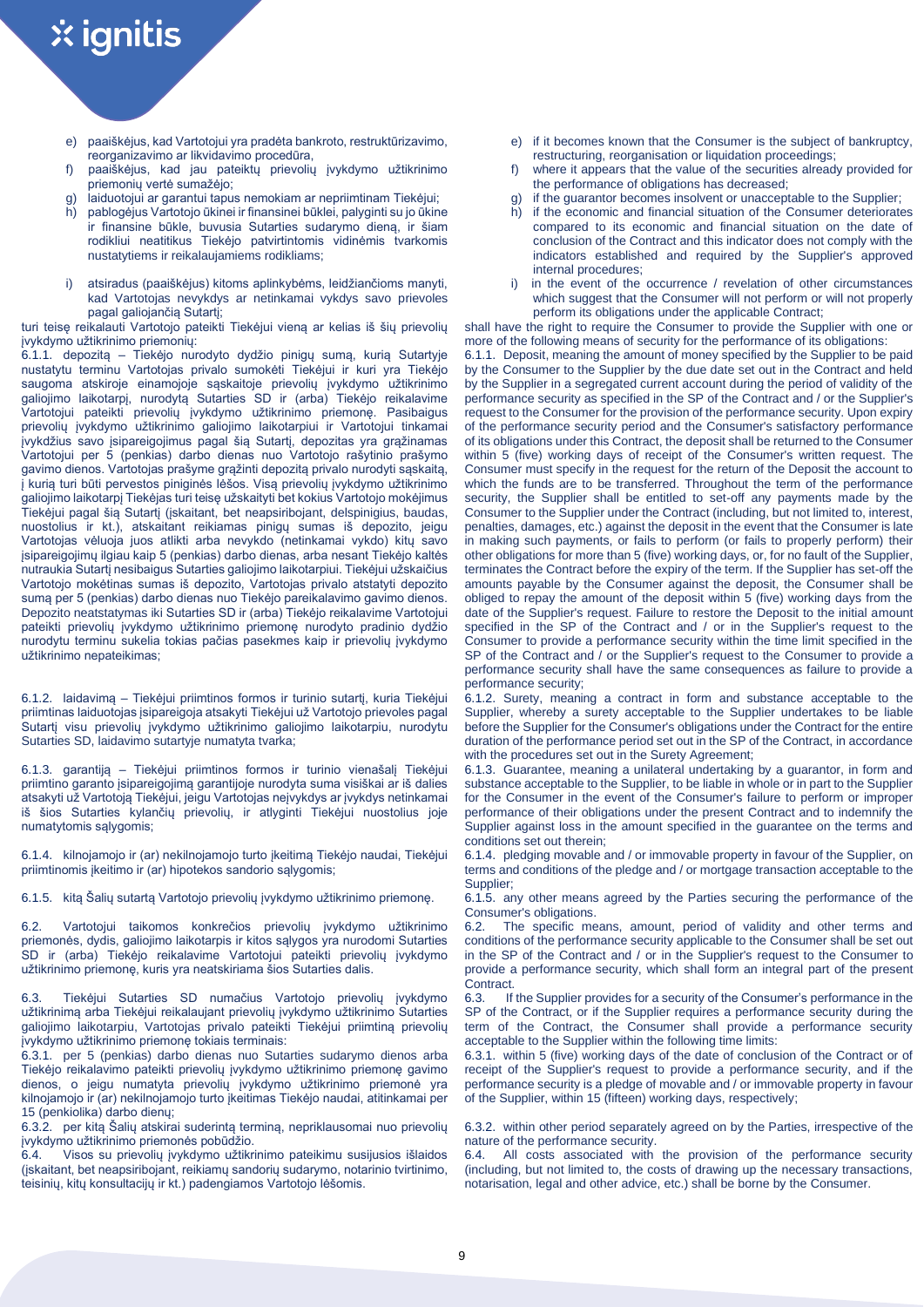6.5. Tuo atveju, jei prievolių įvykdymo užtikrinimo priemones už Vartotoją pateikia tretieji asmenys, prievolių įvykdymo užtikrinimo priemonių pateikėjams (įkaito davėjams, laiduotojams, garantui ir pan.) taip pat taikomos Sutarties BD 5 ir 6 skyriaus nuostatos, kurių minėti tretieji asmenys privalo laikytis. Vartotojas įsipareigoja supažindinti prievolių įvykdymo užtikrinimo priemones pateikusį asmenį su Sutarties sąlygomis bei užtikrinti, kad Sutarties 5 ir 6 skyriaus nuostatos tokiems asmenims taptų privalomos.

6.6. Prievolių įvykdymo užtikrinimo priemonės galiojimo laikotarpiu, Vartotojas turi teisę kreiptis į Tiekėją su rašytiniu motyvuotu prašymu pakeisti arba panaikinti jam taikomas prievolių įvykdymo užtikrinimo priemones, jeigu išnyko visos ar dalis aplinkybių, dėl kurių šios prievolių įvykdymo užtikrinimo priemonės buvo taikomos. Gavęs Vartotojo prašymą, Tiekėjas ne vėliau kaip per 60 (šešiasdešimt) kalendorinių dienų atlieka pakartotinį Vartotojo mokumo vertinimą, vadovaudamasis Tiekėjo vidinėmis tvarkomis, ir praneša Vartotojui apie priimtą sprendimą dėl prievolių įvykdymo užtikrinimo priemonės pakeitimo arba panaikinimo, arba tokio prašymo atmetimo.

6.7. Šalys susitaria, kad jeigu Tiekėjui yra pateikta daugiau nei viena prievolių įvykdymo užtikrinimo priemonė, Tiekėjas turi teisę vienašališkai pasirinkti, kokiu eiliškumu ir kurias prievolių įvykdymo užtikrinimo priemones realizuoti Vartotojui pažeidus Sutartį.

# 7.1. *Tiekėjas įsipareigoja: 7.1. The Supplier shall undertake:*

7.1.1. tiekti Dujas ir organizuoti Paslaugų teikimą Vartotojui Sutartyje ir teisės aktuose nustatytomis sąlygomis ir tvarka;

7.1.2. užtikrinti, kad Dujų kokybė atitiktų galiojančiuose Lietuvos Respublikos teisės aktuose nustatytus Dujų kokybės reikalavimus;

7.1.3. teikti Vartotojui informaciją apie: efektyvų Dujų vartojimą, teikiamas Paslaugas, Paslaugų teikimo sąlygas, Paslaugų ir Dujų tiekimo kainas bei tarifus, numatomus Sutarties pakeitimus, faktinį Dujų suvartojimą ir palyginamąjį praėjusių metų to paties laikotarpio suvartojimą (esant galimybėms), informaciją apie mokėjimus už Vartotojui patiektas Dujas ir (ar) suteiktas Paslaugas, kitą teisės aktuose bei Sutartyje nustatyta tvarka reikalaujamą pateikti informaciją;

7.1.4. Vartotojo prašymu nurodytam energijos taupymo paslaugų teikėjui teikti informaciją apie Vartotojo mokėjimų už Dujas dokumentus ir palyginamąjį praėjusių metų to paties laikotarpio suvartojimą (esant galimybėms);

7.1.5. Sutartyje nustatytu laiku ir būdu pateikti Vartotojui mokėjimų dokumentus už patiektas Dujas ir suteiktas Paslaugas;

7.1.6. Vartotojo prašymu bei atsižvelgiant į Vartotojo Dujų suvartojimą, Sutartyje nustatytais būdais ir tvarka pateikti pasiūlymus dėl Dujų tiekimo kainų;

7.1.7. informuoti Vartotoją apie Dujų tiekimo kainos ir (ar) Paslaugų kainos, ir (ar) kainų apskaičiavimo principų pasikeitimus teisės aktų nustatyta tvarka ir terminais;

7.1.8. vykdyti kitas teisės aktuose ir šioje Sutartyje nustatytas Tiekėjo pareigas.

## 7.2. *Vartotojas įsipareigoja:*

7.2.1. laiku deklaruoti suvartotą Dujų kiekį ir Dujų kiekio matavimo priemonės rodmenis teisės aktų ir šioje Sutartyje nustatyta tvarka, išskyrus atvejus, kai Dujų kiekio matavimo priemonės duomenys yra nuskaitomi automatizuotų sistemų pagalba nuotoliniu būdu ir perduodami Tiekėjui ir (ar) PSO / SSO; 7.2.2. Sutartyje nustatytais terminais ir tvarka, pagal galiojančias kainas bei tarifus atsiskaityti su Tiekėju už Dujų tiekimą ir suteiktas Paslaugas;

7.2.3. perleidus Objektą kito asmens nuosavybėn, nedelsiant, bet ne vėliau kaip per 5 (penkias) darbo dienas nuo Objekto nuosavybės teisės perleidimo dienos pranešti apie tai Tiekėjui, nutraukti Sutartį Objekto atžvilgiu Sutarties BD 14.5. punkte nustatyta tvarka bei informuoti apie Sutarties nutraukimą (Objekto atžvilgiu) naująjį Objekto savininką. Vartotojas išlieka atsakingas prieš Tiekėją ir (ar) SSO, ir (ar) PSO už visas dėl tokios pareigos informuoti apie Objekto perleidimą nesilaikymo kilusias neigiamas pasekmes, įskaitant, bet neapsiribojant, apmokėjimą už Objekte suvartotas Dujas ir suteiktas Paslaugas;

7.2.4. jeigu Vartotojas valdo Objektą nuomos, panaudos ar kitu teisėtu pagrindu, iš anksto informuoti Tiekėją raštu prieš 30 (trisdešimt) kalendorinių dienų apie Objekto valdymo teisinių pagrindų pasibaigimą, nutraukti Sutartį Objekto atžvilgiu Sutarties BD 14.5. punkte nustatyta tvarka bei informuoti apie Sutarties nutraukimą (Objekto atžvilgiu) Objekto savininką. Vartotojas išlieka atsakingas prieš Tiekėją ir (ar) SSO, ir (ar) PSO už visas dėl tokios pareigos informuoti apie Objekto valdymo teisių pasibaigimą ir Sutarties nutraukimą

6.5. In the event that third parties provide security for the Consumer, the providers of security (collateral providers, guarantors, sureties, etc.) are also subject to the provisions of Chapters 5 and 6 of the BP of the Contract, which the said third parties are obliged to comply with. The Consumer shall undertake to inform the person providing the performance security of the terms of the Contract and to ensure that the provisions of section 5 and 6 of the Contract become binding on such persons.

6.6. During the period of validity of the performance security, the Consumer shall have the right to apply to the Supplier with a written reasoned request to modify or withdraw the performance security measures applied to them, if all or part of the circumstances that led to the application of these performance security measures have ceased to exist. Upon receipt of the Consumer's request, the Supplier shall reassess the Consumer's solvency in accordance with the Supplier's internal procedures and notify the Consumer of the decision taken on the modification or withdrawal of the performance security or rejection of such request within a period of no later than 60 (sixty) calendar days.

6.7. The Parties agree that in cases, where more than one performance security is provided to the Supplier, the Supplier shall have the right to unilaterally select the order in which the performance securities to realise as well as which performance securities shall be realised in the event of the Consumer's breach of the Contract.

# **7. Šalių įsipareigojimai: 7. Obligations of the Parties:**

# 7.1.1. to supply Gas and to arrange the provision of Services to the Consumer in accordance with the terms and conditions and under the procedure provided for in the Contract and in the legislation;

7.1.2. to ensure that the quality of the Gas complies with the Gas quality requirements set out in the applicable legislation of the Republic of;

7.1.3. to provide the User with information on: the effective consumption of Gas, the Services provided, the terms and conditions of provision of the Services, the prices and tariffs of the Services and Gas supply, the planned amendments to the Contract, the actual consumption of Gas and the comparative consumption of the same period of the previous year (if possible), information on payments for the Gas supplied to the User and / or the Services provided to the User, and any other information required by the legislation and the Contract;

7.1.4. at the request of the Consumer, to provide to the designated Energy Saving Service Provider information on the Consumer's Gas payment records and comparative consumption for the same period of the previous year (where available);

7.1.5. to provide the User with the payment documents for the Gas supplied and the Services provided at the time and in the manner specified in the Contract;

7.1.6. at the request of the Consumer and taking into account the Consumer's Gas consumption, to make offers regarding the Gas supply prices in the manner and procedure set out in the Contract;

7.1.7. to inform the Consumer about changes in the Gas supply price and / or the Service Price and / or the principles of price calculation in accordance with the procedures and deadlines established by the legislation;

7.1.8. to fulfil any other obligations of the Supplier set out in the legislation and in the present Contract.

### 7.2. *The Consumer shall undertake:*

7.2.1. Declare in a timely manner the amount of Gas consumed and the readings of the Gas Meter in accordance with the procedures set out in the legislation and in the present Contract, unless the data of the Gas Meter is read remotely by automated systems and transmitted to the Supplier and / or the TSO / DSO;

7.2.2. to pay the Supplier for the supply of Gas and the Services provided within the terms and conditions set out in the Contract, in accordance with the applicable prices and tariffs;

7.2.3. in the event of transfer of ownership of the Object to another person, immediately, but not later than within 5 (five) working days from the date of transfer of ownership of the Object, notify the Supplier thereof, terminate the Contract in respect of the Object in accordance with the procedure set out in paragraph 14.5 of the GP of the Contract, and inform the new owner of the Object of termination of the Contract (in relation to the Object). The Consumer shall remain liable to the Supplier and / or the DSO and / or the TSO for any adverse consequences arising from the failure to comply with such obligation to notify the transfer of the Object, including, without limitation, the payment for the Gas consumed and the Services provided at the Object;

7.2.4. if the Consumer possesses the Object on a lease, usufruct or other legal basis, to inform the Supplier in writing 30 (thirty) calendar days in advance of the termination of the legal grounds for possession of the Object, to terminate the Contract with respect to the Object in accordance with the procedure set out in paragraph 14.5 of the GP of the Contract and to inform the owner of the Object of the termination of the Contract (with respect to the Object). The Consumer shall remain liable to the Supplier and / or the DSO and / or the TSO for all adverse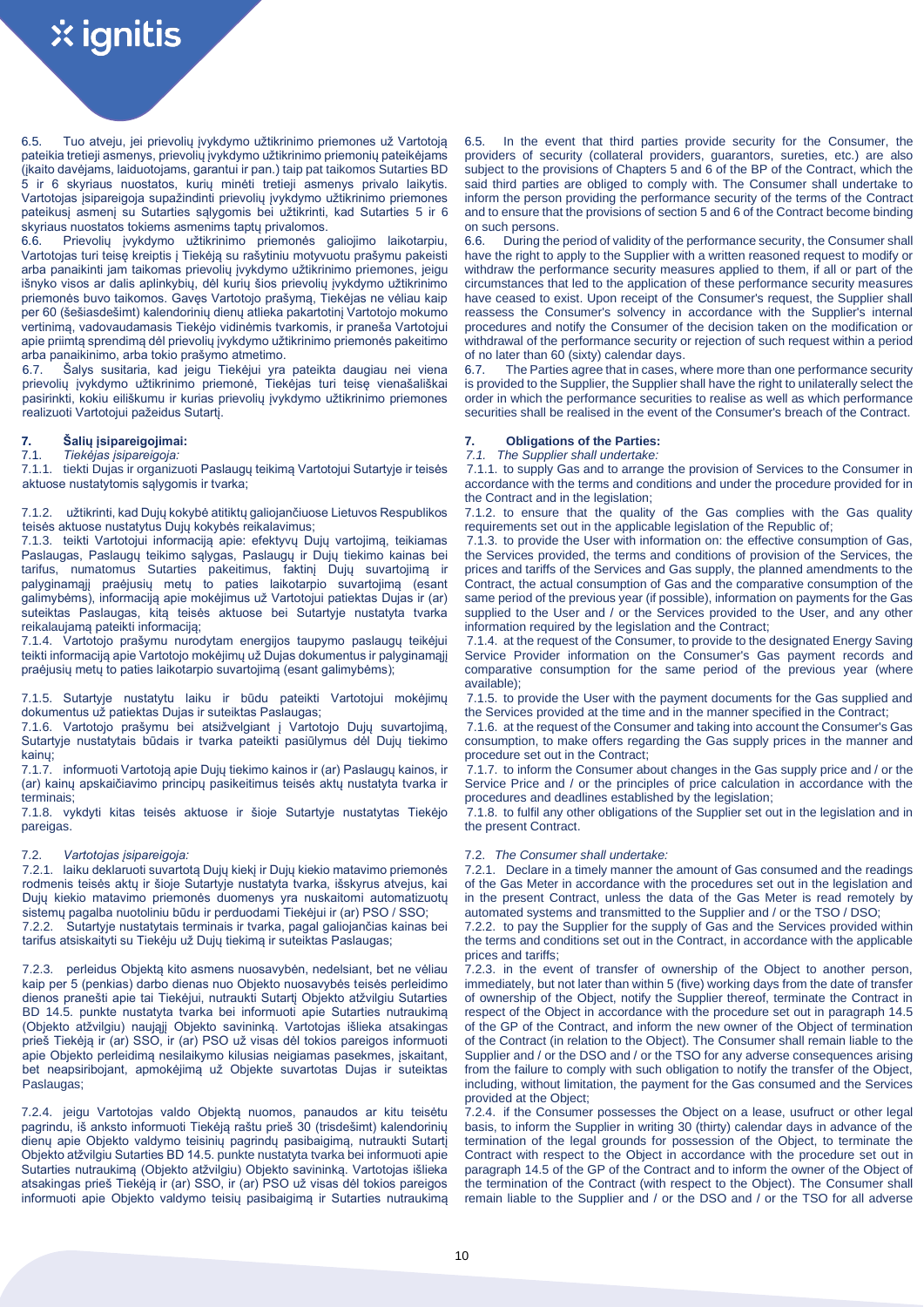nesilaikymo kilusias neigiamas pasekmes, įskaitant, bet neapsiribojant, apmokėjimą už Objekte suvartotas Dujas ir suteiktas Paslaugas;

7.2.5. iš anksto raštu pranešti Tiekėjui apie Dujų tiekėjo keitimą ir iki sutarties su naujuoju Dujų tiekėju įsigaliojimo dienos nutraukti Sutartį Sutarties BD 14.5. punkte numatyta tvarka, jeigu Šalys nesusitarė kitaip;

7.2.6. nepriklausomai nuo Sutarties pasibaigimo pagrindo, iki Sutarties nutraukimo (paskutinės galiojimo dienos) pranešti Tiekėjui ir (ar) PSO / SSO paskutinės Sutarties galiojimo dienos Dujų kiekio matavimo priemonės rodmenis ir kitą galutiniam atsiskaitymui būtiną informaciją ir visiškai atsiskaityti su Tiekėju už suvartotas Dujas ir suteiktas Paslaugas Sutartyje ir (ar) teisės aktuose nustatytais terminais ir tvarka;

7.2.7. suteikti Tiekėjui ir (ar) SSO, ir (ar) PSO atskirus bet kokio pobūdžio reikiamus sutikimus, reikalingus iš šios Sutarties ir (ar) galiojančių teisės aktų kylančių Tiekėjo ir (ar) SSO, ir (ar) PSO pareigų tinkamam įvykdymui;

7.2.8. laikytis AB "Ignitis grupė" (buvęs pavadinimas "Lietuvos energija", UAB) valdybos sprendimais patvirtintų Antikorupcinės politikos ir Etikos kodekso [\(politika](https://www.ignitisgrupe.lt/sites/default/files/inline-files/LT%20Antikorupcin%C4%97%20politika_0.pdf) ir [kodeksas](https://www.ignitisgrupe.lt/sites/default/files/inline-files/Ignitis%20grup%C4%97_Etikos%20kodeksas_external_20200406_0.pdf) yra vieši ir skelbiami interneto svetainėje [www.ignitisgrupe.lt\)](http://www.ignitisgrupe.lt/) reikalavimų vykdant Sutartį. Šiame punkte nustatytos pareigos pažeidimas yra laikomas esminiu Sutarties pažeidimu, suteikiančiu teisę Tiekėjui vienašališkai nutraukti Sutartį;

7.2.9. vykdyti kitas teisės aktuose ir šioje Sutartyje numatytas Vartotojo pareigas.

8.1.1. Vartotojo prašymu atlikti (organizuoti) neeilinę Dujų kiekio matavimo

priemonės metrologinę patikrą; 8.1.2. įrengti, eksploatuoti teisės aktų reikalavimus atitinkančias Dujų kiekio matavimo priemones;

8.1.3. teisės aktų nustatyta tvarka ir terminais informuoti apie numatomą Dujų transportavimo apribojimą ar nutraukimą dėl būtinų Dujų skirstymo sistemos remonto darbų ir kitų vartotojų Dujų sistemų prijungimo;

8.1.4. teisės aktų nustatyta tvarka ir terminais informuoti apie pastebėtas avarijas, sutrikimus, gedimus, įvykusius Vartotojo Dujų sistemoje, taip pat apie ekstremalią situaciją Dujų sektoriuje, ekstremalią energetikos padėtį ir imtis priemonių, kad būtų kiek įmanoma mažiau apribotas Dujų skirstymas;

8.1.5. užtikrinti visą parą veikiančios avarinės tarnybos darbą;<br>8.1.6. vykdyti kitas teisės aktuose ir šioje Sutartyje numatytas SSO pareigas.

8.2.1. gauti Dujų kiekio matavimo priemonių rodmenis ir kitą informaciją, reikalingą SSO pareigoms ir funkcijoms atlikti;

8.2.2. suderinus laiką patekti į Vartotojo teritoriją ir (ar) patalpas, eksploatuoti dujų skirstymo sistemos dalis, įrengti, perkelti, prižiūrėti, keisti Dujų kiekio matavimo priemones;

8.2.3. tikrinti Dujų kiekio matavimo priemones, plombas, ar Vartotojas laiku ir teisingai pagal matavimo priemonės rodmenis deklaruoja suvartotą Dujų kiekį;<br>8.2.4.

tikrinti, ar Vartotojo Dujų sistema atitinka nustatytus įrengimo, eksploatavimo, naudojimo ir techninės saugos reikalavimus;

8.2.5. Vartotojui nesilaikant esminių Sutarties ir (ar) teisės aktų reikalavimų, ir (ar) prašant Tiekėjui, Sutartyje ir (ar) teisės aktuose nustatytais atvejais bei tvarka, atiungti Vartotojo Dujų sistemą nuo skirstymo sistemos;

8.2.6. apriboti ir (ar) nutraukti Dujų skirstymą teisės aktuose nurodytais atvejais ir tvarka;

8.2.7. reikalauti apmokėti už teisės aktų reikalavimus atitinkančios Dujų kiekio matavimo priemonės pakeitimą, metrologinę patikrą, rodmenų patikrinimą, kai matavimo priemonės pakeitimas ir (ar) patikra atlikta Vartotojo rašytiniu prašymu;

8.2.8. reikalauti atlyginti tiesioginius nuostolius ir žalą (jeigu žala atsirado ir (ar) nuostoliai buvo patirti dėl Vartotojo veiksmų ar neveikimo);

consequences arising from any failure to comply with such obligation to give notice of the termination of the tenure of the Object and the termination of the Contract, including, without limitation, payment for the Gas consumed at the Object and the Services rendered;

7.2.5. notify the Supplier in writing in advance of the change of Gas Supplier and terminate the Contract before the date of entry into force of the contract with the new Gas Supplier in accordance with the procedure set out in paragraph 14.5 of the GP of the Contract, unless otherwise agreed by the Parties;

7.2.6. irrespective of the grounds for termination of the Contract, to report to the Supplier and / or the TSO / DSO the readings of the Gas Meter and other information necessary for the final settlement on the last day of the Contract before the termination of the Contract (the last day of its validity) and to settle in full with the Supplier for the consumed Gas and the rendered Services in the terms and in the manner prescribed in the Contract and / or the legislations;

7.2.7. grant to the Supplier and / or the DSO and / or the TSO separate consents of whatever nature necessary for the proper performance of the Supplier's and / or the DSO's and / or the TSO's obligations under this Contract and / or applicable law;

7.2.8. to comply with the requirements of the Anti-Corruption Policy and Code of Ethics approved by the Board of Ignitis Group AB (formerly known as Lietuvos Energija, UAB) [\(the Policy a](https://www.ignitisgrupe.lt/sites/default/files/inline-files/LT%20Antikorupcin%C4%97%20politika_0.pdf)nd the [Code of Ethics a](https://www.ignitisgrupe.lt/sites/default/files/inline-files/Ignitis%20grup%C4%97_Etikos%20kodeksas_external_20200406_0.pdf)re publicly available on the website www.ignitisgrupe.lt) in the performance of Contract. Breach of the obligation set out in this clause shall be considered a material breach of the Contract entitling the Supplier to unilaterally terminate the Contract;

7.2.9. to fulfil any other obligations of the Consumer under the law and the present Contract.

# **8. Vartotojo ir SSO tarpusavio teisės ir pareigos 8. Consumer's and the DSO'S mutual rights and obligations**

*8.1. SSO, teikdamas Skirstymo paslaugas Vartotojui, privalo: 8.1. Upon providing the Distribution services to the Consumer, the DSO shall:* 8.1.1. Carry out (arrange) an extraordinary metrological check of the Gas Metering Equipment at the request of the Consumer;

8.1.2. install for operation the Gas metering equipment that complies with legal requirements;

8.1.3. to inform, in accordance with the procedures and deadlines established by the legislation, about the planned restriction or interruption of Gas transportation due to necessary repairs of the Gas distribution system and the connection of other consumers' Gas systems;

8.1.4. to inform, in accordance with the procedures and deadlines established by the legislation, of any accidents, disruptions, failures in the Consumer's Gas System, as well as of any emergency situation in the Gas Sector, any energy emergency, and to undertake measures ensure that the distribution of Gas is limited as little as possible;<br>8.1.5. ensure a 24-hour emergency service operation:

8.1.6. vykdyti kitas teisės aktuose ir šioje Sutartyje numatytas SSO pareigas. 8.1.6. to perform other obligations of the DSO under the law and the present Contract.

8.2. SSO, teikdamas Skirstymo paslaugas Vartotojui, turi teise: 8.2. In providing the Distribution services to the Consumer, the DSO shall have the right to:

8.2.1. obtain Gas Meter readings and other information necessary to carry out the duties and functions of the DSO;

8.2.2. to enter the territory and / or premises of the Consumer, to operate parts of the Gas distribution system, to install, relocate, maintain, change Gas metering equipment, subject to an agreed time;

8.2.3. to check the Gas metering equipment and seals to ensure that the Consumer declares the amount of Gas consumed in a timely and correct manner according to the meter readings;

8.2.4. check, whether the Consumer's Gas System complies with the specified installation, operation, use and technical safety requirements;

8.2.5. In the event of non-compliance by the Consumer with the essential requirements of the Contract and / or the legislation, and / or upon request of the Supplier, in the cases and in the procedure set out in the Contract and / or the legislation, to disconnect the Consumer's Gas System from the distribution system; 8.2.6. restrict and / or terminate the distribution of Gas in the cases and according to the procedures specified in the legislation;

8.2.7. require payment for the replacement, metrological check, verification of the readings of a Gas Metering Equipment that complies with the requirements of the legislation, where the replacement and / or check of the metering equipment has been carried out at the written request of the Consumer;

8.2.8. claim compensation for direct losses and damages (if the damage and / or losses were caused by the Consumer's acts or omissions);

8.2.9. įgyvendinti kitas teisės aktuose ir šioje Sutartyje numatytas SSO teises. 8.2.9. to exercise the other rights of the DSO under the law and the present Contract.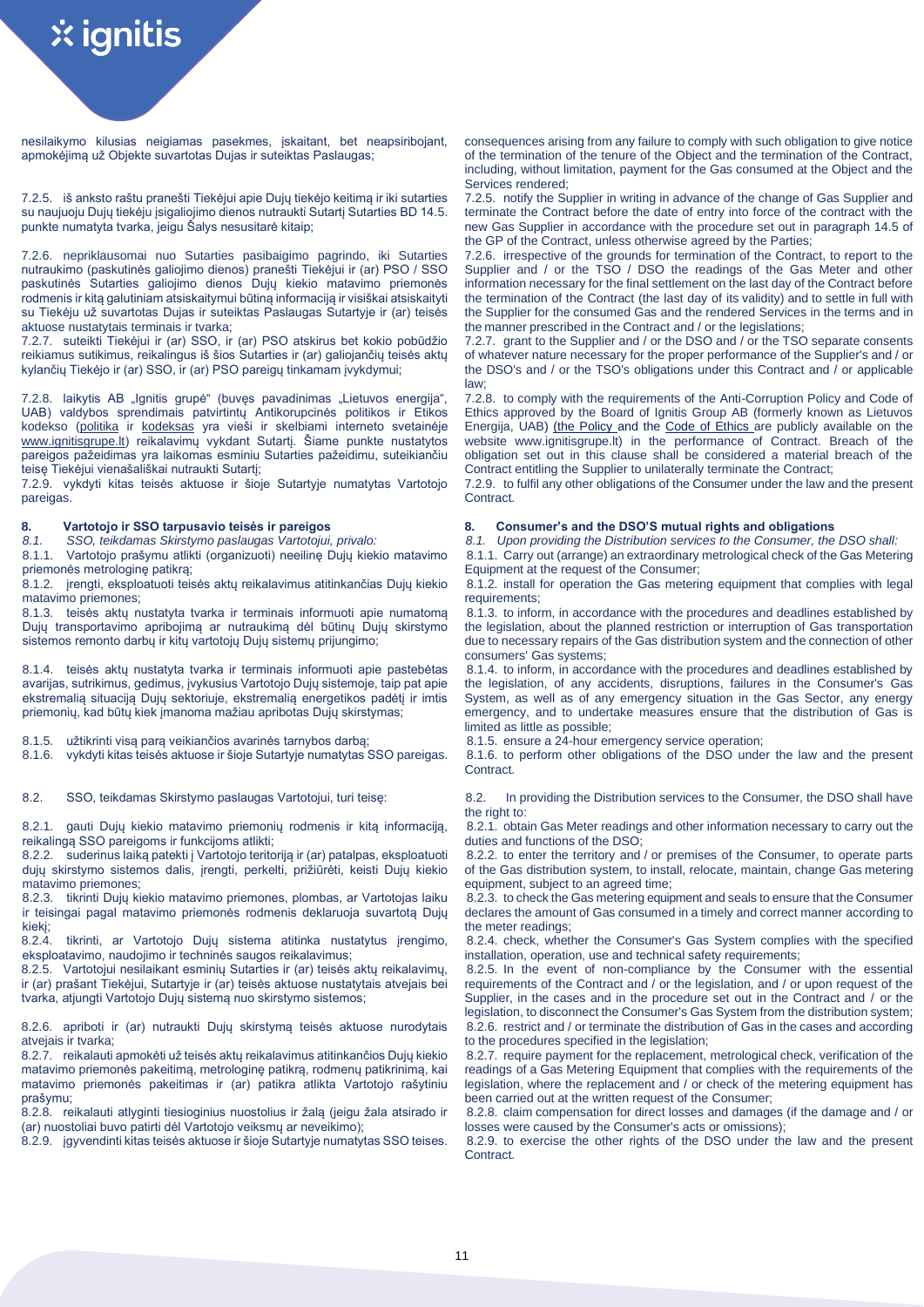8.3.1. vartoti Dujas leistiname Dujų kiekio matavimo priemonių matavimo diapazone  $(Q_{min} - Q_{max})$ ;

8.3.2. leisti SSO darbuotojams ar kitiems SSO įgaliotiems asmenims, pateikusiems tarnybinius pažymėjimus, eksploatuoti Vartotojo teritorijoje ar pastatuose esančias ir SSO priklausančias Dujų sistemas bei Dujų įrenginius; 8.3.3. leisti SSO darbuotojams ar kitiems SSO įgaliotiems asmenims, pateikusiems tarnybinius pažymėjimus, kontroliuoti tiekiamų Dujų parametrus, kontroliuoti Dujų vartojimo režimą, įrengti, keisti, perkelti, eksploatuoti Dujų kiekio matavimo priemones, esančias Vartotojo patalpose ar teritorijoje, apžiūrėti jų plombas, nustatyti matavimo priemonių rodmenis ar Vartotojas laiku ir teisingai pagal Dujų kiekio matavimo priemonės rodmenis deklaruoja suvartotą Dujų kiekį;

8.3.4. užtikrinti Vartotojo teritorijoje esančių skirstomųjų dujotiekių, jų įrenginių (dujų slėgio reguliavimo įrenginių, uždaromųjų įtaisų, nuotolinio duomenų nuskaitymo ir Dujų kiekio matavimo priemonių) ir jų plombų saugumą, apsaugą nuo mechaninių pažeidimų, o pastebėjus jų darbo sutrikimus, pažeistas plombas ar kitokius pažeidimus, nedelsiant informuoti Tiekėją ir SSO;

8.3.5. dalyvauti SSO keičiant Dujų kiekio matavimo priemones, plombas (kai jos įrengtos Vartotojo valdose);

8.3.6. atlyginti nuostolius SSO už savavališką Dujų kiekio matavimo priemonės pakeitimą, sugadinimą, dujotiekio ar jo įrenginių sugadinimą, plombų pažeidimą, įrengtą Dujų kiekio matavimo priemonės aplankos liniją, priverstinai stabdomą arba kitaip gadinamą matavimo priemonės mechanizmą ir neteisėtai suvartotas Dujas;

8.3.7. pasirašyti aktą, kuriuo SSO atstovai įformina skirstymo sistemos, esančios Vartotojo valdose, avarijas, sutrikimus, kitus įvykius (gedimus), Dujų kiekio matavimo priemonių, išardomų sujungimų, plombų pažeidimus;

8.3.8. nedelsiant informuoti Tiekėją ir SSO apie Vartotojo vykdomus planinius ir neplaninius Dujų vartojimo nutraukimus, ekstremalius suvartojimo svyravimus, jų trukmę;

8.3.9. vykdyti Dujų tiekimo apribojimo ir (ar) nutraukimo reikalavimus pagal SSO nurodymus;

8.3.10. SSO pagrįstu reikalavimu atjungti savo Objektą (dujų sistemą) nuo SSO Dujų sistemos teisės aktuose nurodytais atvejais ir tvarka;

8.3.11. teikti SSO visą pagrįstai reikalaujamą informaciją, susijusią su Vartotojo Dujų sistemos ir įrenginių prijungimu, technine būkle ir veikimu;

8.3.12. vykdyti SSO ir (ar) VERT įpareigojimus (nurodymus) pertvarkyti, rekonstruoti ar suremontuoti Vartotojui priklausančią dujų sistemą, kai jos būklė kelia tiesioginį pavojų žmonių gyvybei, sveikatai ar turtui;

8.3.13. užtikrinti Dujų kiekio matavimo priemonėms, įrengtoms Vartotojo valdose, prijungimo metu ar atskirai su SSO suderintas matavimo priemonių darbo salvgas;

8.3.14. laiku atsiskaityti su SSO už jo suteiktas paslaugas ir (ar) atlyginti dėl Vartotojo veiksmų ar neveikimo SSO patirtus nuostolius;

8.3.15. vykdyti kitas teisės aktuose ir šioje Sutartyje numatytas Vartotojo pareigas.

8.4.1. reikalauti SSO, kad būtų atlikta neeilinė Dujų kiekio matavimo priemonės metrologinė patikra ir (ar) pakeisti Dujų kiekio matavimo priemonę. Vartotojas sumoka patirtas Dujų kiekio matavimo priemonės patikros ir (ar) keitimo sąnaudas pagal SSO nustatytus ir viešai skelbiamus įkainius;

8.4.2. įgyvendinti kitas teisės aktuose ir šioje Sutartyje numatytas Vartotojo teises.

9.1. Dujų tiekimas, skirstymas ir (ar) perdavimas gali būti nutrauktas ar apribotas Sutartyje bei teisės aktuose nustatytais atvejais, tvarka, sąlygomis ir terminais.

9.2. Dujų tiekimas Vartotojui gali būti nutrauktas Tiekėjo iniciatyva šiais atvejais:

9.2.1. Tiekėjui nutraukus šią Sutartį arba sustabdžius jos vykdymą Sutartyje ir (ar) teisės aktuose nustatyta tvarka;

9.2.2. Vartotojui per Sutartyje nustatytus terminus nepilnai atsiskaičius už patiektas Dujas ir suteiktas Paslaugas ir (ar) nevykdant kitų teisės aktų reikalavimų ir (ar) Sutartyje nustatytų esminių sąlygų;

### *8.3. Vartotojas privalo: 8.3. The Consumer shall undertake to:*

8.3.1. consume Gas within the permissible measurement range of the Gas quantity metering equipment (Qmin - Qmax);

8.3.2. allow DSO employees or other persons authorised by DSO, on production of service certificates, to operate the Gas Systems and Gas Installations located in the territory or buildings of the Consumer and owned by DSO;

8.3.3. allow DSO employees or other persons authorised by DSO, who have presented their service certificates, to control the parameters of the supplied Gas, to control the Gas consumption mode, to install, change, move, operate Gas metering equipment located on the Consumer's premises orterritory, to inspect their seals, to determine the readings of the metering equipment, whether the Consumer declares the consumed Gas quantity on time and correctly in accordance with the readings of Gas metering equipment;

8.3.4. ensure the safety of the distribution pipelines, their equipment (Gas pressure regulating devices, shut-off devices, remote data reading and Gas quantity measuring instruments) and their seals located in the territory of the Consumer, to protect them from mechanical damage, and to immediately inform the Supplier and the DSO in the event of any malfunctioning of the pipelines, broken seals or any other damages;

8.3.5. participate in the DSO's replacement of Gas metering instruments and seals (when installed on the Consumer's premises);

8.3.6. indemnify the DSO for any unauthorised alteration, damage to the Gas Meter, damage to the pipeline or its equipment, breakage of seals, installation of a Gas meter bypass line, forced stopping or other damage to the metering mechanism and unauthorised consumption of the Gas

8.3.7. sign the act whereby the DSO's representatives document accidents, malfunctions, other incidents (failures), damage to the Gas metering equipment, dismantlable connections, seals of the distribution system located on the Consumer's property;

8.3.8. immediately inform the Supplier and the DSO of planned and unplanned interruptions of Gas consumption by the Consumer, extreme fluctuations in consumption and their duration;

8.3.9. comply with the requirements for restriction and / or interruption of Gas supply as directed by the DSO;

8.3.10. upon the reasonable request of the DSO to disconnect its Facility (Gas system) from the DSO's Gas System in the cases and according to the procedures specified in the legislation;

8.3.11. provide the DSO with all information reasonably requested by the DSO relating to the connection, technical condition and operation of the Consumer's Gas System and facilities;

8.3.12. comply with the DSO's and / or NERC's obligations (instructions) to rebuild, reconstruct or repair the Gas system belonging to the Consumer, where its condition poses an immediate danger to human life, health or property;

8.3.13. ensure that the operating conditions of the Gas metering equipment installed at the Consumer's premises are agreed at the time of connection or separately with the DSO;

8.3.14. pay the DSO on time for the services provided by the DSO and / or to compensate the DSO for the losses incurred by the DSO as a result of the Consumer's acts or omissions;

8.3.15. fulfil any other obligations of the Consumer under the law and the present Contract.

## *8.4. Vartotojas turi teisę: 8.4. The Consumer shall have the right to:*

8.4.1. require the DSO to carry out an extraordinary metrological verification of the Gas Metering Equipment and / or to replace the Gas Metering Equipment. The Consumer shall pay the costs incurred for the verification and / or replacement of the Gas Meter in accordance with the rates set by the DSO and made public;

8.4.2. to exercise any other rights of the Consumer provided for in the legislation and the present Contract

# **9. Dujų tiekimo, perdavimo ir skirstymo nutraukimas ar apribojimas 9. Interruption or restriction of the Gas supply, transmission and distribution**

9.1. The supply, distribution and / or transmission of Gas may be interrupted or restricted in the cases, procedures, terms and conditions set out in the Contract and in the legislation.

9.2. The Gas supply to the Consumer may be interrupted at the initiative of the Supplier in the following cases:

9.2.1. in the event of termination or suspension of the present Contract by the Supplier in accordance with the procedures set out in the Contract and / or in the legislation:

9.2.2. upon failure of the Consumer to pay for the Gas supplied and the Services rendered within the time limits set out in the Contract, and / or failure to comply with other requirements of the legislation and / or substantial terms of the Contract;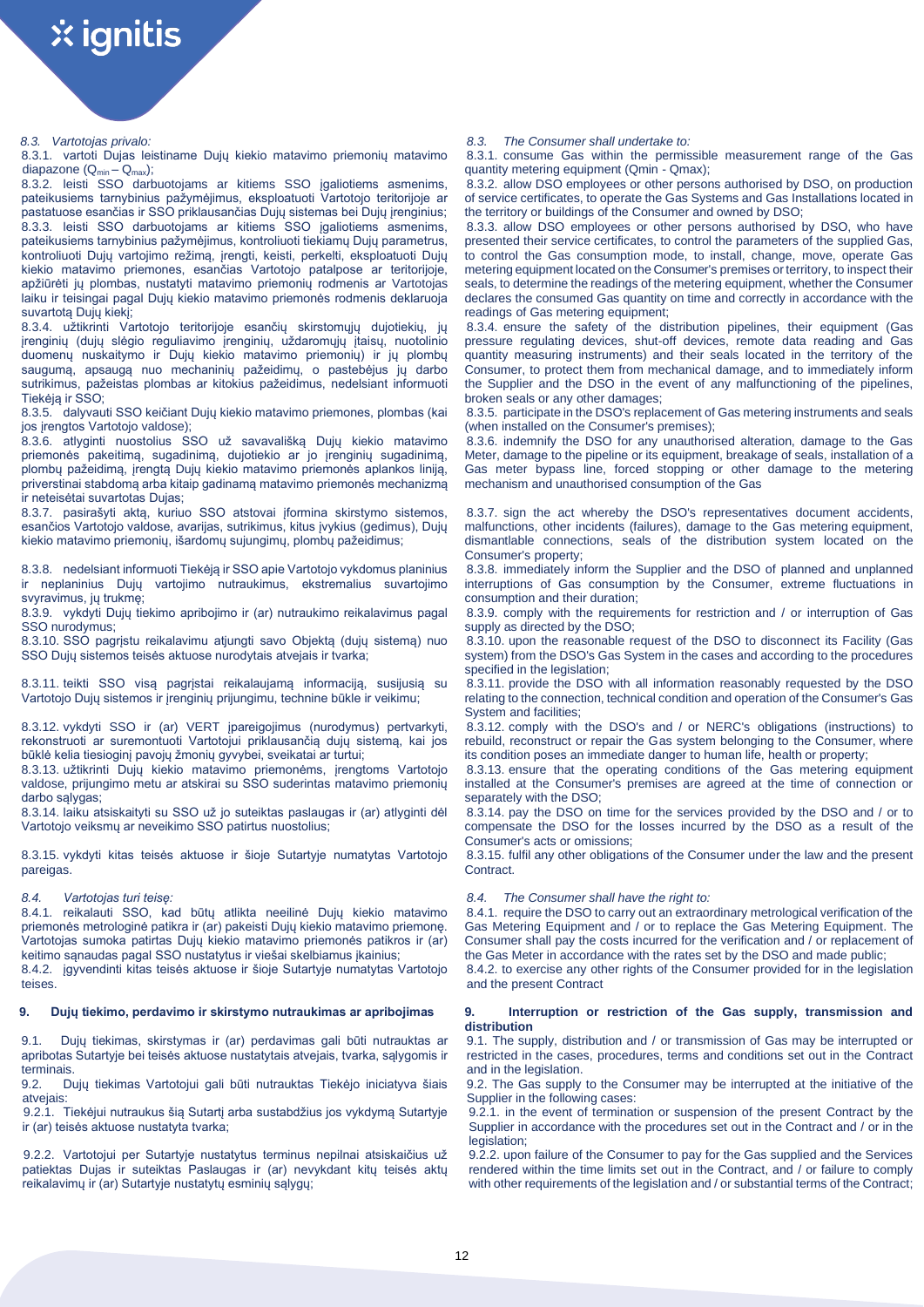9.2.3. Vartotojui nepateikus prievolių įvykdymo užtikrinimo priemonių Sutartyje nustatyta tvarka ir terminais;

9.2.4. kai dėl Vartotojo veiksmų kyla perdavimo ar skirstymo sistemų avarijos grėsmė arba kenkiama Dujų sistemos saugumui ir patikimumui;

9.2.5. kai Vartotojo dujų sistema kelia grėsmę žmonių gyvybei, sveikatai ar turtui;

9.2.6. kai kyla avarija ar ekstremalioji energetikos situacija, dėl kurių neįmanoma tęsti Dujų tiekimo, skirstymo ar perdavimo;

9.2.7. kai yra nutrauktas ar apribotas Dujų tiekimas į Lietuvos Respublikos teritoriją ir Tiekėjas neturi pakankamo dujų atsargų rezervo;

9.2.8. kai Vartotojas, nepaisant gauto rašytinio Tiekėjo įspėjimo, savo veiksmais ar neveikimu kelia trikdžius ir neigiamai veikia Dujų kokybę;

9.2.9. kai būtina atlikti remontą ar kitų vartotojų sistemų prijungimo darbus; 9.2.10. kai Vartotojas nesutinka įleisti SSO ar PSO į Vartotojo teritoriją ir (ar) patalpas įrengti, prižiūrėti arba pakeisti Dujų kiekio apskaitos prietaisų ar fiksuoti jų rodmenis;

9.2.11. kitais teisės aktuose ir (ar) Sutartyje nustatytais atvejais.

9.3. Vartotojas privalo sumokėti SSO jo nustatytą ir su VERT suderintą atjungimo ir prijungimo paslaugos įkainį Skirstymo taisyklėse numatytais atvejais. Kai VERT atjungimo ir prijungimo paslaugos įkainių nėra nustačiusi, taikomi SSO nustatyti įkainiai.

9.4. Nutraukus Dujų tiekimą, skirstymą ir (ar) perdavimą dėl Vartotojo įsiskolinimų, Dujų tiekimas ir Paslaugų teikimas atnaujinamas tik tada, kai Vartotojas pilnai padengia visus savo įsiskolinimus už iki Dujų tiekimo, skirstymo ir (ar) perdavimo nutraukimo Tiekėjo Vartotojui patiektas Dujas ir suteiktas Paslaugas, apmoka visas Dujų atjungimo ir prijungimo išlaidas bei visas sąnaudas, susijusias su skolos išieškojimu.

9.5. Jeigu ši Sutartis yra sudaryta dėl daugiau negu vieno Objekto, esant teisės aktuose ir (ar) šioje Sutartyje nustatytiems pagrindams Tiekėjo iniciatyva nutraukti Dujų tiekimą, skirstymą ir (ar) perdavimą Vartotojui, Dujų tiekimas, skirstymas ir (ar) perdavimas Tiekėjo pasirinkimu gali būti nutrauktas visiems Objektams arba bet kuriai Tiekėjo nurodytai daliai Objektų, atsižvelgiant į Vartotojo neįvykdytų prievolių pobūdį ir mastą.

9.6. Šia Sutartimi Tiekėjas neužtikrina Vartotojui nenutrūkstamo Dujų tiekimo.

10.1. Dujų kiekio (tūrio) matavimo vienetas yra kubinis metras (m<sup>3</sup>) esant teisės aktų nustatytoms norminėms Dujų sąlygoms. Dujų kiekio energijos vertė skaičiuojama megavatvalandėmis (MWh). Atsiskaitymui už patiektas Dujas ir suteiktas Paslaugas Dujų kiekis apskaitomas energijos vienetais (MWh arba kWh).<br>10.2.

Vartotojui patiektų Dujų kiekis apskaitomas pagal teisės aktų nustatyta tvarka įrengtų Dujų kiekio matavimo priemonių rodmenis, o jei to padaryti neįmanoma – kitais teisės aktų ir (ar) Sutartyje nustatytais būdais.

10.3. Dujų kiekio matavimo ir nustatymo atvejai bei gairės pateikiami aktualios redakcijos Gamtinių dujų apskaitos tvarkos apraše, patvirtintame Lietuvos Respublikos energetikos ministro 2013 m. gruodžio 27 d. įsakymu Nr. 1-245 "Dėl Gamtinių dujų apskaitos tvarkos aprašo patvirtinimo", taip pat Skirstymo taisyklėse bei Tiekimo taisyklėse.

10.4. Vartotojas privalo pateikti (deklaruoti) Tiekėjui tikslius duomenis apie Nekasdienės apskaitos vietoje įrengtos Dujų kiekio matavimo priemonės rodmenis ir kitą atsiskaitymui būtiną informaciją. Dujų kiekio matavimo priemonės rodmenys gali būti deklaruojami ir kita atsiskaitymui būtina informacija pateikiama Savitarnoje ir (ar) elektroniniu paštu, ir (ar) kitu su Tiekėju sutartu būdu (atsižvelgiant į technines galimybes). Deklaravimas pradedamas nuo Ataskaitinio laikotarpio 20 (dvidešimtos) kalendorinės dienos ir baigiamas ne vėliau kaip po Ataskaitinio laikotarpio einančios pirmosios darbo dienos 21.00 val.

10.5. Esant techninėms galimybėms, suvartotų Dujų kiekiai Objektuose gali būti nuskaitomi automatizuotų sistemų (NVS) pagalba nuotoliniu būdu. Tokiu atveju, Vartotojui, turinčiam Kasdienę apskaitos vietą su įrengta NVS, Dujų kiekio matavimo priemonės rodmenų deklaruoti nebereikia, o apie per NVS gautus Dujų kiekio matavimo priemonės rodmenis Vartotojas informuojamas Savitarnoje. Kai NVS neveikia, ir kai dėl to yra gautas pranešimas iš SSO ir (ar) Tiekėjo, Vartotojas privalo pateikti (deklaruoti) Tiekėjui tikslius duomenis apie Kasdienės apskaitos vietoje įrengtos Dujų kiekio matavimo priemonės rodmenis ir kitą atsiskaitymui būtiną informaciją elektroniniu paštu ir (ar) kitu su Tiekėju sutartu būdu (atsižvelgiant į technines galimybes). Tokiu atveju

9.2.3. upon failure by the Consumer to provide performance security in accordance with the procedures and deadlines set out in the Contract;

9.2.4. where the Consumer's actions threaten an accident to the transmission or distribution systems or compromise the safety and reliability of the Gas System;

9.2.5. when the Consumer's Gas system poses a threat to life, health or property;

9.2.6. in the event of an accident or energy emergency that makes it impossible to continue supplying, distributing or transmitting Gas;

9.2.7. when the supply of Gas to the territory of the Republic of Lithuania is interrupted or restricted and the Supplier does not have sufficient Gas reserves; 9.2.8. where the Consumer, despite having received a written warning from the Supplier, by their acts or omissions causes disturbances and adversely affects the

quality of the Gas; 9.2.9. when repairs or connections to other customers' systems are necessary;

9.2.10.where the Consumer does not agree to allow the DSO or the TSO to enter the territory and / or premises of the Consumer to install, maintain or replace Gas metering equipment or to record their readings;

9.2.11. in other cases provided for in the legislation and / or the Contract.

9.3. The Consumer shall pay to the DSO the disconnection and connection service charge set by the DSO and agreed with the NERC in the cases provided for in the Distribution Rules. Where no disconnection and connection tariffs have been set by NERC, the tariffs set by DSO shall apply.

9.4. In the event of termination of the supply, distribution and / or transmission of Gas due to the Consumer's arrears, the supply of Gas and the provision of Services shall be resumed only when the Consumer has fully settled all of their arrears for the Gas and Services supplied by the Supplier to the Consumer prior to the termination of the supply, distribution and / or transmission of Gas, has paid all costs of disconnection and connection of the Gas, and has paid all the costs related to the collection of the debt.

9.5. If the present Contract is concluded in respect of more than one Object, in the event of the grounds for termination of the supply, distribution and / or transmission of Gas to the Consumer set out in the legislation and / or the present Contract, on the Supplier's initiative, the supply, distribution and / or transmission of Gas to the Consumer may, at the Supplier's discretion, be terminated for all the Objects or for any part of the Objects designated by the Supplier, depending on the nature and extent of the Consumer's unfulfilled obligations.

9.6. The Supplier does not by the present Contract guarantee to the Consumer an uninterrupted supply of Gas.

## **10. Dujų apskaita ir suvartotų Dujų deklaravimas 10. Measuring of Gas and declaration of the consumed Gas**

10.1. The unit of measurement of the quantity (volume) of Gas is the cubic metre (m<sup>3</sup>), subject to the regulatory Gas Conditions set out by law. The energy value of the Gas volume shall be calculated in megawatt-hours (MWh). For the purpose of billing for the Gas supplied and the Services rendered, the quantity of Gas shall be accounted for in energy units (MWh or kWh).

10.2. The quantity of Gas supplied to the Consumer shall be accounted for in accordance with the readings of the Gas metring equipment installed in accordance with the procedure established by the legislation, and if this is not possible, in accordance with other methods established by the legislation and / or the Contract. 10.3. The cases and guidelines for measurement and determination of the Gas quantity are provided in the current version of the Description for the Procedure of the Natural Gas Accounting approved by the 27 December 2013 Order No. 1-245 of the Minister of Energy of the Republic of Lithuania 'On the Approval of the Description on the Procedure of Natural Gas Accounting', as well as in the Distribution Regulations and Transmission Regulations.

10.4. The Consumer shall provide (declare) to the Supplier accurate data on the readings of the Gas Meter installed at the Non-daily metering point and other information necessary for billing. The readings of the Gas Meter may be declared and other information necessary for billing may be made available on the Self-Service portal and / or by e-mail and / or by any other means agreed with the Supplier (subject to technical feasibility). The declaration shall commence on the 20<sup>th</sup> (twentieth) calendar day of the Reporting period and shall be completed no later than at 09:00 pm on the first working day following the first working day of the Reporting period.

10.5. If technically feasible, the amount of Gas consumed at the Facilities may be read remotely by automated systems (RDMS). In this case, a Consumer with a Daily metering point equipped with an RDMS need not declare the Gas Meter reading and shall be informed of the Gas Meter reading received via the RDMS in the Self-Service portal. When the RDMS is not functioning and a notification from the DSO and / or the Supplier is received in this respect, the User shall provide (declare) to the Supplier the exact data on the readings of the Gas Quantity Measuring Instrument installed at the Daily metering point and other information necessary for billing by e-mail and / or by any other method agreed with the Supplier (subject to technical possibilities). In this case, the declaration shall be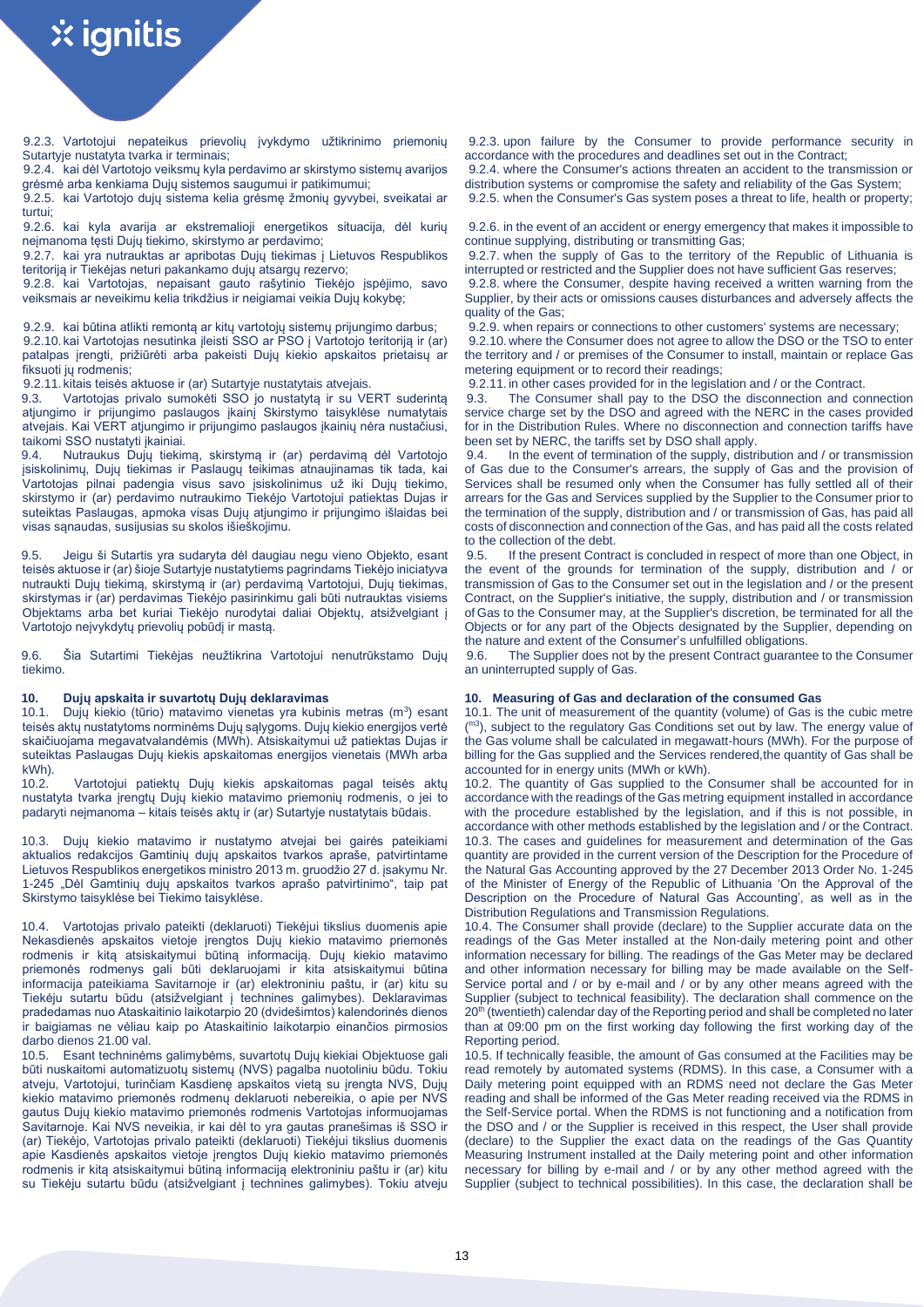aktus vykdymo.

deklaravimas vykdomas kiekvieną darbo dieną iki po praėjusios Paros, už kurią turi būti deklaruoti duomenys, einančios darbo dienos 11.00 val. 10.6. Vartotojas, Sutartyje nustatyta tvarka neprivalo deklaruoti per atitinkamą Ataskaitinį laikotarpį suvartoto Dujų kiekio ir Dujų kiekio matavimo priemonės rodmenų, jeigu iš anksto, bet ne vėliau kaip iki atitinkamo Ataskaitinio laikotarpio paskutinės dienos (imtinai), Savitarnoje informavo Tiekėją apie tai, kad per atitinkamą Ataskaitinį laikotarpį (ar kitą ilgesnį konkretų laikotarpį) Dujų nevartos. Nepriklausomai nuo pranešimo apie Dujų nevartojimą pateikimo Tiekėjui dienos (vadovaujantis šiuo punktu), laikotarpis, kada bus nevartojamos Dujos, prasideda nuo atitinkamo Ataskaitinio mėnesio pirmos dienos (imtinai) ir baigiasi paskutinę Vartotojo nurodyto Ataskaitinio laikotarpio dieną (imtinai). Dujų nevartojimas nurodytu laikotarpiu neatleidžia Vartotojo nuo mokėjimų už Paslaugas bei pareigų pagal Sutartį ir (ar) teisės

10.7. Vartotojui nevykdant pareigos deklaruoti Dujų kiekio matavimo priemonės rodmenų ir (ar) nesant techninėms galimybėms SSO nuotoliniu būdu nuskaityti Dujų kiekio matavimo priemonės rodmenų (NVS gedimo atveju ar kt.), ir (ar) kitais teisės aktuose numatytais atvejais, į Vartotojo Objektą per Ataskaitinį laikotarpį patiektas (pristatytas) Dujų kiekis gali būti apskaičiuojamas pagal vidutinį Vartotojo Objekto Dujų suvartojimą arba Dujų kiekio matavimo priemonių rodmenys teisės aktų nustatyta tvarka gali būti apskaičiuojami SSO atliekant Dujų kiekio perskaičiavimą, arba Dujų kiekio matavimo priemonės rodmenys gali būti nurašomi SSO ir pateikiami Tiekėjui. Pastaruoju atveju už kiekvieno Objekto Dujų kiekio matavimo priemonės rodmenų nurašymo paslaugą Vartotojas sumoka Tiekėjui arba SSO pagal pateiktą mokėjimo dokumentą.

10.8. Į Vartotojo Objektą per Ataskaitinį laikotarpį patiektas (pristatytas) Dujų kiekis pagal vidutinį Vartotojo Objekto Dujų suvartojimą skaičiuojamas vadovaujantis Skirstymo taisyklėse nustatyta metodika.

10.9. Teisės aktų nustatyta tvarka SSO gali atlikti Dujų kiekio<br>perskaičiavimus. Užfiksavus faktinius rodmenis nustatytas Vartotojo perskaičiavimus. Užfiksavus faktinius rodmenis nustatytas deklaruotų ir SSO užfiksuotų faktinių suvartotų Dujų kiekių skirtumas įforminamas ir atitinkamo (-ų) Ataskaitinio (-ių) laikotarpio (-ių) PVM sąskaita ( os) faktūra (-os) tikslinama (-os) Sutarties BD 4.10. punkte nustatyta tvarka.

10.10. Visais atvejais nesutampant Vartotojo deklaruotiems ir nuotoliniu būdu nuskaitytiems ar SSO nurašytiems Dujų kiekio matavimo priemonės rodmenims, vadovaujamasi nuotoliniu būdu nuskaitytais ar SSO nurašytais Dujų kiekio matavimo priemonės rodmenimis, o tuo atveju, kai Dujų kiekio matavimo priemonės rodmenys buvo deklaruoti Tiekėjui ir PSO / SSO, tai vadovaujamasi vėliau pateiktais rodmenimis.

11.1. Sutartis įsigalioja nuo jos sudarymo momento, jeigu Sutarties SD nėra nurodytas kitas įsigaliojimo momentas (data, sąlyga ar kt.):

11.1.1. Jeigu Sutarties SD nurodytas Sutarties įsigaliojimo momentas yra Vartotojo Objekto prijungimas prie PSO / SSO tinklų arba Dujų tiekimo, persiuntimo ar skirstymo atnaujinimas ir šios Sutarties įsigaliojimo sąlygos nėra įgyvendinamos ilgiau kaip 3 (tris) mėnesius nuo Sutarties sudarymo dienos, tai Tiekėjas turi teisę atsisakyti šios Sutarties apie tai įspėjus Vartotoją ne vėliau kaip prieš 30 (trisdešimt) kalendorinių dienų raštu arba elektroninių ryšių priemonėmis. Šiuo atveju Sutarties BD 15 skyriuje numatytos Sutarties nutraukimo baudos Šalims nėra taikomos;

11.1.2. Jeigu Sutarties SD yra nurodyta, kad Vartotojas turi pateikti prievolių įvykdymo užtikrinimo priemonę ir tai yra Sutarties įsigaliojimo sąlyga, tai Vartotojui neįgyvendinus šios sąlygos Sutartyje numatytu arba Šalių sutartu terminu Sutartis bus laikoma nesudaryta.

11.2. Sutartis galioja visą Sutarties SD nurodytą Sutarties galiojimo laikotarpį (jeigu nėra pratęsiama vadovaujantis Sutartyje nustatyta tvarka) arba iki Šalys pilnai ir tinkamai įvykdys iš šios Sutarties kylančias prievoles. Pratęsus Sutarties galiojimo laikotarpį, aktualus Sutarties galiojimo laikotarpis yra nurodomas Sutarties SD ir (ar) Savitarnoje, ir (ar) Tiekėjo Vartotojui Sutarties BD 12.2. ir (ar) 13.4. punktuose nustatyta tvarka pateiktame pasiūlyme.

11.3. Nutrūkus Sutarčiai bet kokiu pagrindu, neįvykdytų finansinių įsipareigojimų atžvilgiu Sutartis galioja iki visiško jų įvykdymo.

made on each working day before 11:00 am on the Day following the previous working day for which the declaration is due.

10.6. The Consumer shall not be obliged to declare, in accordance with the procedure set out in the Contract, the amount of Gas consumed and the readings of the Gas metering instrument during the relevant Reporting period, provided that the Consumer has informed the Supplier on the Self-Service portal, in advance, but no later than on the last day (inclusive) of the relevant Reporting period, that they will not consume Gas during the relevant Reporting period (or any other longer specific period). Irrespective of the date on which notice of non-consumption of Gas is given to the Supplier (subject to this clause), the period of non-consumption of Gas shall commence on the first day of the relevant Reporting Month (inclusive) and shall end on the last day of the Reporting period specified by the Consumer (inclusive). The non-consumption of Gas during the specified period shall not relieve the Consumer from the payment for the Services and the performance of its obligations under the Contract and / or the legislation.

10.7. In the event of non-compliance by the Consumer with the obligation to declare the readings of the Gas Metering Equipment and / or in the event of the technical impossibility for the DSO to remotely read the readings of the Gas Metering Equipment (in the event of a failure of the RDMS, etc.)), and / or in other cases provided for by the legislation, the quantity of Gas supplied (delivered) to the Consumer's Object during the Reporting period may be calculated on the basis of the average Gas consumption of the Consumer's Object, or the readings of the Gas Metering Equipment in accordance with the procedure provided for by the legislation may be calculated by the DSO in the course of the Gas Quantity Recalculation, or the readings of the Gas Metering Equipment may be written off by the DSO and submitted to the Supplier. In the latter case, the Consumer shall pay the Supplier or the DSO for the service of writing off the Gas Metering Equipment readings for each Object in accordance with the payment document provided.

10.8. The quantity of Gas supplied (delivered) to the Consumer's Object during the Reporting period shall be calculated in accordance with the methodology set out in the Distribution Rules, based on the average Gas consumption of the Consumer's Object.

10.9. The DSO may carry out Gas conversions in accordance with the procedures established by law. Following the recording of the actual readings,the difference between the quantities of Gas declared by the Consumer and the actual quantities of Gas consumed as recorded by the DSO shall be documented and the VAT invoice(s) for the relevant Reporting period(s) shall be adjusted in accordance with the procedures set out in paragraph 4.10 of the GP of the Contract.

10.10. In all cases where there is a discrepancy between the readings of the Gas Meter declared by the Consumer and the readings of the Gas Meter remotely read or written off by the DSO, the readings of the Gas Meter remotely read or written off by the DSO shall prevail, and in the case where the readings of the Gas Meter have been declared to the Supplier and the TSO / DSO, the readings subsequently provided shall prevail.

## **11. Sutarties galiojimas 11. Validity of the Contract**

11.1. The Contract shall enter into force from the moment of its conclusion, unless another moment of entry into force (date, clause, etc.) is specifiedin the SP of the Contract:

11.1.1. If the moment of entry into force of the Contract specified in the SP of the Contract is the connection of the Consumer's Facility to the networks of the TSO / DSO or the resumption of the supply, transmission or distribution of Gas and the conditions for the entry into force of the present Contract have not been implemented for more than three (3) months from the date of conclusion of the Contract, then the Supplier shall have the right to withdraw from the present Contract by giving at least thirty (30) calendar days' notice to the Consumer, either in writing or by means of electronic communications. In such case, the termination penalties provided for in section 15 of the GP of the Contract shall not apply to the Parties;

11.1.2. If the SP of the Contract specifies that the Consumer must provide a performance security as a condition for the entry into force of the Contract, the failure of the Consumer to comply with this condition within the time limit set out in the Contract or agreed between the Parties shall be deemed to be a breach of the Contract.

11.2. The Contract shall remain in force for the full term of the Contract as specified in the SP (unless extended in accordance with the procedures set out in the Contract) or until the Parties have fully and duly fulfilled their obligations under the present Contract. In the event of an extension of the Contract Term, the applicable Contract Term shall be specified in the SP of the Contract and / or in the Self-Service portal and / or in the offer made by the Supplier to the Consumer in accordance with paragraphs 12.2 and / or 13.4 of the GP of the Contract.

11.3. In the event of termination of the Contract on any grounds whatsoever, the Contract shall remain in force in respect of the outstanding financialobligations until they are fully discharged.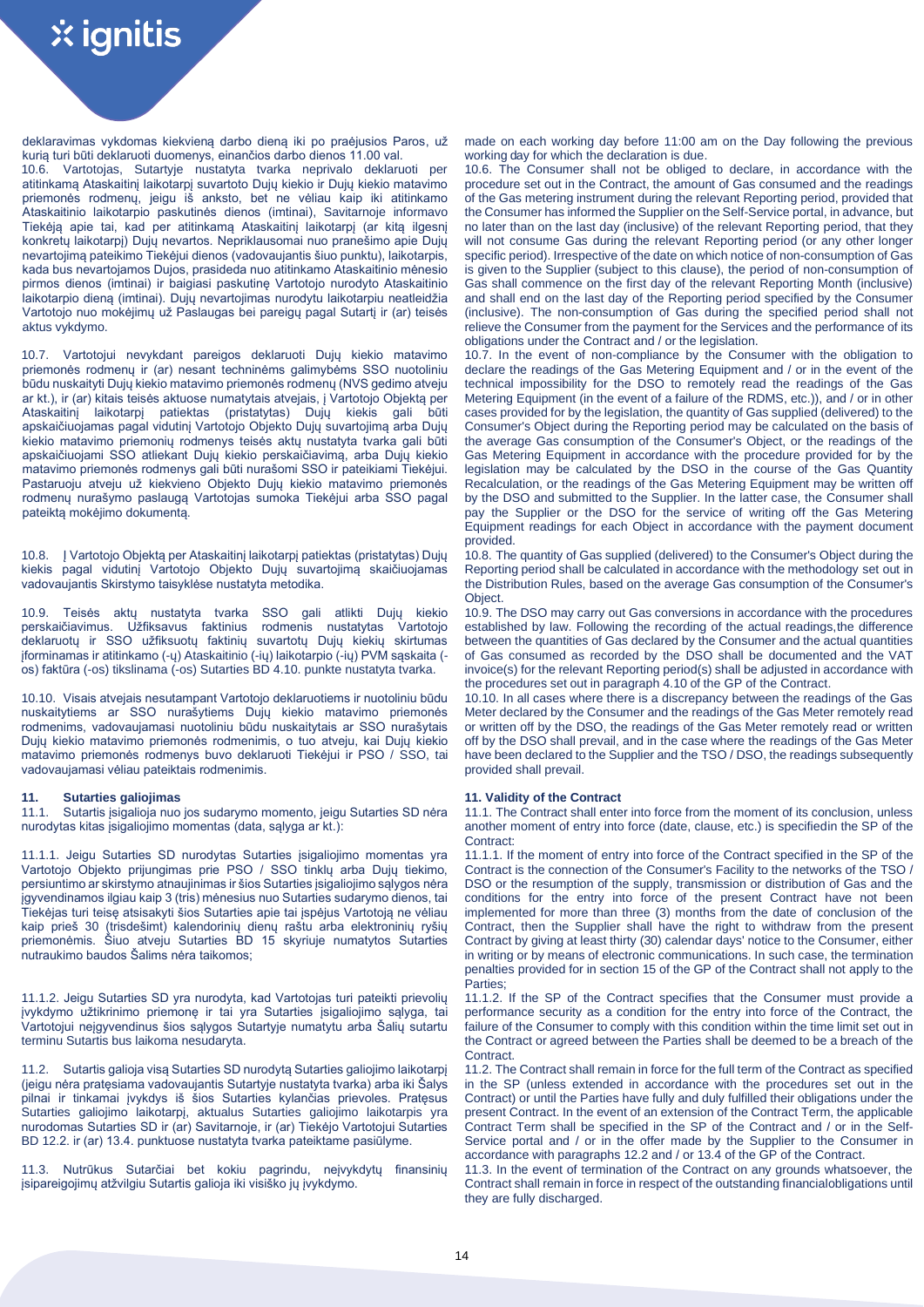11.4. Sutartis yra sudaroma Sutarties SD nurodytam Sutarties galiojimo laikotarpiui, tačiau Dujos parduodamos ir Paslaugos teikiamos tik Sutarties SD nurodytu Dujų pardavimo ir Paslaugų teikimo laikotarpiu.

**12. Sutarties pratęsimas 12. Extension of the Contract** Tiekėjas Sutarties SD nurodytu Dujų pardavimo ir Paslaugų teikimo laikotarpiu turi teisę teikti Vartotojui pasiūlymus dėl Sutarties galiojimo laikotarpio ir (ar) Dujų pardavimo ir Paslaugų teikimo laikotarpio pratęsimo naujomis konkrečiomis sąlygomis (įskaitant, bet neapsiribojant, Dujų tiekimo kainą ir atsiskaitymo tvarką).

12.2. Šalys susitaria, kad bus laikoma, jog Vartotojas priėmė Sutarties BD 12.1. punkte nurodytą Tiekėjo pasiūlymą ir Sutarties SD nurodytas Sutarties galiojimo laikotarpis ir (ar) Dujų pardavimo ir Paslaugų teikimo laikotarpis yra pratęstas pasiūlyme nurodytomis naujomis konkrečiomis sąlygomis, jeigu:

12.2.1. Tiekėjas pateikė Vartotojui pasiūlymą ne vėliau kaip likus 60 (šešiasdešimt) kalendorinių dienų iki Sutarties SD nurodyto Dujų pardavimo ir Paslaugų teikimo laikotarpio paskutinės dienos (imtinai); ir

12.2.2. Vartotojas per 30 (trisdešimt) kalendorinių dienų nuo Tiekėjo pasiūlymo gavimo dienos nepateikia Tiekėjui prieštaravimo dėl šio pasiūlymo.

12.3. Jeigu Sutarties BD 12.1. punkte nurodytas Tiekėjo pasiūlymas yra priimtas, tai šiame pasiūlyme nurodytos naujos Sutarties sąlygos Šalims bus taikomos tokia tvarka:

12.3.1. jeigu yra tenkinamos visos Sutarties BD 12.2. punkte nurodytos sąlygos – nuo tokiame pasiūlyme nurodytos datos. Tokiu atveju pasiūlymas bus laikomas automatiniu Šalių sutartu Sutarties pakeitimu ir neatskiriama Sutarties dalimi.

12.3.2. jeigu nėra tenkinamos visos Sutarties BD 12.2. punkte nurodytos sąlygos – tokiame pasiūlyme nurodytos naujos Sutarties sąlygos bus taikomos tik Šalims sudarius naują Sutarties SD nuo joje numatyto įsigaliojimo momento.

12.4. Jeigu Vartotojas per 30 (trisdešimt) kalendorinių dienų nuo Sutarties BD 12.1. punkte nurodyto Tiekėjo pasiūlymo gavimo dienos pateikia Tiekėjui prieštaravimą (nesutikimą) dėl šio pasiūlymo arba nėra tenkinamos visos Sutarties BD 12.2. punkte nurodytos sąlygos, tai Sutartis tęsiama tomis pačiomis sąlygomis tik likusiam Sutarties SD nurodytam Dujų pardavimo ir Paslaugų teikimo laikotarpiui, o šiam pasibaigus – Sutartis automatiškai nutrūksta be atskiro Šalies pranešimo apie Sutarties nutraukimą ar Šalies prieštaravimo, nurodyto Sutarties BD 12.7. punkte, pateikimo, t. y. Šalių sutartiniai santykiai pasibaigia, Tiekėjas nebetiekia Vartotojui Dujų ir nebeteikia Paslaugų.

12.5. Bet kokios Vartotojo pastabos ar pastebėjimai dėl Sutarties BD 12.1. punkte nurodyto Tiekėjo pasiūlymo yra laikomi Vartotojo prieštaravimu (nesutikimu) su pasiūlymu (jeigu Šalys nesusitarė kitaip), taip pat nėra ir jokia apimtimi negali būti laikomi priešpriešiniu Vartotojo pasiūlymu bei nėra saistantys ar įpareigojantys Tiekėją.<br>12.6. Šalvs susitaria, kad bus laik

Šalys susitaria, kad bus laikoma, jog Sutarties SD nurodytas Sutarties galiojimo laikotarpis ir (ar) Dujų pardavimo ir Paslaugų teikimo laikotarpis yra pratęstas dar vieneriems kalendoriniams metams tomis pačiomis Sutarties sąlygomis, jeigu:

12.6.1. Tiekėjas Sutartyje nustatyta tvarka nepateikė Vartotojui Sutarties BD 12.1. punkte nurodyto pasiūlymo; ir

12.6.2. ne vėliau kaip likus 60 (šešiasdešimt) kalendorinių dienų iki Sutarties SD nurodyto Dujų pardavimo ir Paslaugų teikimo laikotarpio paskutinės dienos (imtinai) nei viena iš Šalių nepateikia kitai Šaliai prieštaravimo dėl Sutarties SD nurodyto Sutarties galiojimo laikotarpio ir (ar) Dujų pardavimo ir Paslaugų teikimo laikotarpio pratęsimo dar vieneriems kalendoriniams metams tomis pačiomis Sutarties sąlygomis.

12.7. Jeigu bent viena iš Šalių ne vėliau kaip likus 60 (šešiasdešimt) kalendorinių dienų iki Sutarties SD nurodyto Dujų pardavimo ir Paslaugų teikimo laikotarpio paskutinės dienos (imtinai), pateikia kitai Šaliai prieštaravimą dėl Sutarties SD nurodyto Sutarties galiojimo laikotarpio ir (ar) Dujų pardavimo ir Paslaugų teikimo laikotarpio pratęsimo dar vieneriems kalendoriniams metams tomis pačiomis Sutarties sąlygomis, tai pasibaigus Sutarties SD nurodytam Dujų pardavimo ir Paslaugų teikimo laikotarpiui, Sutartis automatiškai nutrūksta be atskiro Šalies pranešimo apie Sutarties nutraukimą, t. y. Šalių sutartiniai santykiai pasibaigia, Tiekėjas nebetiekia Vartotojui Dujų ir nebeteikia Paslaugų.

12.8. Šalių susitarimu, Sutarties pratęsimų skaičius bet kokiais pagrindais neribojamas.

11.4. The Contract shall be for the term of the Contract as specified in the SP of the Contract, but the Gas shall only be sold and the Services shall only beprovided during the period of the sale of Gas and the provision of the Services as specified in the SP of the Contract.

12.1. The Supplier shall have the right, during the period of Sale of the Gas and the provision of Services specified in the SP of the Contract, to make proposals to the Consumer for the duration of the Contract and / or for the extension of the period of Sale of the Gas and the Provision of Services on new specific terms and conditions (including, but not limited to, the Gas supply price and the billing arrangements).

12.2. The Parties agree that the Consumer shall be deemed to have accepted the Supplier's offer as set out in paragraph 12.1 of the GP of the Contract and the Contract Period and / or the period of the Sale of the Gas and the provision of Services as set out in the GP of the Contract shall be deemed to have been extended on the new specific terms and conditions set out in the offer if:

12.2.1. the Supplier has submitted a quotation to the Consumer no later than 60 (sixty) calendar days before the last day (inclusive) of the period for the sale of Gas and the provision of Services specified in the SP of the Contract; and

12.2.2. The Consumer does not object to the Supplier's offer within 30 (thirty) calendar days of receipt of the Supplier's offer.

12.3. If the Supplier's offer referred to in paragraph 12.1 of the GP of the Contract is accepted, the new terms and conditions of the Contract referred to in such offer will apply to the Parties in the following order:

12.3.1. if all the conditions set out in paragraph 12.2 of the GP of the Contract are fulfilled, from the date specified in such offer. In such a case, the offer shall be deemed to be an automatic amendment to the Contract agreed by the Parties and shall form an integral part of the Contract.

12.3.2. if all the conditions set out in paragraph 12.2 of the GP of the Contract are not met, the new Contract terms set out in such offer will only apply to the conclusion by the Parties of a new GP of the Contract as of the time of entry into force provided for therein.

12.4. If the Consumer, within 30 (thirty) calendar days from the date of receipt of the Supplier's offer referred to in paragraph 12.1 of the GP of the Contract shall be extended under the similar conditions only for the remaining period of sale of the Gas and the provision of Services, and, Contract, submits to the Supplier an objection to this offer or if all the conditions set out in paragraphs 12.2. of the GP of the Contract have not been met, and upon the expiry of such period, the Contract shall automatically terminate without a separate notice of the Party on the termination of the Contract or the objection by the Party, specified in paragraph 12.7 of the GP of the Contract, i. e. the contractual relationship between the Parties shall terminate and the Supplier shall cease to supply the Gas to the Consumer and to provide the Services.

12.5. Any comments or observations of the Consumer on the Supplier's offer referred to in paragraph 12.1 of the GP of the Contract shall be deemed to be the Consumer's objection to the offer (unless otherwise agreed by the Parties) and shall not constitute and shall not to any extent be deemed to constitute a counteroffer by the Consumer and shall not be binding on or obligatory for the Supplier.

12.6. The Parties agree that the Contract Period and / or the period of validity of the Contract and / or the period for the sale of Gas and the provision of Services as specified in the SP of the Contract shall be deemed to have been extended for a further calendar year under the same terms and conditions of the Contract, provided that:

12.6.1. the Supplier has failed to provide the Consumer with the offer referred to in paragraph 12.1 of the GP of the Contract in accordance with the procedure set out in the Contract; and

12.6.2. no later than 60 (sixty) calendar days prior to the last day (inclusive) of the Gas Sales and Service Provision Period specified in the SP of the Contract, neither of the Parties submits to the other Party an objection to the extension of the Contract Period specified in the SP of the Contract and / or to the extension of the Gas Sales and Service Provision Period by one more calendar year on the same terms and conditions.

12.7. If either Party, not later than 60 (sixty) calendar days prior to the last day (inclusive) of the Gas Sales and Service Provision Period specified in the SP of the Contract, submits to the other Party an objection to the Contract Period specified in the SP of the Contract and / or to the extension of the Gas Sales and Service Provision Period for one more calendar year on the same terms and conditions of the Contract, the Contract shall automatically terminate at the expiry of the Gas Sales and Service Provision Period as specified in the SP of the Contract, without any separate notice of termination from either Party, i. e. the contractual relationship between the Parties shall terminate and the Supplier shall no longer supply the Gas to the Consumer and shall no longer provide the Services.

12.8. By an agreement of the Parties, there shall be no limit to the number of extensions of the Contract on any grounds.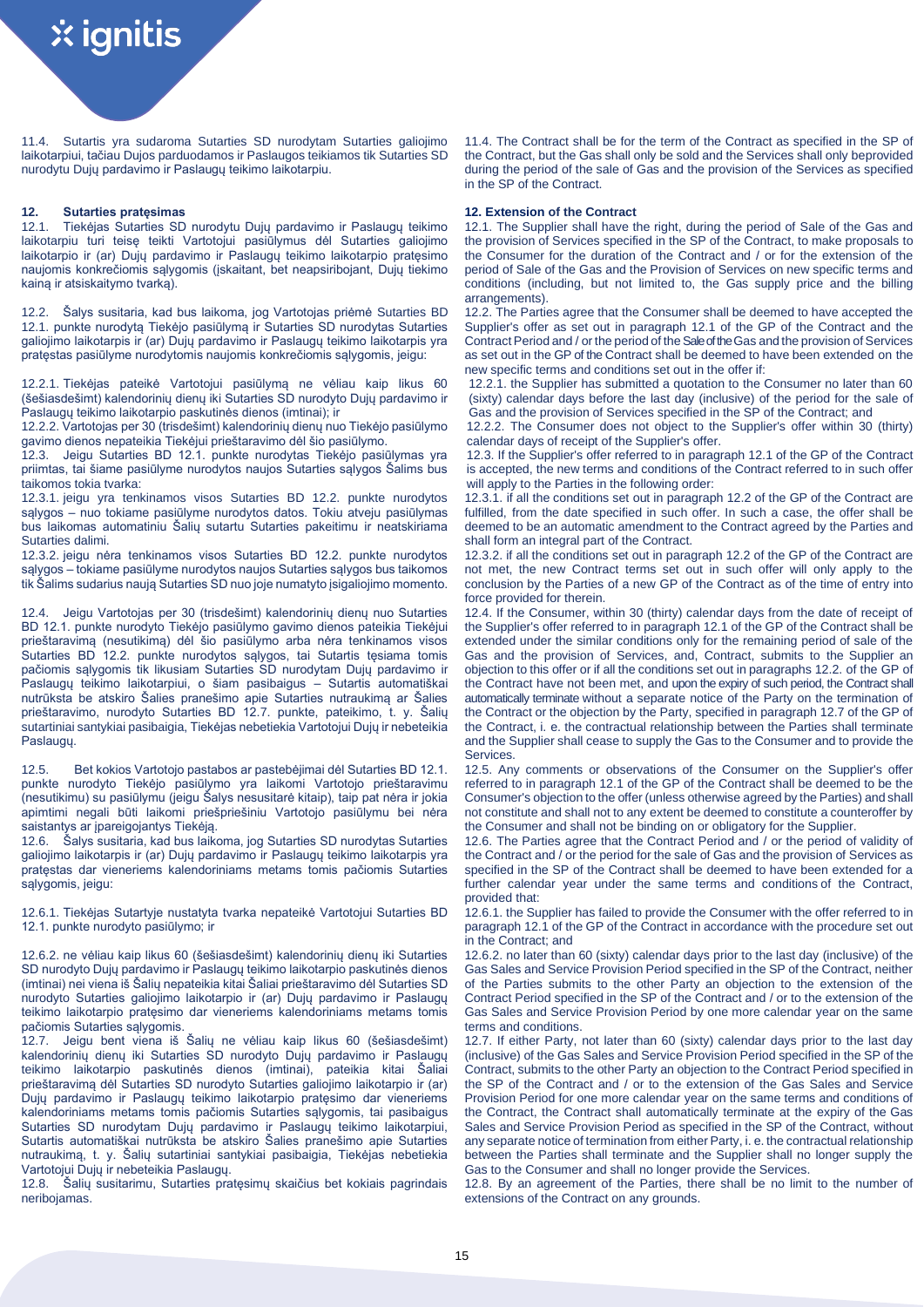12.9. Tiekėjo pasiūlymai pratęsti Sutartį, taip pat Šalių prieštaravimai dėl Sutarties pratęsimo teikiami Sutarties BD 18.2. punkte nurodytais būdais.

**13. Sutarties pakeitimas 13. Amendments to the Contract** Šalys susitaria, kad Sutarties nuostatos gali būti pakeistos ir (ar) papildytos rašytiniu abejų Šalių susitarimu. Šalys negali vienašališkai keisti Sutarties sąlygų visą Sutarties galiojimo laikotarpį, išskyrus Sutartyje ir galiojančiuose teisės aktuose numatytas išimtis.<br>13.2. Šalvs susitaria, kad Sutarties, pakei

Šalys susitaria, kad Sutarties pakeitimai, kai jie atliekami dėl pasikeitusių teisės aktų, pasikeitusių PSO, SSO teisinio režimo, Paslaugų kainų, tarifų ir (ar) jų apskaičiavimo tvarkos, taip pat, jeigu yra keičiamos Sutarties BD 1 (Sutarties sąvokos) ir (ar) 10 (Dujų apskaita ir suvartotų Dujų deklaravimas) skyriaus nuostatos, Tiekėjo, PSO, SSO ar už Sutarties vykdymą atsakingų asmenų rekvizitai, nurodyti Sutarties SD, nėra laikomi Sutarties pakeitimu ir apie tokius pakeitimus Vartotojas tik informuojamas Savitarnoje ir (ar) elektroniniu paštu, ir (ar) kitais Sutartyje nustatytais būdais.

13.3. Šalys susitaria, kad Vartotojui nutraukiant Sutartį konkretaus Objekto atžvilgiu ir (ar) pageidaujant taikyti šią Sutartį naujam Vartotojo objektui, duomenų apie Objektus (Dujų pristatymo vietas) pasikeitimai Sutarties SD priede Nr. 1 yra įforminami Tiekėjo nustatytos formos Vartotojo prašymais (atitinkamai dėl Sutarties nutraukimo konkretaus Objekto atžvilgiu arba Sutarties taikymo naujam Vartotojo Objektui), kurie yra neatskiriama Sutarties dalis.

13.4. Šalys susitaria, kad Sutarties SD nurodytu Dujų pardavimo ir Paslaugų teikimo laikotarpiu Tiekėjui patiekus Vartotojui visą Sutarties SD 2 skyriaus 13 punkte nurodytą planuojamą suvartoti Dujų kiekį ir Tiekėjui neinformavus .<br>Vartotojo apie Dujų tiekimo sustabdymą, likusiam Dujų pardavimo ir Paslaugų teikimo laikotarpiui arba iki kol bus pateiktas Tiekėjo pranešimas Vartotojui apie Dujų tiekimo sustabdymą, Dujos Vartotojui bus tiekiamos ir Paslaugos teikiamos tomis pačiomis Sutarties sąlygomis. Tuo atveju, kai Tiekėjas nesutinka toliau Vartotojui tiekti Dujų ir teikti Paslaugų tomis pačiomis sąlygomis, Tiekėjas turi teisę teikti Vartotojui pasiūlymus dėl Dujų tiekimo ir Paslaugų teikimo naujomis konkrečiomis sąlygomis (kaina, Sutarties galiojimo laikotarpis, Dujų pardavimo ir Paslaugų teikimo laikotarpis ir kt.). Šalys susitaria, kad bus laikoma, jog Vartotojas priėmė Tiekėjo pasiūlymą dėl Dujų tiekimo ir Paslaugų teikimo naujomis konkrečiomis Tiekėjo pasiūlyme nurodytomis sąlygomis, jeigu Vartotojas per 30 (trisdešimt) kalendorinių dienų nuo Tiekėjo pasiūlymo gavimo dienos nepateikia Tiekėjui prieštaravimo dėl šio pasiūlymo.

13.5. Jeigu Sutarties BD 13.4. punkte nurodytas Tiekėjo pasiūlymas yra priimtas, tai pasiūlyme nurodytos naujos Sutarties sąlygos Šalims bus taikomos nuo tokiame pasiūlyme nurodytos datos, o pasiūlymas bus laikomas automatiniu Šalių sutartu Sutarties pakeitimu ir neatskiriama Sutarties dalimi. Jeigu Vartotojas per 30 (trisdešimt) kalendorinių dienų nuo Sutarties BD 13.4. punkte nurodyto Tiekėjo pasiūlymo gavimo dienos pateikia Tiekėjui prieštaravimą (nesutikimą) dėl šio pasiūlymo, tai Sutartis automatiškai nutrūksta nuo pasiūlyme nurodyto momento be atskiro Šalies pranešimo apie Sutarties nutraukimą, t. y. Šalių sutartiniai santykiai pasibaigia, Tiekėjas nebetiekia Vartotojui Dujų ir nebeteikia Paslaugų.

13.6. Bet kokios Vartotojo pastabos ar pastebėjimai dėl Sutarties BD 13.4. punkte nurodyto Tiekėjo pasiūlymo yra laikomi Vartotojo prieštaravimu (nesutikimu) su pasiūlymu (jeigu Šalys nesusitarė kitaip), taip pat nėra ir jokia apimtimi negali būti laikomi priešpriešiniu Vartotojo pasiūlymu bei nėra saistantys ar įpareigojantys Tiekėją.

13.7. Šalys susitaria, kad Tiekėjas turi teisę vienašališkai pakeisti Dujų tiekimo kainą ir (ar) jos apskaičiavimo, nustatymo, taip pat Vartotojo mokėtinos sumos už Dujų tiekimą per Ataskaitinį laikotarpį apskaičiavimo principus, jeigu Sutarties galiojimo laikotarpiu pasikeičia, nebegalioja, yra panaikinami ir (ar) kitokiu būdu išnyksta indeksai, kuriais vadovaujantis yra nustatoma, apibrėžiama Dujų tiekimo kaina ir (ar) jos dedamosios. Apie tokius pakeitimus Tiekėjas informuoja Vartotoją Sutarties BD 18.2. punkte numatytais būdais (keliais ar vienu iš jų Tiekėjo pasirinkimu) ne vėliau kaip prieš 30 (trisdešimt) kalendorinių dienų iki jų įsigaliojimo dienos. Jei Vartotojas nesutinka su tokiais Sutarties pakeitimais, jis turi teisę per 30 (trisdešimt) kalendorinių dienų nuo pranešimo jam apie Sutarties pakeitimą gavimo dienos pranešti Tiekėjui apie tokį nesutikimą ir nutraukti Sutartį Sutarties BD 14.5. punkte nustatyta tvarka 12.9. The Supplier's proposals for the extension of the Contract, as well as the Parties' objections to the extension of the Contract, shall be submitted in the manner set out in paragraph 18.2 of the GP of the Contract.

13.1. The Parties agree that the provisions of the Contract may be amended and / or supplemented by written agreement of both Parties. The Parties may not unilaterally modify the terms and conditions of the Contract during the entire term of the Contract, except as provided for in the Contract and in applicable law.

13.2. The Parties agree that amendments to the Contract shall be deemed to be made in the event of changes in legislation, changes in the legal regime of the TSO, the DSO, changes in the prices of the Services, tariffs and / or the procedure for their calculation, as well as in the event of changes tothe Contract in accordance with the provisions of sections 1 (Definitions of the Contract) and / or 10 (Accounting for and Declaration of Consumed Gas), of the GP of the Contract. The details of the Supplier, the TSO, the DSO or the persons responsible for the performance of the Contract as set out in the SP of the Contract shall not be deemed to be an amendment to the Contract and the Consumer shall only be informed of such amendments through the Self-Service portal and / or by email and / or other means set out in the Contract.

13.3. The Parties agree that in the event of termination of the Contract by the Consumer in respect of a specific Object and / or in the event of the Consumer's wish to apply the Contract to a new Object of the Consumer, changes to the data on the Objects (Gas delivery points) in Annex 1 to the SP of the Contract shall be documented by the Consumer's requests in the form prescribed by the Supplier (respectively, for the termination of the Contract in respect of the specific Object or for the application of the Contract to the new Object of the Consumer), which shall form an integral part of the Contract.

13.4. The Parties agree that if, during the period of sale of Gas and provision of Services as specified in the SP of the Contract, the Supplier has supplied to the Consumer the full amount of Gas as specified in paragraph 13 of section 2 of the SP of the Contract, and the Supplier has not informed the Consumer of the suspension of the supply of the Gas, the Supply of Gas to the Consumer shall continue for the remainder of the period of the sale of Gas and the provision of the Services, or until such time as the notification of the Supplier to the Consumer of the suspension of the supply of the Supply of the Gas has been given, on the same terms and conditions as the Contract. In the event that the Supplier does not agree to continue to supply Gas and provide Services to the Consumer on the same terms and conditions, the Supplier shall have the right to make offers to the Consumer for the supply of Gas and the provision of Services on new specific terms and conditions (price, Contract period, period of sale of Gas and provision of the Services, etc.). The Parties agree that the Consumer shall be deemed to have accepted the Supplier's offer for the supply of Gas and the provision of Services on the new specific terms and conditions set out in the Supplier's offer, unless the Consumer submits an objection to the Supplier's offer within thirty (30) calendar days of the receipt of the Supplier's offer.

13.5. If the Supplier's offer referred to in paragraph 13.4 of the GP of the Contract is accepted, the new terms and conditions of the Contract set out in the offer shall apply to the Parties from the date specified in the offer and the offer shall be deemed to be an automatic amendment to the Contract as agreed by the Parties and shall form an integral part of the Contract. If the Consumer, within 30 (thirty) calendar days from the date of receipt of the Supplier's offerreferred to in paragraph 13.4 of the GP of the Contract, submits to the Supplier an objection (disagreement) to such offer, the Contract shall automatically terminate as from the time specified in the offer, without any separate notice of termination by the Parties, i.e. the contractual relationship of the Parties shall terminate and the Supplier shall no longer supply the Gas to the Consumer and shall no longer provide the Services. 13.6. Any comments or observations of the Consumer on the Supplier's offer referred to in paragraph 13.4 of the GP of the Contract shall be deemed to be an objection (disagreement) of the Consumer to the offer (unless otherwise agreed by the Parties) and shall not constitute and shall not to any extent be deemed to be a counteroffer of the Consumer and shall not be binding on or obligatory upon the Supplier.

13.7. The Parties agree that the Supplier shall have the right to unilaterally change the principles of calculation, determination and recalculation of the Gas supply price and / or its components, as well as the amount payable by the Consumer for the Gas Supply during the Reporting period, if during the term of the Contract, the indices used to determine the Gas supply price and / or its components are changed, no longer valid, cancelled and / or disappear in any other way. The Supplier shall inform the Consumer of such changes in the manner provided for in paragraph 18.2 of the GP of the Contract (in several or one of them at the Supplier's option) at least 30 (thirty) calendar days prior to the date of entry into force thereof. If the Consumer does not agree to such amendments to the Contract, they shall have the right to notify the Supplier of such disagreement within 30 (thirty) calendar days from the date of receipt of the notification of the amendment to the Contract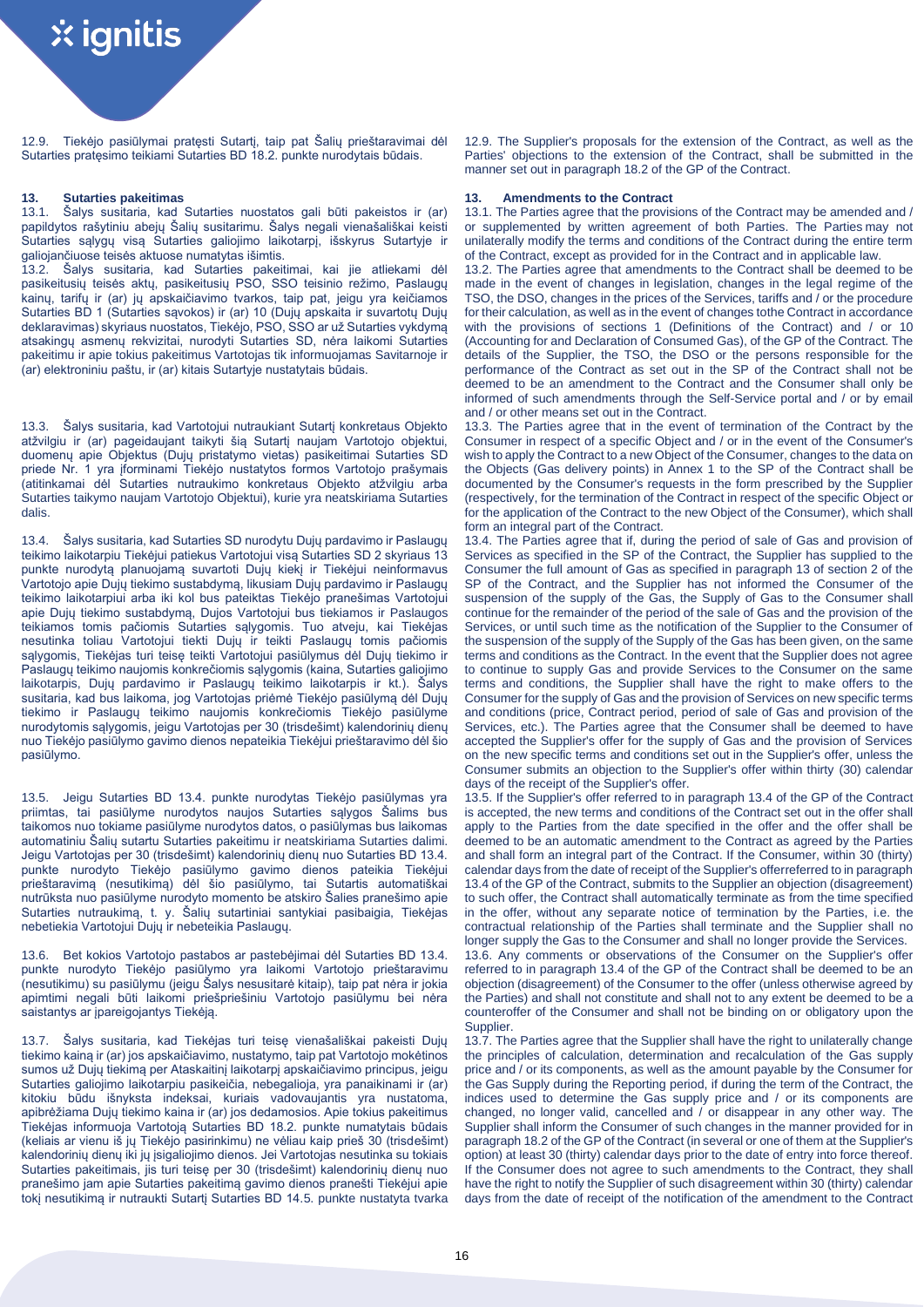(šiuo atveju Sutarties BD 15 skyriuje numatytos Sutarties nutraukimo baudos Vartotojui nėra taikomos). Jeigu Vartotojas nustatytu terminu nepraneša Tiekėjui apie nesutikimą su tokiais Sutarties pakeitimais, yra laikoma, kad Vartotojas su šiais Sutarties pakeitimais sutiko ir Tiekėjo pranešime nurodytos naujos Sutarties sąlygos Šalims bus taikomos nuo tokiame pranešime nurodytos datos, o pranešimas bus laikomas automatiniu Šalių sutartu Sutarties pakeitimu ir neatskiriama Sutarties dalimi, jeigu Sutarties pakeitimai nėra įforminami sudarant naują Sutarties SD.

14.1. Sutartis pasibaigia pasibaigus Sutarties galiojimo laikotarpiui (jeigu nėra pratęsiama vadovaujantis Sutartyje nustatyta tvarka), Sutartį nutraukus bei kitais teisės aktuose ir (ar) Sutartyje nustatytais pagrindais.

14.3. Tiekėjas turi teisę vienašališkai nutraukti Sutartį netaikant Tiekėjui Sutarties BD 15 skyriuje numatytų Sutarties nutraukimo baudų šiais atvejais ir tvarka:

14.3.1. jeigu Vartotojas neįvykdo Sutarties BD 7.2.3. ir (ar) 7.2.4. punktuose numatyto įsipareigojimo nutraukti Sutartį perleidus Objektą kito asmens nuosavybėn arba pasibaigus Objekto valdymo ar naudojimosi teisių pagrindams, apie Sutarties nutraukimą įspėjus Vartotoją ne vėliau kaip prieš 30 (trisdešimt) kalendorinių dienų raštu arba elektroninių ryšių priemonėmis. Šiuo atveju Sutarties BD 15 skyriuje numatytos Sutarties nutraukimo baudos Vartotojui nėra taikomos, išskyrus atvejus, kai Objekto valdymo ar naudojimosi teisių įsigijimo pagrindas (nuomos, panaudos sutartis ar kt.) pasibaigia dėl Vartotojo kaltės (Vartotojui iš esmės pažeidus Objekto valdymo ar naudojimosi teisių įsigijimo sutartį su Objekto savininku ar valdytoju) arba Objektas yra perleidžiamas su Vartotoju susijusiems asmenims (patronuojančiai, dukterinei ir (ar) kitai tai pačiai įmonių grupei, kuriai priklauso Vartotojas, priklausančiai imonei);

14.3.2. kai teisę vienašališkai nutraukti Sutartį Tiekėjui suteikia teisės aktai ir Sutartis yra nutraukiama nepasibaigus Sutarties galiojimo laikotarpiui teisės aktuose nustatytais pagrindais, laikantis Sutartyje ir (ar) teisės aktuose nustatytos nutraukimo tvarkos ir terminų. Šiuo atveju Sutarties BD 15 skyriuje numatytos Sutarties nutraukimo baudos Vartotojui gali būti taikomos tuo atveju, jeigu Sutartis nutraukiama dėl Sutartyje ir (ar) teisės aktuose numatytų Vartotojo pareigų nevykdymo ar netinkamo vykdymo ir pan.

14.4. Kiekviena Šalis turi teisę vienašališkai nutraukti neterminuotą Sutartį apie tai raštu įspėjusi kitą Šalį ne vėliau kaip prieš 30 (trisdešimt) kalendorinių dienų. Šaliai, nutraukusiai neterminuotą Sutartį nesilaikant šiame punkte nurodyto įspėjimo apie Sutarties nutraukimą termino yra taikomos Sutarties BD 15 skyriuje numatytos Sutarties nutraukimo baudos.

14.5. Kiekviena Šalis turi teisę vienašališkai nutraukti terminuotą Sutartį nepasibaigus Sutarties galiojimo laikotarpiui apie tai raštu įspėjusi kitą Šalį prieš 30 (trisdešimt) kalendorinių dienų. Tokiu atveju Sutartį nutraukusiai Šaliai yra taikomos Sutarties BD 15 skyriuje numatytos Sutarties nutraukimo baudos .<br>(išskyrus Sutartyje numatytas išimtis).<br>14.6. – Kiekviena Šalis turi teise vien

14.6. Kiekviena Šalis turi teisę vienašališkai nutraukti Sutartį apie tai raštu įspėjusi kitą Šalį prieš 30 (trisdešimt) kalendorinių dienų, jei kita Sutarties Šalis padaro esminį Sutarties pažeidimą. Tokiu atveju Sutartį pažeidusiai Šaliai yra taikomos Sutarties BD 15 skyriuje numatytos Sutarties nutraukimo baudos.

14.7. Sutartis laikoma iš esmės pažeista Lietuvos Respublikos civilinio kodekso nustatytais atvejais, o taip pat jeigu įgyvendinama arba atsiranda viena iš žemiau nurodytų sąlygų ar aplinkybių:

14.7.1. Šalies patvirtinimai ir garantijos, pateikti Sutarties BD 2 skyriuje, tampa neteisingi ar netikslūs ir toks pažeidimas neištaisomas per 5 (penkias) darbo dienas nuo atitinkamo pranešimo iš kitos Šalies gavimo dienos;

14.7.2. Vartotojas vėluoja sumokėti jam priklausančias pagal šią Sutartį mokėti sumas ir šio pažeidimo neištaiso per 5 (penkias) darbo dienas nuo atitinkamo rašytinio pranešimo iš Tiekėjo gavimo dienos;

14.7.3. Vartotojas atsisako pateikti prievolių įvykdymo užtikrinimo priemones arba vėluoja jas pateikti ir šio pažeidimo neištaiso per 5 (penkias) darbo dienas nuo atitinkamo pranešimo iš Tiekėjo gavimo dienos;

14.7.4. Vartotojas nevykdo Sutarties BD 7.2.8. punkte numatyto įsipareigojimo laikytis AB "Ignitis grupė" (buvęs pavadinimas "Lietuvos energija", UAB) valdybos sprendimais patvirtintų Antikorupcinės politikos ir Etikos kodekso reikalavimų vykdant Sutartį ir šio pažeidimo neištaiso per 5 (penkias) darbo dienas nuo atitinkamo pranešimo iš Tiekėjo gavimo dienos;

to the Supplier and to terminate the Contract in accordance with the procedure set out in paragraph 14.5 of the GP of the Contract (in which case the termination penalties provided for in section 15 of the GP of the Contract shall not be applicable to the Consumer). If the Consumer fails to notify the Supplier of their disagreement with such amendments to the Contract within the prescribed time limit, the Consumer shall be deemed to have accepted such amendments to the Contract and the new terms of the Contract as set out in the Supplier's notice to the Parties shall apply to theParties as from the date set out in such notice, and the notice shall be deemed to be an automatic amendment to the Contract as agreed by the Parties and shall be deemed to be an integral part of the Contract, provided that any amendments to the Contract shall not be formalised by the execution of a new GP of the Contract.

# **14. Sutarties pabaiga 14. End of the Contract**

14.1. The Contract shall expire on the expiry of the Contract Period (unless extended in accordance with the procedures set out in the Contract), on termination of the Contract, and on any other grounds set out in the legislation and / or the Contract.

14.2. Sutartis gali būti nutraukta abipusiu Šalių rašytiniu susitarimu. 14.2. The Contract may be terminated by mutual written agreement of the Parties. 14.3. The Supplier shall have the right to unilaterally terminate the Contract without the Supplier being subject to the termination penalties provided for in section 15 of the GP in the following cases and procedures:

14.3.1. if the Consumer fails to fulfil the obligation provided for in paragraphs 7.2.3 and / or 7.2.4 of the GP of the Contract to terminate the Contract upon transfer of ownership of the Object to another person or upon termination of the grounds for possession or use of the Object, by giving the Consumer at least thirty (30) calendar days prior notice of termination of the Contract, either in writing or by electronic communication. In this case, the termination penalties provided for in section 15 of the GP of the Contract shall not apply to the Consumer, unless the basis for the acquisition of possession or use of the Object (lease, usufruct agreement, etc.) is terminated due to the fault of the Consumer (material breach by the Consumer of the contract for the acquisition of the possession or use rights to the Object with the owner or operator of the Object) or the Object is transferred to persons related to the Consumer (parent, subsidiary and / or other company belonging to the same group of companies as the Consumer);

14.3.2. where the Supplier has the right to unilaterally terminate the Contract under the law and the Contract is terminated before the expiry of the term of the Contract on the grounds set out in the law, in accordance with the termination procedures and time limits set out in the Contract and / or the law. In this case, the termination penalties provided for in section 15 of the GP of the Contract may be applied to the Consumer in the event that the Contract is terminated due to the Consumer's failure to fulfil or improper fulfilment of their obligations under the Contract and / or the legislation, etc.

14.4. Either Party shall have the right to unilaterally terminate the indefinite Contract by giving 30 (thirty) calendar days' written notice to the other Party. A Party who terminates the indefinite Contract without complying with the notice period for the Contract termination specified in this clause, shall be subject to the termination penalties provided for in section 15 of the Contract.

14.5. Either Party shall have the right to unilaterally terminate the fixed-term Contract before the expiry of the Contract by giving 30 (thirty) calendar days' written notice to the other Party. In such case, the Party terminating the shall be subject to the termination penalties provided for in section 15 of the GP of the Contract (except as provided in the Contract).

14.6. Either Party shall have the right to unilaterally terminate the Contract by giving 30 (thirty) calendar days' written notice to the other Party if the other Party commits a material breach of the Contract. In such case, the Party in breach shall be subject to the termination penalties provided for in section 15 of the GP of the Contract.

14.7. The Contract shall be deemed to have been substantially breached in the cases provided for by the Civil Code of the Republic of Lithuania, as well as if one of the following conditions or circumstances is fulfilled or occurs:

14.7.1. The representations and warranties made by a Party in section 2 of the GP of the Contract become untrue or inaccurate and such breach is not remedied within 5 (five) working days of receipt of the relevant notice from the other Party;

14.7.2. The Consumer is in default in the payment of amounts due under the present Contract and fails to remedy such default within 5 (five) working days of receipt of the relevant written notice from the Supplier;

14.7.3. The Consumer refuses or delays to provide the performance security and fails to rectify the breach within 5 (five) working days from the date of receipt of the relevant notification from the Supplier;

14.7.4. The Consumer fails to comply with the obligation stipulated in paragraph 7.2.8 of the GP of the Contract to comply with the requirements of the Anti-Corruption Policy and the Code of Ethics approved by the decisions of the Board of Ignitis Group AB (formerly known as Lietuvos Energija UAB) in the performance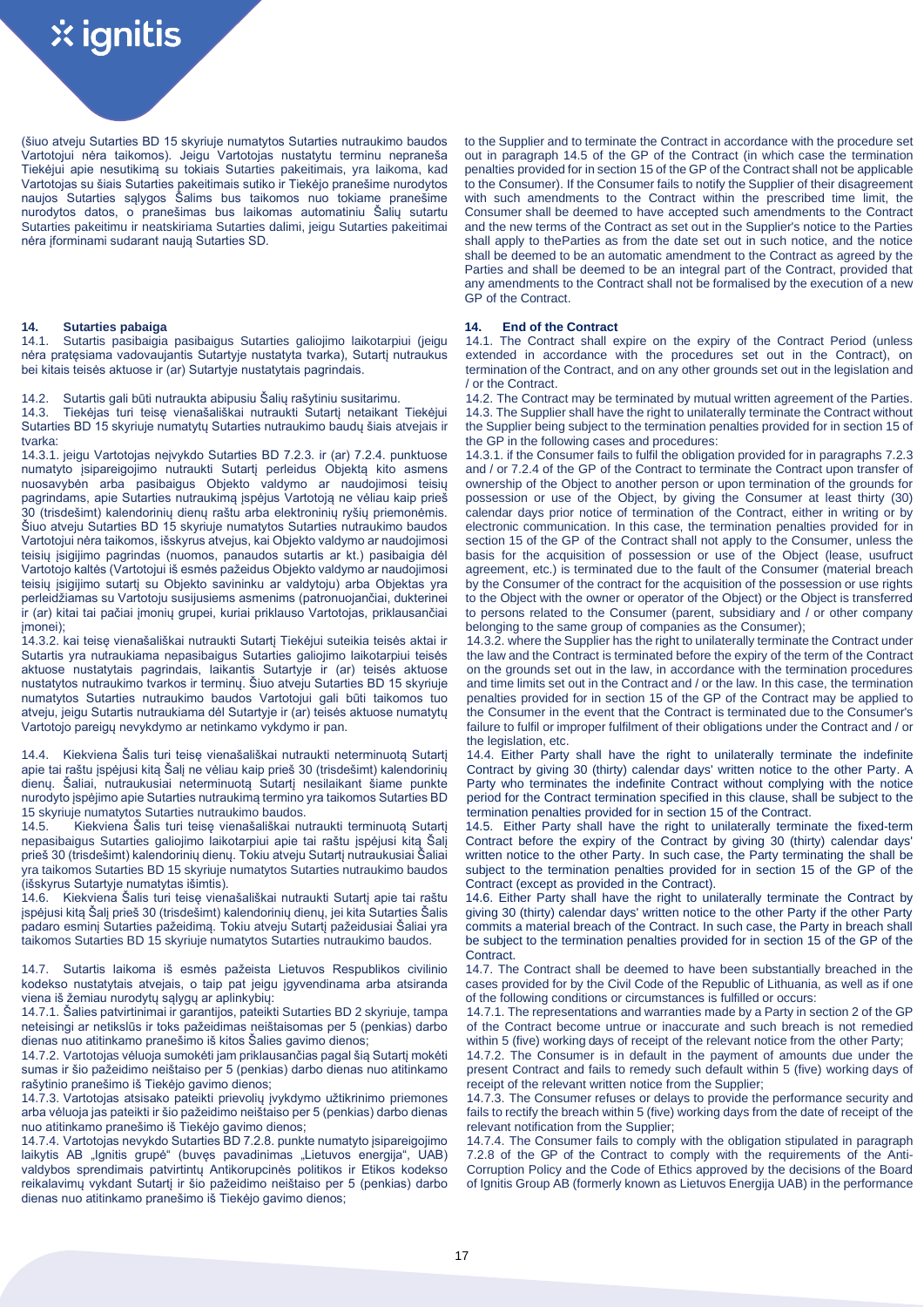14.7.5. Vartotojas neįvykdo Sutarties BD 7.2.5. punkte numatyto isinareigojimo;

14.7.6. Vartotojas neįvykdo Sutarties BD 21.8. punkte numatytų įsipareigojimų, įskaitant, bet neapsiribojant, Savitarnos naudojimosi taisyklių laikymąsi, ir toks pažeidimas neištaisomas per 5 (penkias) darbo dienas nuo atitinkamo pranešimo iš Tiekėjo gavimo dienos;

14.7.7. dėl Tiekėjo kaltės nutraukiamos Tiekėjo su PSO / SSO sudarytos Perdavimo paslaugų / Skirstymo paslaugų teikimo sutartys (Sutarties BD 2.3.1. punktas) ar sustabdomas jų vykdymas ir dėl to Tiekėjas nebegali vykdyti savo įsipareigojimų Vartotojui pagal šią Sutartį;

14.7.8. Tiekėjas dėl savo kaltės netenka Dujų tiekimo veiklai reikalingo leidimo ir dėl to Tiekėjas nebegali vykdyti savo įsipareigojimų Vartotojui pagal šią Sutartį;

14.7.9. Šalis, gavusi kitos Šalies pranešimą apie kitų esminių įsipareigojimų, kylančių iš šios Sutarties, nevykdymą arba netinkamą vykdymą, per kitos Šalies suteiktą protingą terminą Sutarties vykdymo trūkumams pašalinti, šių trūkumų nepašalina;

14.7.10. Šalis nutraukia Sutartį nesilaikant įspėjimo apie Sutarties nutraukimą termino.

14.8. Jeigu Tiekėjas ir Vartotojas yra sudaręs kitų tarpusavio sutarčių dėl Gamtinių dujų pirkimo pardavimo kitiems laikotarpiams (nepriklausomai nuo to, ar sutartis kartu yra sudaroma ir dėl Paslaugų teikimo, ar ne), tai nutraukus šią Sutartį dėl Vartotojo kaltės, Tiekėjas turi teisę vienašališkai nutraukti ir kitas tokias sutartis dėl Vartotojo kaltės (visas ar tik kai kurias Tiekėjo pasirinkimu), sudarytas kitiems laikotarpiams, tokiais pačiais pagrindais apie sutarčių nutraukimą įspėjus Vartotoją ne vėliau kaip prieš 30 (trisdešimt) kalendorinių dienų raštu arba elektroninių ryšių priemonėmis. Tokiu atveju Vartotojui yra taikomos nutrauktose sutartyse numatytos baudos.

14.9. Tiekėjas, pranešdamas apie numatomą Sutarties nutraukimą, pateikia Vartotojui visą galiojančiais teisės aktais nustatytą informaciją, susijusią su Sutarties nutraukimu.

14.10. Jeigu ši Sutartis yra sudaryta dėl daugiau negu vieno Objekto, Sutartis gali būti nutraukta tiek visų Objektų, tiek tik konkretaus Objekto atžvilgiu.

15.1. Šalys atsako už tinkamą šia Sutartimi prisiimtų įsipareigojimų vykdymą norminiuose teisės aktuose ir šioje Sutartyje nustatyta apimtimi, tvarka bei sąlygomis. Šią Sutartį netinkamai vykdanti Šalis privalo kitai Šaliai atlyginti visus dėl netinkamo Sutarties vykdymo patirtus nuostolius. Šalių atsakomybė pagal Sutartį ribojama tiesioginiais nuostoliais, išskyrus Sutarties BD 15.4., 15.5. ir 15.6. punktuose nurodytas netesybas (baudas, delspinigius ir pan.).

15.2. Tiekėjas neatsako už vėlavimą pradėti tiekti Dujas ir teikti Paslaugas pagal šią Sutartį, jei šis vėlavimas yra kilęs dėl PSO, SSO ir (ar) kitų trečiųjų asmenų kaltės, ir (ar) Vartotojo laiku ir tinkamai nepateiktos teisingos informacijos Tiekėjui ar tretiesiems asmenims, kiek tai yra reikalinga tam, kad Tiekėjas galėtų tiekti Dujas ir teikti Paslaugas Vartotojui.

15.3. Jei Tiekėjas dėl savo kaltės nepateikia Vartotojui PVM sąskaitos faktūros per Sutartyje nurodytą terminą, Vartotojas turi teisę už per Ataskaitinį laikotarpį Tiekėjo patiektas Dujas ir suteiktas Paslaugas sumokėti tiek kalendorinių dienų vėliau, kiek Tiekėjas vėluoja pateikti PVM sąskaitą faktūrą.

15.4. Šalis, Sutartyje nustatytais terminais neįvykdžiusi savo piniginių prievolių, privalo mokėti kitai Šaliai Sutarties SD nurodyto dydžio delspinigius, skaičiuojamus nuo laiku nesumokėtos sumos už kiekvieną mokėti uždelstą kalendorinę dieną.

15.5. Nutraukus Sutartį dėl esminio Sutarties pažeidimo, Sutartį pažeidusi Šalis įsipareigoja per 10 (dešimt) kalendorinių dienų nuo kitos Šalies rašytinio pareikalavimo sumokėti Sutarties nutraukimo baudą, kuri laikoma minimaliais ir neginčijamais kitos Šalies nuostoliais.

15.6. Nutraukus Sutartį vadovaujantis Sutarties BD 14.5. punktu, Sutartį nutraukusi Šalis įsipareigoja per 10 (dešimt) kalendorinių dienų nuo kitos Šalies rašytinio pareikalavimo sumokėti Sutarties nutraukimo baudą. Šalių susitarimu, šiuo atveju Sutarties nutraukimo bauda yra laikoma neginčijamais ir galutiniais kitos Šalies nuostoliais ir jokie kiti Šalies nuostoliai (tiek tiesioginiai, tiek netiesioginiai) nėra atlyginami.

15.7. Sutarties BD 15.5. ir 15.6. punktuose nustatytos Sutarties nutraukimo baudos yra apskaičiuojamos taip:

15.7.1.**B = (PK – FK) x K / 2** 15.7.1. **B = (PK – FK) x K / 2**

of the Contract, and fails to remedy this violation within 5 (five) working days from the day of receipt of the relevant notification from the Supplier;

14.7.5. The Consumer fails to comply with the obligation set out in paragraph 7.2.5 of the GP of the Contract;

14.7.6. The Consumer fails to comply with the obligations set out in paragraph 21.8 of the GP of the Contract, including but not limited to compliance with the Self-Service portal Terms of Use, and such failure is not remedied within 5 (five) working days of receipt of the relevant notice from the Supplier;

14.7.7. the Supplier's Transmission Service / Distribution Service Contracts (paragraph 2.3.1 of the GP of the Contract) with the TSO / SSO are terminated or suspended at the Supplier's fault, and the Supplier is unable to fulfil their obligations to the Consumer under the present Contract;

14.7.8. The Supplier, through their own fault, loses the authorisation required for the Gas Supply Activity and the Supplier therefore is no longer able to fulfil their obligations to the Consumer under the present Contract;

14.7.9. A Party that receives notice from the other Party of non-performance or inadequate performance of other material obligations under the present Contract fails to remedy the deficiencies in performance of the Contract within a reasonable period of time allowed by the other Party;

14.7.10. A Party terminates the Contract without complying with the termination notice period.

14.8. If the Supplier and the Consumer have entered into other contracts between them for the sale of Natural Gas for further periods (whether or not the contract is also for the provision of Services), and the termination of the present Contract occurs at the Consumer's fault, the Supplier shall be entitled to unilaterally terminate other such contracts at the fault of the Consumer (in whole or in part at the Supplier's option) concluded for other periods, on the same grounds, by giving the Consumer at least thirty (30) calendar days' notice in writing or by electronic communication. In this case, the Consumer shall be subject to the penalties provided for in the terminated contracts.

14.9. The Supplier shall provide the Consumer with all the information required by applicable law relating to the termination of the Contract when notifying the Consumer of the intended termination.

14.10. If the present Contract is concluded in respect of more than one Object, the Contract may be terminated either in respect of all the Objects or only in respect of a particular Object.

# **15. Šalių ir PSO / SSO atsakomybė 15. Liability of the Parties and TSO / DSO**

15.1. The Parties shall be responsible for the proper performance of their obligations under the present Contract to the extent, in the manner and subject to the conditions set out in the regulatory enactments and the present Contract. The Party which fails to perform the present Contract properly shall be liable to the other Party for any loss incurred as a result of the failure to perform this Contract properly. The Parties' liability under the Contract shall be limited to direct damages, except penalties as provided in paragraphs 15.4, 15.5 and 15.6 of the GP of the Contract (fines, interest, etc.).

15.2. The Supplier shall not be liable for any delay in the commencement of the supply of Gas and the provision of Services under this Contract if such delay is caused by the fault of the TSOs, DSOs and / or other third parties, and / or by the Consumer's failure to provide correct information to the Supplier or to third parties in a timely and proper manner, to the extent that such information is necessary to enable the Supplier to supply the Gas and to provide Services to the Consumer.

15.3. If the Supplier, through no fault of its own, fails to submit a VAT invoice to the Consumer within the time limit specified in the Contract, the Consumer shall be entitled to pay for the Gas supplied by the Supplier and the Services rendered by the Supplier during the Reporting period for the number of calendar days later than the Supplier's delay in submitting a VAT invoice.

15.4. A Party failing to fulfil its monetary obligations within the time limits set out in the Contract shall be liable to pay to the other Party interest at therate specified in the SP of the Contract on the amount not paid on time for each calendar day of delay in payment.

15.5. In the event of termination of the Contract for material breach of the Contract, the Party in breach of the Contract shall be obliged to pay a termination penalty within ten (10) calendar days of the other Party's written request, which shall be deemed to be the other Party's minimum and undisputed loss.

15.6. In the event of termination of the Contract in accordance with paragraph 14.5 of the GP of the Contract, the Party terminating the Contract shall be obliged to pay the termination penalty within 10 (ten) calendar days of the other Party's written request. By agreement of the Parties, in this case the termination penalty shall be deemed to be the undisputed and final damages of the other Party and no other damages (whether direct or indirect) shall be indemnified.

15.7. The termination penalties set out in paragraphs 15.5 and 15.6 of the GP of the Contract are calculated as follows:

**B** – the amount of the Contract termination penalties in euro;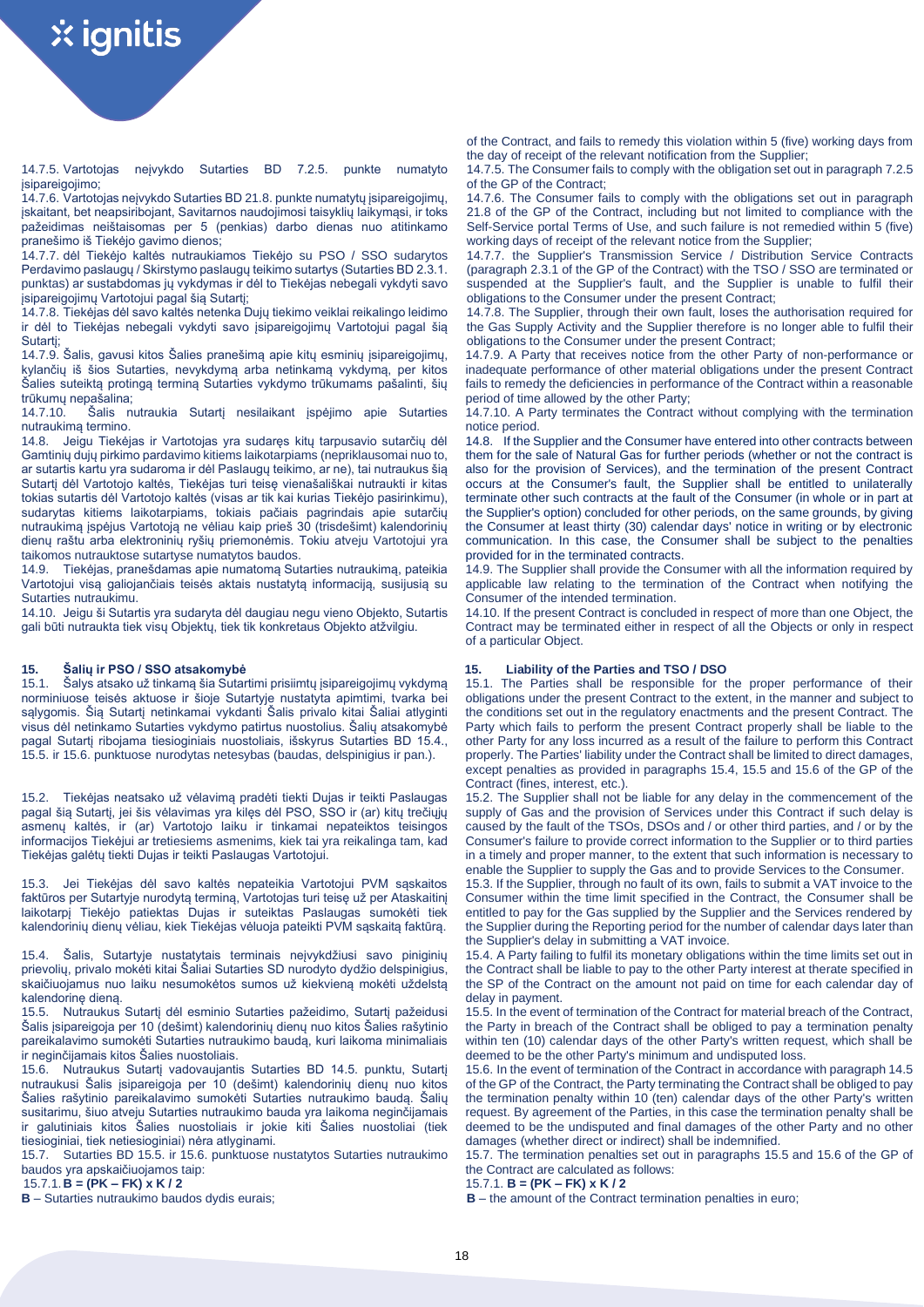**PK** – Sutarties SD nurodytas Vartotojo planuojamas suvartoti Dujų kiekis;

**FK** – faktinis Vartotojo suvartotas Dujų kiekis iki Sutarties nutraukimo dienos; **K** – Sutarties SD nurodyta Dujų tiekimo kaina (be PVM ir akcizo), jeigu ji yra fiksuota, o jeigu Dujų tiekimo kaina yra kintama, tai **K** reikšmė yra lygi iki Sutarties nutraukimo mėnesio einančio 12 (dvylikos) kalendorinių mėnesių laikotarpio kiekvieno mėnesio Dujų tiekimo kainų, nustatytų vadovaujantis Sutarties SD 2 skyriaus 10 punktu, vieno mėnesio aritmetiniam vidurkiui (be PVM ir akcizo). Jeigu šiame punkte nurodyto 12 (dvylikos) kalendorinių mėnesių laikotarpio istorinių duomenų, kuriais vadovaujantis yra nustatoma Dujų tiekimo kaina, nėra, tai apskaičiuojant **K** reikšmę yra vadovaujamasi trumpesnio laikotarpio žinomais istoriniais duomenimis.

15.7.2. Nutraukus Sutartį anksčiau nei likus 30 (trisdešimt) kalendorinių dienų iki Sutarties SD nurodyto Dujų pardavimo ir Paslaugų teikimo laikotarpio pradžios, pagal Sutarties BD 15.7. punktą apskaičiuota Sutarties nutraukimo bauda yra papildomai mažinama 50 (penkiasdešimt) procentų, išskyrus atvejį, kai Sutartis yra sudaryta su fiksuotos kainos Dujų tiekimo planu.

15.8. Sutarties BD 15.5. ir 15.6. punktuose nustatytos Sutarties nutraukimo baudos taip pat gali būti taikomos ir nutraukus Sutartį tik konkretaus Vartotojo Objekto atžvilgiu. Tokiu atveju šios baudos skaičiuojamos tik atitinkamo Objekto, kuriam nutraukiama Sutartis, atžvilgiu:

15.8.1. Taikant Sutarties BD 15.5. ir 15.6. punktuose nustatytas Sutarties nutraukimo baudas, jeigu Tiekėjas neturi duomenų apie Vartotojo Objekto suvartojimą ir (ar) neturi galimybės šios informacijos gauti iš PSO / SSO, Vartotojas įsipareigoja Tiekėjui priimtina forma (per PSO / SSO duomenų mainų platformą, savitarną ar kitais kanalais, kurie yra prieinami Vartotojui ir Tiekėjui) nedelsiant, tačiau bet kokiu atveju ne vėliau kaip per 5 (penkias) darbo dienas nuo Sutarties nutraukimo dienos, šiuos duomenis pateikti Tiekėjui. Ši Sutartis tuo pačiu yra ir rašytinis, neatšaukiamas Vartotojo sutikimas PSO / SSO pateikti Vartotojo suvartojimo (įskaitant ir istorinius) duomenis Tiekėjui.

15.8.2. Jei Vartotojas Sutarties BD 15.8.1. punkte minėtos suvartojimo informacijos Tiekėjui nepateikia per nustatytą terminą, Tiekėjas, neturėdamas galimybės gauti informacijos apie Vartotojo Dujų suvartojimą iš PSO / SSO, įgyja teisę skaičiuoti Sutarties nutraukimo baudą vadovaudamasis Vartotojo Tiekėjui pateikta Dujų istorinio arba planuojamo suvartojimo informacija, kurios pagrindu Tiekėjas pateikė Vartotojui Dujų tiekimo pasiūlymą. Tokiu atveju skaičiuojant Sutarties nutraukimo baudą ir nutraukiant Sutartį tik konkretaus Objekto atžvilgiu, Vartotojo istorinis ir (arba) planuojamas suvartojimas yra proporcingai padalinamas iš iki Sutarties nutraukimo Objekto atžvilgiu Vartotojo turimų Objektų skaičiaus, kuriems Tiekėjas tiekia(-s) Dujas pagal Sutartį, ir gautas kiekis yra priskiriamas konkrečiam Objektui, kuriam yra nutraukiama Sutartis.

15.9. Sutarties nutraukimo baudos konkretaus Objekto atžvilgiu Vartotojui yra netaikomos, kai įvyksta Vartotojo teisių valdyti ar naudotis Objektu pasibaigimas ir Vartotojas Tiekėjo reikalavimu pateikia tai patvirtinančius dokumentus (nuosavybės perleidimo dokumentus, nuomos sutartį, panaudos sutartį ar pan.). Šis punktas nėra taikomas tais atvejais, kai: Vartotojo teisių valdyti ar naudotis Objektu įsigijimo pagrindas (nuomos, panaudos sutartis ar kt.) pasibaigia dėl Vartotojo kaltės (Vartotojui iš esmės pažeidus objekto valdymo ar naudojimosi teisių įsigijimo sutartį su Objekto savininku ar valdytoju) arba Objektas yra perleidžiamas su Vartotoju susijusiems asmenims (patronuojančiai, dukterinei ir (ar) kitai tai pačiai įmonių grupei, kuriai priklauso Vartotojas, priklausančiai įmonei).

15.10. Netesybų sumokėjimas neatleidžia Šalių nuo pareigos vykdyti Sutartyje prisiimtus įsipareigojimus.

15.11. Kai Vartotojui nepagrįstai nutraukiamas arba apribojamas Dujų transportavimas ir (ar) tiekimas arba Dujų kokybės parametrai neatitinka nustatytų norminių teisės aktų reikalavimų, PSO / SSO ir (ar) Tiekėjas (priklausomai nuo to, kuris atsakingas) Vartotojo reikalavimu atlygina jam patirtus tiesioginius nuostolius, išskyrus atvejus, kai jam Dujų transportavimas ir (ar) tiekimas nutraukiamas ar apribojamas arba Dujų kokybės parametrai neatitinka nustatytų Sutartyje:

15.11.1. dėl gamtos reiškinių (potvynio, perkūnijos, apšalo, šlapdribos, audros, škvalo, ižo ar pan.) ir gaisro atvejais;

- 15.11.2. dėl karo, teroristinių veiksmų;<br>15.11.3. dėl nenugalimos jėgos aplinkybiu; 15.11.3. force majeure;
- dėl nenugalimos jėgos aplinkybių;
- 15.11.4. dėl valstybės veiksmų; 15.11.4. because of state action;

15.11.5. dėl trečiųjų asmenų veiksmų (dujų įrenginių vagystės ar gadinimo, komunikacijos priemonių vagystės ar sunaikinimo ar pan.);

**PK** – Gas quantity expected to be consumed by the Consumer specified in the SP of the Contract;

**FK** – actual quantity of Gas consumed by the Consumer until the termination of the Contract;

**K** – the Gas supply price (excluding VAT and excise duty) specified in the SP of the Contract, if fixed, and if the Gas supply price is variable, **K shall** be equal to the one-month arithmetic average (excluding VAT and excise duty) for each month of the twelve (12) calendar month period prior to the month of termination of the Contract, of the Gas supply prices determined in accordance with section 2, paragraph 10 of the SP of the Contract. If historical data for the 12 (twelve) calendar month period referred to in this paragraph is not available for the determination of the Gas supply price, the calculation of **K shall be based on**  known historical data for a shorter period.

15.7.2. In the event of termination of the Contract earlier than 30 (thirty) calendar days prior to the commencement of the period for the sale of Gas and the provision of Services specified in the SP of the Contract, the termination penalty calculated pursuant to paragraph 15.7 of the SP of the Contract shall be reduced by an additional fifty (50) per cent, unless the Contract has been concluded with a fixed price Gas Supply Plan.

15.8. The termination penalties set out in paragraphs 15.5 and 15.6 of the GP of the Contract may also apply in the event of termination of the Contract only in respect of a particular Object of the Consumer. In this case, these penalties shall only be calculated in respect of the relevant Terminated Object:

15.8.1. For the purposes of the termination penalties set out in paragraphs 15.5 and 15.6 of the GP of the Contract, in the event that the Supplier does not have data on the consumption of the Consumer's object and / or does not have the possibility to obtain such information from the TSO / DSO, the User undertakes to provide the Supplier with such data in a form acceptable to the Supplier (through the TSO / DSO's data exchange platform, through the self- service platform, through any other channel available to the Consumer and to the Supplier) without delay, and in any case not later than within five (5) workingdays of the termination date of the Contract. This Contract shall also constitute the Consumer's written, irrevocable consent for the TSO / DSO to provide the Consumer's consumption (including historical) data to the Supplier.

15.8.2. If the Consumer fails to provide the Supplier with the consumption information referred to in paragraph 15.8.1 of the GP of the Contract within the time limit, the Supplier, not being able to obtain information on the Consumer's Gas consumption from the TSO / DSO, shall be entitled to calculate the termination of the Contract on the basis of the information on the Consumer's historical or projected Gas consumption provided by the Consumer to the Supplier on the basis of which the Supplier has made a Gas supply offer to the Consumer. In this case, for the purposes of calculating the termination penalty and terminating the Contract only in respect of a particular Object, the Consumer's historical and / or projected consumption shall be divided pro rata by the number of Objects held by the Consumer in respect of the Object prior to the termination of the Contract to which the Supplier supplies Gas under the Contract and the resulting quantity shall be attributed to the particular Object for which the Contract is terminated.

15.9. Termination penalties in respect of a specific Object shall not apply to the Consumer where there is a termination of the Consumer's rights to possession or use of the Object and the Consumer provides, at the Supplier's request, documents confirming this (transfer of ownership, lease agreement, usufruct agreement, etc.). This clause shall not apply where: the basis for the acquisition of the Consumer's rights to possession or use of the Object (lease, usufruct agreement, etc.) expires due to the fault of the Consumer (material breach by the Consumer of the agreement for the acquisition of the rights to possession or use of the Object with the owner or manager of the Object) or the Object is transferred to persons related to the Consumer (parent, subsidiary and / or other company belonging to the same group of companies as the Consumer.

15.10. Payment of contractual penalties shall not relieve the Parties of their obligation to perform their obligations under the Contract.

15.11. Where the transport and / or supply of Gas to the Consumer is unreasonably interrupted or restricted, or the quality parameters of the Gas do not comply with the established regulatory requirements, the TSO / DSO and / or the Supplier (whichever is liable) shall, at the Consumer's request, compensate the Consumer for the direct losses incurred by the Consumer, except where the transport and / or supply of Gas to the Consumer is unreasonably interrupted or restricted, or the quality parameters of the Gas are not in compliance with those established in the Contract:

15.11.1. natural phenomena (floods, thunderstorms, frost, rain, wet weather, storms, squalls, ice, etc.) and fire;

- 
- 
- 

15.11.5. Acts of third parties (theft or damage to Gas equipment, theft or destruction of communication equipment, etc.);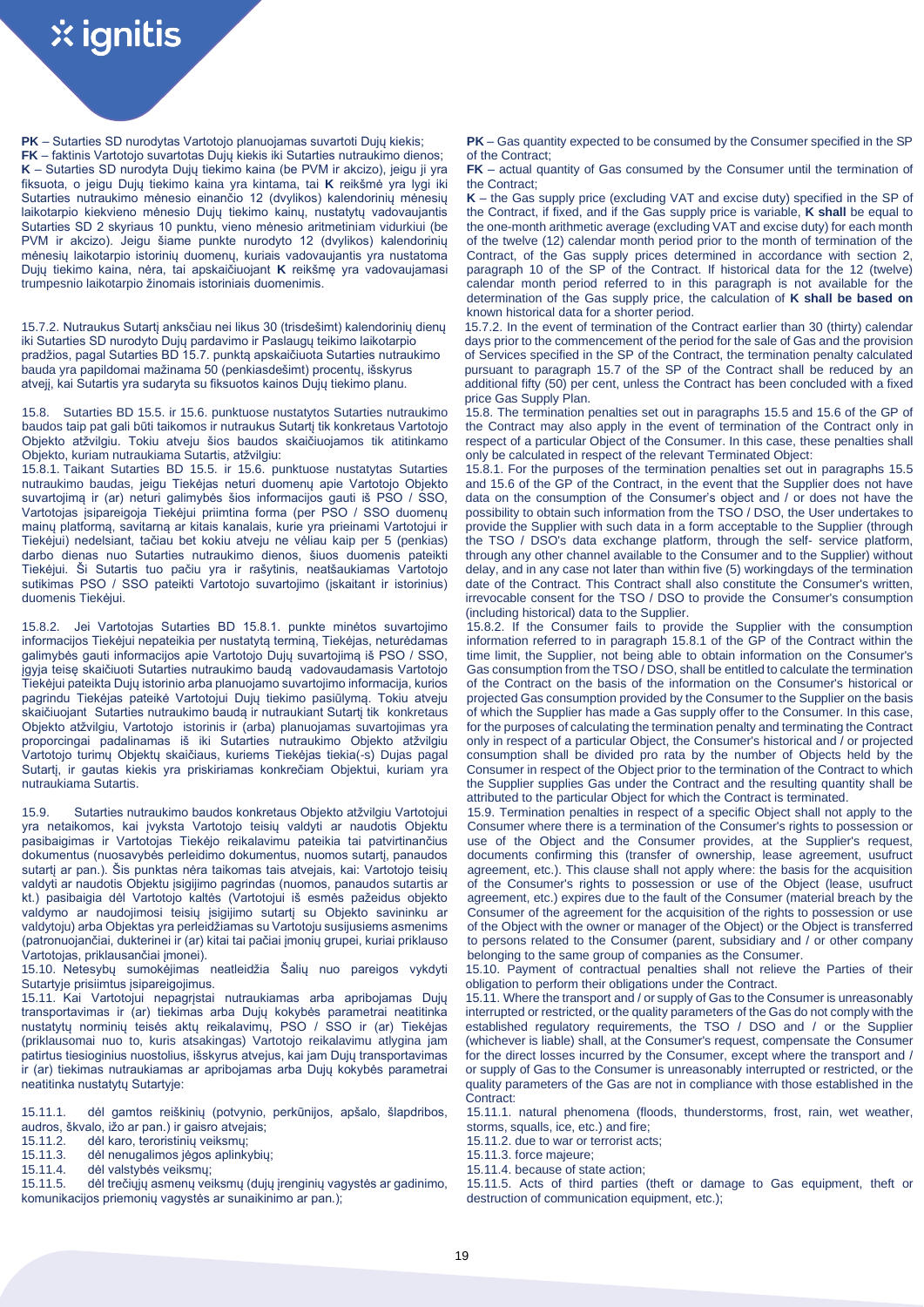15.11.6. dėl Vartotojo veiksmų ar neveikimo (kai Vartotojas nesilaiko Sutartyje ar teisės aktuose nustatytų reikalavimų, kai dėl netinkamo Vartotojo dujų sistemos eksploatavimo ar teisės aktų reikalavimų pažeidimų automatikos ar apsaugos sistemos atjungė dujų transportavimą ir tiekimą Vartotojui ar

pan.);<br>15.11.7.

15.12. PSO / SSO neatlygina Vartotojo patirtų nuostolių, kurie atsiranda dėl Tiekėjo pareigų, nurodytų teisės aktuose ir (ar) Sutartyje, nevykdymo ar netinkamo vykdymo, o Tiekėjas neatlygina Vartotojo patirtų nuostolių, kurie atsiranda ne dėl Tiekėjo kaltės arba dėl PSO / SSO pareigų, nurodytų teisės aktuose ir (ar) Sutartyje, nevykdymo ar netinkamo vykdymo. Jeigu Tiekėjas gauna Vartotojo kreipinį ir (ar) skundą, susijusį su Paslaugomis ir (ar) PSO / SSO pareigų nevykdymu, Tiekėjas turi teisę nenagrinėti šio kreipinio ir (ar) skundo ir perduoti jį PSO / SSO apie tai informuodamas Vartotoją.

15.13. Jei Vartotojas, eksploatuodamas Dujų sistemą ar kitus Dujas naudojančius įrenginius, pažeidė teisės aktų reikalavimus ir dėl jo veiksmų ar neveikimo Dujų tiekimo tinkluose, įrenginiuose ar prietaisuose įvyko avarija, gedimas arba sutrikimas ir dėl to nebuvo tiekiamos Dujos ir (ar) teikiamos Paslaugos kitiems vartotojams arba buvo daroma įtaka Dujų kokybei, tai Vartotojas privalo atlyginti visus PSO / SSO, Tiekėjo kitų vartotojų ir (ar) trečiųjų asmenų patirtus tiesioginius nuostolius.

15.14. Dėl Vartotojo kaltės sugedus Dujų kiekio matavimo priemonei, Vartotojas Tiekėjui ir SSO privalo atlyginti padarytą žalą, kuri apskaičiuojama teisės aktų nustatyta tvarka.

15.15. Vartotojas, nedeklaravęs Dujų kiekio matavimo priemonės (-ių) rodmenų Sutartyje nustatyta tvarka, apmoka Tiekėjo patirtas išlaidas dėl neplanuoto patikrinimo, kai Tiekėjo užsakymu SSO vykdo neeilinį (tikslinį) Dujų kiekio matavimo priemonės (-ių) patikrinimą.

# **16. Nenugalima jėga (force majeure) 16. Force Majeure**

16.1. Šalis atleidžiama nuo atsakomybės už šios Sutarties nevykdymą, jeigu ji įrodo, kad Sutartis nevykdyta dėl aplinkybių, kurių ji negalėjo kontroliuoti bei protingai numatyti Sutarties sudarymo metu ir kad negalėjo užkirsti kelio šių aplinkybių ar jų pasekmių atsiradimui. Nenugalima jėga nelaikoma šios Sutarties Šalies klientų, rinkos ar rinkos paklausos praradimas dėl bet kokių aplinkybių, o taip pat tai, kad šios Sutarties Šalis neturi reikiamų finansinių išteklių Sutarčiai tinkamai ir laiku vykdyti arba skolininko kontrahentai pažeidžia savo prievoles.

16.2. Nenugalimos jėgos aplinkybėmis be aplinkybių, nurodytų aktualios redakcijos 1996 m. liepos 15 d. Lietuvos Respublikos Vyriausybės nutarime Nr. 840 .Dėl Atleidimo nuo atsakomybės esant nenugalimos jėgos (force majeure) aplinkybėms taisyklių patvirtinimo", bus laikomos paskelbto arba nepaskelbto karo veiksmai bei kiti neramumai, pilietinis karas, maištas, blokada, terorizmas, radiacinis ar kitoks pavojingas gyvybei oro užterštumas, sisteminiai PSO / SSO duomenų mainų platformos ir (ar) kitų IT sistemų sutrikimai, atvejai, kai PSO / SSO patiria nenugalimos jėgos ir (ar) kitas aplinkybes, dėl kurių negali būti teikiamos Paslaugos, taip pat, kai Tiekėjas Dujas (ar jų dalį) importuoja per Klaipėdos suskystintų gamtinių dujų terminalą, nenugalimos jėgos aplinkybėmis bus laikomos pavojingos hidrometeorologinės sąlygos, keliančios grėsmę Klaipėdos suskystintų gamtinių dujų terminalui, Klaipėdos jūrų uosto ir (ar) dujovežio, kuriuo gabenamos suskystintos gamtinės dujos, saugumui Klaipėdos jūrų uoste ir Baltijos jūroje.

16.3. Šalis, kuri dėl nenugalimos jėgos aplinkybių negali įvykdyti savo sutartinių įsipareigojimų, privalo nedelsdama, bet ne vėliau kaip per 5 (penkias) darbo dienas nuo momento, kai sužinojo ar turėjo sužinoti apie tokių aplinkybių atsiradimą, raštu apie tai informuoti kitą Šalį, nurodyti nenugalimos jėgos aplinkybes, ir sutartinius įsipareigojimus, kurių ji negalės vykdyti. Tokiu atveju, jei abi Šalys pripažįsta, kad susiklosčiusios aplinkybės yra pripažintinos nenugalima jėga, sutartinių įsipareigojimų vykdymas laikomas sustabdytu pagrįstai, kol išnyks pirmiau nurodytos aplinkybės. Jeigu šio pranešimo kita Šalis negauna per 5 (penkių) darbo dienų terminą po to, kai Sutarties nevykdanti Šalis sužinojo ar turėjo sužinoti apie nenugalimos jėgos aplinkybes, tai pastaroji Šalis privalo kitai Šaliai atlyginti tiesioginius nuostolius, susijusius su negautu ar ne Sutartyje nustatytu terminu gautu pranešimu. Šalis, laiku nepranešusi kitai Šaliai apie nenugalimos jėgos aplinkybes, negali jomis remtis kaip atleidimo nuo atsakomybės už Sutarties nevykdymą pagrindu. Pranešime turi būti nurodyta:

15.11.6. due to the actions or omissions of the Consumer (where the Consumer has failed to comply with the requirements set out in the Contract or the legislation, where the automation or security systems have disconnected the transport and supply of Gas to the Consumer due to the improper operationof the Consumer's Gas system or breaches of the legislation, etc.);

15.11.7. Sutarties BD 9.2. punkte numatytais atvejais; 15.11.7. in the cases provided for in paragraph 9.2 of the GP of the Contract; 15.11.8. kitais teises aktu nustatytais atvejais. 15.11.8. in other cases, provided for

15.11.8. in other cases, provided for by law.

15.12. The TSO / DSO shall not indemnify the Consumer against losses incurred by the Consumer which result from the Supplier's failure to perform or inadequate performance of its obligations under the legislation and / or the Contract, and the Supplier shall not indemnify the Consumer against losses incurred by the Consumer which result from any fault other than the Supplier's or from the failure to perform or inadequate performance of the TSO's / DSO's obligations under the legislation and / or the Contract. If the Supplier receives a referral and / or complaint from the Consumer relating to the Services and/or the failure of the TSO / DSO to fulfil its obligations, the Supplier shall have the right not to deal with the referral and / or complaint and to refer it to the TSO / DSO by informing the Consumer thereof.

15.13. If the Consumer, while operating the Gas System or other Gas-consuming installations, has violated the requirements of the legislation and as a result of his actions or omissions an accident, failure or malfunction has occurred in the Gas supply networks, installations or appliances and as a result Gas supply and / or Services to other Consumers have been prevented or the quality of the Gas has been impacted, then the Consumer shall be liable to compensate the TSO / DSO, the Supplier's other Consumers and / or third parties for any direct losses suffered by them.

15.14. In the event of a failure of a Gas Metering Equipment due to the fault of the Consumer, the Consumer shall be obliged to indemnify the Supplier and the DSO for the damage caused, which shall be calculated in accordance with the procedure established by law.

15.15. The Consumer who has failed to declare the readings of the Gas Meter(s) in accordance with the procedure set out in the Contract shall paythe costs incurred by the Supplier for the unscheduled check when the DSO carries out an unscheduled / targeted check of the Gas Meter(s) at the Supplier's request.

16.1. A Party shall be excused from liability for non-performance of this Contract if such Party proves that the non-performance is due to circumstances beyond its control and were not reasonably foreseeable at the time of the conclusion of the Contract, and that it could not have prevented the occurrence of those circumstances or their consequences. Force majeure shall not include the loss of a Party's customers, market or market demand due to any circumstance whatsoever, or the lack of adequate financial resources for the proper and timely performance of the Contract, or the default of the debtor's counterparties.

16.2. Force majeure shall be deemed to be a circumstance of force majeure in addition to the circumstances referred to in the current version of 15 July 1996 Resolution of the Government of the Republic of Lithuania No. 840 'On Approval of the Rules for Exemption from Liability in the Event of Force Majeure', shall be deemed to be acts of declared or undeclared war and other disturbances, civil war, rebellion, blockade, terrorism, radiation or other life-threatening air pollution, systemic failures in the data exchange platform of the TSO / DSO and / or other IT systems, cases where the TSO / DSO is subjected to force majeure and / or other circumstances, Force Majeure circumstances shall be deemed to include dangerous hydro-meteorological conditions threatening the safety of the Klaipėda LNG Terminal, the Klaipėda Seaport and / or the safety of the Gas carrier carrying LNG in the Klaipėda Seaport and the Baltic Sea.

16.3. A Party that is prevented by force majeure from performing its contractual obligations shall be obliged to inform the other Party in writing without delay, but no later than 5 (five) working days from the time when it became aware or should have become aware of the occurrence of such circumstances, specifying the circumstances of the force majeure, and the contractual obligations that it will be prevented from performing. In this case, if both Parties accept that the circumstances are to be considered as force majeure, performance of the contractual obligations shall be deemed to be suspended on a reasonable basis until the circumstances referred to above have ceased to exist. If the other Party does not receive such notification within a period of 5 (five) working days after the non-performing Party became aware or should have become aware of the force majeure circumstances, the latter Party shall be liable to indemnify the other Party for direct damages relating to the non-receipt of the notification or the non-receipt of the notification within the time limit laid down in the Contract. A Party that fails to notify the other Party of force majeure in due time shall not be entitled to rely on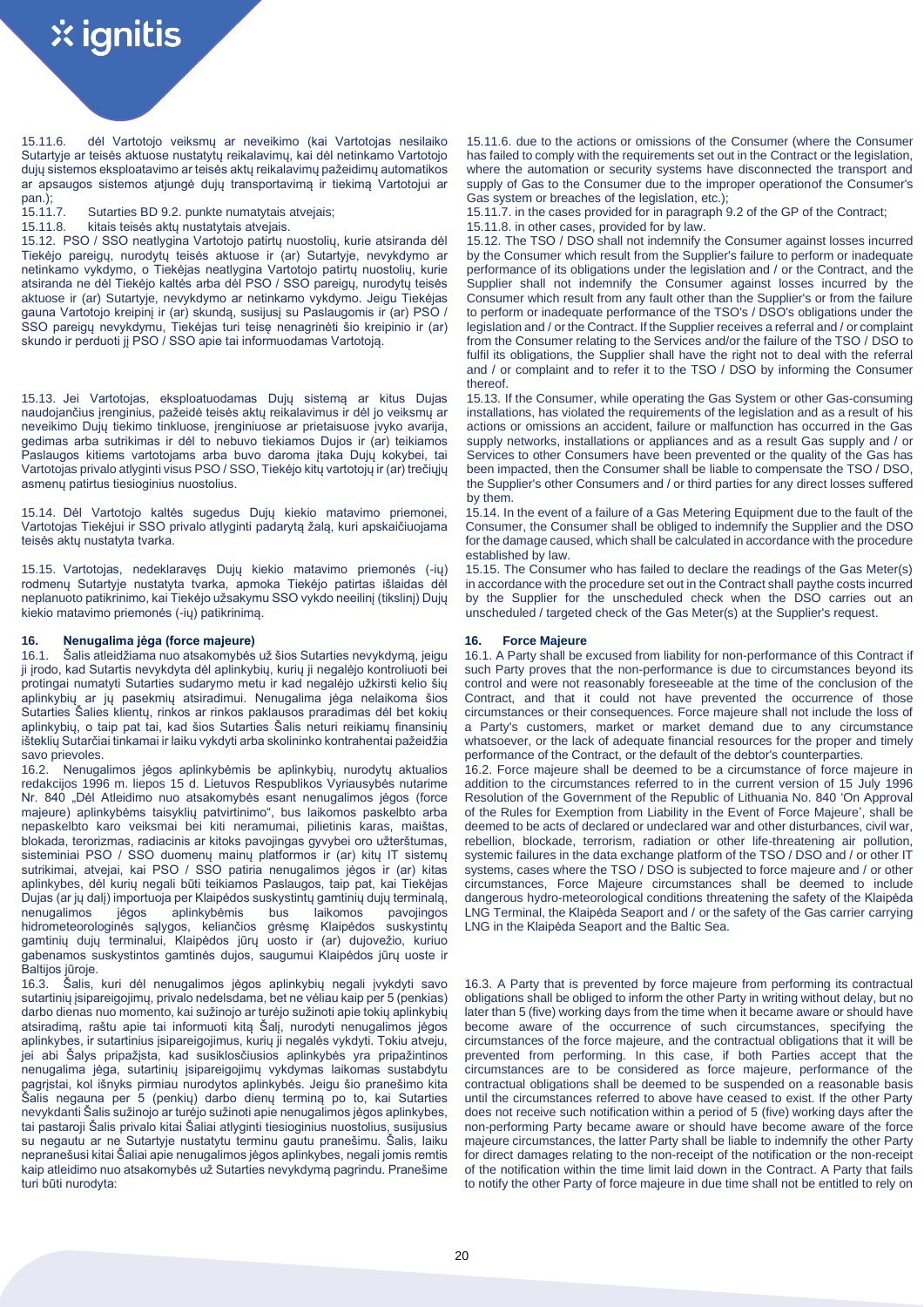16.3.1. Nenugalimos jėgos aplinkybės, dėl kurių konkreti prievolė negali būti vykdoma Sutartyje nustatytais terminais ir (ar) tvarka;

16.3.2. Visi galimi nenugalimos jėgos aplinkybes patvirtinantys įrodymai, kuriuos turi Šalis, patyrusi nenugalimos jėgos aplinkybes. Tuo atveju, jeigu Šalis, patyrusi nenugalimos jėgos aplinkybes, po pranešimo pateikimo kitai Šaliai dienos gauna papildomų nenugalimos jėgos aplinkybes patvirtinančių įrodymų, visi tokie įrodymai kitai Šaliai turi būti pateikti per kiek įmanoma trumpesnį terminą;

16.3.3. Nenugalimos jėgos aplinkybių pradžia ir planuojama (tikėtina) pabaiga; 16.3.3. The start and planned (likely) end of the force majeure event; 16.3.4. Nenugalimos jėgos įtaka tos Sutarties sąlygos įvykdymui, taip pat kitų šios Sutarties sąlygų įvykdymui.

16.4. Esant nenugalimos jėgos aplinkybėms, Šalis atleidžiama nuo savo sutartinių įsipareigojimų vykdymo visam minėtų aplinkybių buvimo laikotarpiui. Kai dėl nenugalimos jėgos aplinkybių Šalis nevykdo savo sutartinių įsipareigojimų daugiau kaip 30 (trisdešimt) kalendorinių dienų, kita Šalis turi teisę nutraukti Sutartį, apie tai raštu pranešusi Sutarties nevykdančiai Šaliai prieš 1 (vieną) darbo dieną.

16.5. Pasibaigus nenugalimos jėgos aplinkybėms, Šalis, dėl nenugalimos jėgos aplinkybių negalėjusi vykdyti savo sutartinių įsipareigojimų, privalo nedelsdama, bet ne vėliau kaip per 3 (tris) darbo dienas, pranešti apie tai kitai Šaliai ir atnaujinti savo sutartinių įsipareigojimų vykdymą, jeigu Šalys nesusitarė kitaip. Šalis, nepranešusi apie aukščiau nurodytų aplinkybių pasibaigimą ir (ar) neatnaujinusi savo sutartinių įsipareigojimų vykdymo šiame punkte nustatyta tvarka, privalo atlyginti kitai Šaliai dėl negauto pranešimo patirtus nuostolius.

16.6. Sutarties nutraukimas arba sustabdymas nepanaikina pareigos sumokėti už iki Sutarties nutraukimo ar sustabdymo suteiktas paslaugas ir (ar) pristatytas prekes, ir (ar) atliktus darbus, ir kitos Šalies teisės reikalauti atlyginti netesybas bei nuostolius, atsiradusius dėl Sutarties nevykdymo ar netinkamo vykdymo iki nenugalimos jėgos aplinkybių atsiradimo.

16.7. Šis Sutarties BD skyrius taip pat yra taikomas ir santykiuose tarp Vartotojo bei PSO / SSO tiek, kiek tai nereguliuoja kiti PSO / SSO veiklą reguliuojantys teisės aktai ir (ar) kitos tarp PSO / SSO ir Vartotojo sudarytos sutartys.

**17. Konfidencialumas 17. Confidentiality** Šalys įsipareigoja išlaikyti informacijos, išdėstytos šioje Sutartyje, bei informacijos, kurią Šalys suteikė viena kitai sudarydamos ir vykdydamos šią Sutartį, konfidencialumą ir be išankstinio rašytinio kitos Šalies sutikimo neatskleisti tokios informacijos tretiesiems asmenims, išskyrus įstatymų imperatyviai numatytus atvejus, arba jei toks atskleidimas reikalingas tinkamam Šalių pagal Sutartį prisiimtų įsipareigojimų įvykdymui. Konfidencialumo reikalavimas netaikomas viešai prieinamai informacijai. Šalys garantuoja, kad visa informacija, susijusi su šia Sutartimi, ypatingai ta, kuri nurodyta Sutarties SD, yra konfidenciali ir sudaro Tiekėjo komercinę paslaptį, ir negali jokia apimtimi būti atskleista jokioms trečiosioms šalims, išskyrus su Šalimi susijusius asmenis (motininę ir dukterinę bendroves), be rašytinio Tiekėjo sutikimo, išskyrus, kai tokią informaciją ar Sutartį Šalis privalo pateikti valstybinės valdžios institucijoms ar įstaigoms, teismams Lietuvos Respublikos teisės aktų numatytais atvejais bei tvarka, savo teisininkams ir auditoriams. Šalys susitaria, kad kiek tai yra reikalinga šios Sutarties tinkamam vykdymui, Tiekėjas galės teikti informaciją apie Vartotojo Dujų kiekius bei kitus Sutarties ir Sutarties vykdymo duomenis įmonėms, vykdančioms Tiekėjo klientų aptarnavimo veiklą, AB "Ignitis grupė" priklausančioms ir (ar) šią įmonių grupę sudarančioms įmonėms, PSO / SSO, Tiekėjo valdymo organų ir administracijos nariams, darbuotojams, kuriems pagal vykdomas funkcijas tokia informacija yra būtina darbo užduotims atlikti. Vartotojas patvirtina, kad veiksmai, kuriais Tiekėjas perduoda informaciją ir kitus juridinio asmens duomenis šiame punkte nurodytiems asmenims, nebus laikomi Tiekėjo ir Vartotojo komercinės paslapties atskleidimu, Lietuvos Respublikos įstatymų nesilaikymu ar Sutarties konfidencialumo laikymosi įsipareigojimų pažeidimu.

17.2. Šalis, pažeidusi šioje Sutartyje numatytus įsipareigojimus – saugoti konfidencialią informaciją ir jos neatskleisti, privalo atlyginti kitai Šaliai šios Sutarties pažeidimu padarytus nuostolius bei imtis visų protingų veiksmų, kad per trumpiausią laikotarpį ištaisytų tokio atskleidimo pasekmes.

17.3. Šiame Sutarties skyriuje Šalims taikomi konfidencialumo įsipareigojimai galioja visą Sutarties galiojimo laikotarpį.

18.1. Korespondenciją, pasiūlymus, Sutarties pakeitimus, naujos Sutarties projektus, kitus pranešimus ir (ar) kitą informaciją, Šalys pateikia viena kitai it as a ground for exemption from liability for non-performance of the Contract. The notice shall state:

16.3.1. Force majeure circumstances that prevent the performance of a specific obligation within the time and / or procedure set out in the Contract;

16.3.2. All possible evidence of force majeure available to the Party experiencing the force majeure. In the event that additional evidence of force majeure is received by the Party experiencing the force majeure after the date of notification to the other Party, all such evidence shall be provided to theother Party within the shortest possible time;

16.3.4. The effect of Force Majeure on the performance of that term of the Contract as well as on the performance of the other terms of this Contract.

16.4. In the event of force majeure, a Party shall be excused from the performance of its contractual obligations for the entire duration of the said circumstances. Where, as a result of force majeure, a Party fails to perform its contractual obligations for more than thirty (30) calendar days, the other Party shall have the right to terminate the Contract by giving the non-performing Party one (1) working day's written notice.

16.5. Upon termination of the Force Majeure Event, the Party that has been prevented by the Force Majeure Event from performing its contractual obligations shall notify the other Party immediately, but not later than within 3 (three) working days, and shall resume the performance of its contractual obligations, unless the Parties have agreed otherwise. A Party failing to notify the termination of the above circumstances and / or to resume performanceof its contractual obligations in accordance with the procedure set out in this Clause shall be liable to compensate the other Party for any loss suffered as a result of the failure to notify.

16.6. Termination or suspension of the Contract shall not extinguish the obligation to pay for services rendered and / or goods delivered and / or works performed prior to the termination or suspension of the Contract, nor the right of the other Party to claim liquidated damages and damages for non-performance or improper performance of the Contract prior to the occurrence of the Force Majeure Event.

16.7. This section of the GP of the Contract shall also apply to the relationship between the Consumer and the TSO / DSO to the extent that it is not regulated by any other legislation governing the activities of the TSO / DSO and / or any other contracts concluded between the TSO / DSO and the Consumer.

17.1. The Parties undertake to maintain the confidentiality of the information set out in this Contract and of the information provided by the Parties to each other in the context of the conclusion and performance of this Contract and not to disclose such information to third parties without the prior written consent of the other Party, except as required by law or as may be necessary for the proper performance of the Parties' obligations under this Contract. Confidentiality shall not apply to information which is publicly available. The Parties warrant that all information relating to this Contract, in particular that referred to in the SP of the Contract, is confidential and constitutes the Supplier's trade secret and may not be disclosed to any third party to any extent whatsoever, except for the Parties' own persons (parent and subsidiary companies), without the written consent of the Supplier, except where the Party is obliged to provide such information or the Contract to public authorities or bodies, to courts in the cases and in the manner provided for by the legislation of the Republic of Lithuania, to its lawyers and auditors. The Parties agree that, to the extent necessary for the proper performance of this Contract, the Supplier shall be able to provide information on the Consumer's Gas volumes and other data on the Contract and the performance of the Contract to the companies carrying out the Supplier's customer service activities, to the companies belonging to AB Ignitis Group and / or constituting the group of such companies, to TSOs / DSOs, to the members of the Supplier's management bodies and administration, and to the employees who, in accordance with the functions performed, need such information for the purpose of their work tasks. The Consumer confirms that the actions by which the Supplier communicates information and other legal personal data to the persons referred to in this clause shall not be considered as a disclosure of the Supplier's and the Consumer's trade secret, a violation of the laws of the Republic of Lithuania, or a violation of the obligations of the Contract confidentiality.

17.2. A Party that breaches its obligations under this Contract to protect confidential information and not to disclose such information shall indemnify the other Party for the loss caused by the breach of this Contract and shall take all reasonable steps to remedy the consequences of such disclosure as soon as possible.

17.3. The confidentiality obligations of the Parties under this section of the Contract shall remain in force throughout the term of the Contract.

# **18. Pranešimų ir kitos korespondencijos siuntimo tvarka 18. Procedure of sending notices and other correspondence**

18.1. Correspondence, proposals, amendments to the Contract, drafts of the new Contract, other communications and / or other information shall be submitted by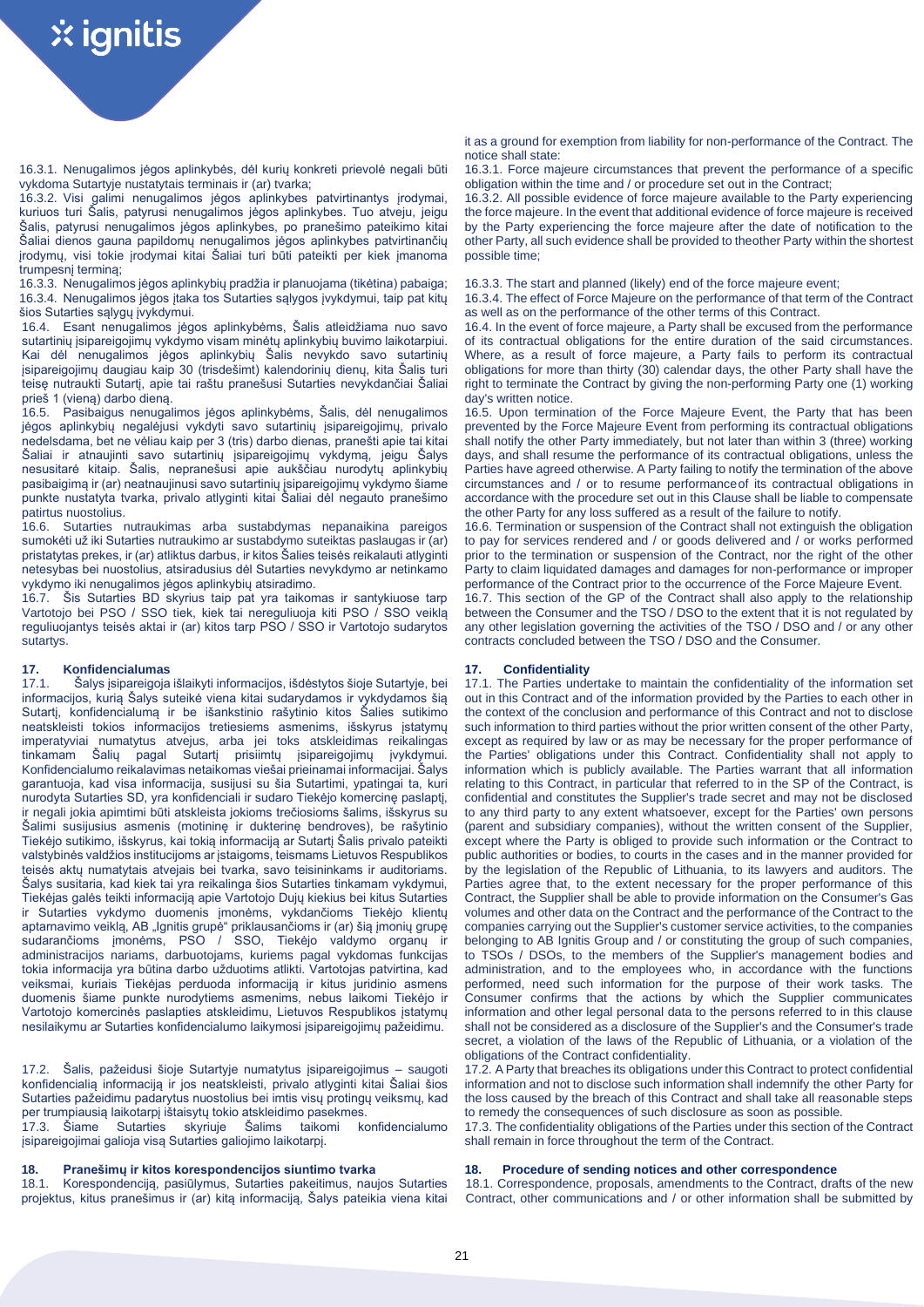Savitarnoje ir (ar) siunčia elektroniniu paštu, o nesant techninėms galimybėms arba Šalies prašymu – paštu.

18.2. Jeigu Šalių pranešimai turi būti siunčiami raštu, tai jie siunčiami vienu iš šių būdų – paštu, per kurjerį, elektroniniu paštu, patalpinami Savitarnoje ar kitu Šalių susitartu būdu.

18.3. Visi pranešimai siunčiami paskutiniais Šalių pateiktais adresais ir yra laikomi gautais:

18.3.1. praėjus 5 (penkioms) kalendorinėms dienoms po to, kai pranešimas buvo išsiųstas paštu;

18.3.2. išsiuntimo dieną, jeigu pranešimas išsiųstas darbo dieną elektroniniu paštu;

18.3.3. kitą darbo dieną po išsiuntimo, jeigu pranešimas išsiųstas elektroniniu paštu ne darbo dieną;

18.3.5. patalpinimo Savitarnoje dieną, o jei tai buvo ne darbo diena – kitą darbo

dieną.<br>18.4. 18.4. Kiekviena Šalis privalo pranešti kitai Šaliai apie Sutartyje nurodytų adresų, rekvizitų, kontaktinių asmenų pasikeitimą per 10 (dešimt) kalendorinių dienų nuo jų pasikeitimo dienos. Iki informavimo apie adreso pasikeitimą, visi šioje Sutartyje nurodytais adresais išsiųsti pranešimai ir kita korespondencija laikomi įteiktais tinkamai.

**19. Ginčų nagrinėjimo tvarka ir taikytina teisė 19. Dispute resolution and applicable law** 19.1. Visos Vartotojo pretenzijos sprendžiamos Tiekėjo patvirtinta ir jo interneto svetainėje viešai skelbiama tvarka. Visus ginčus dėl šios Sutarties vykdymo Šalys įsipareigoja spręsti derybomis. Šalims nepavykus ginčo išspręsti derybomis per 30 (trisdešimt) kalendorinių dienų nuo vienos Šalies kreipimosi į kitą Šalį, ginčas sprendžiamas Lietuvos Respublikos teisės aktuose nustatyta tvarka. Šalys šia Sutartimi nustato teismingumą pagal Tiekėjo buveinės vietą.

19.2. Ginčai dėl Dujų kokybės sprendžiami tarpusavio Šalių susitarimu, o nepavykus susitarti – ne teismine tvarka VERT ar kitoje tam kompetenciją turinčioje institucijoje.<br>19.3. Šiai Sutarčia

Šiai Sutarčiai taikoma procesinė ir materialinė Lietuvos Respublikos teisė.

# **20. REMIT reglamento vykdymo nuostatos 20. Provisions for implementing the REMIT**

20.1. Siekiant įgyvendinti REMIT reglamento vykdymo nuostatas, Vartotojas patvirtina, jog Sutarties SD 2 skyriaus 17 punkte nurodytas Techninis vartojimo pajėgumas yra teisingas ir Tiekėjas gali juo vadovautis. Vartotojas taip pat patvirtina ir garantuoja, jog Vartotojui nepažymėjus "X" minėtame punkte nurodyto Techninio vartojimo pajėgumo, jo Techninis vartojimo pajėgumas yra mažesnis nei 600 GWh per Metus ir Vartotojas prisiima atsakomybę už visus jam ir (ar) Tiekėjui galinčius kilti neigiamus padarinius (įskaitant, bet tuo neapsiribojant, Tiekėjui, VERT ar ACER agentūros skirtų baudų kompensavimu) dėl Vartotojo neteisingai, klaidingai ir (ar) melagingai nurodyto Techninio vartojimo pajėgumo ar kitos informacijos. Bet kuriuo atveju Vartotojas įsipareigoja nedelsiant raštu informuoti Tiekėją, jei Sutarties galiojimo laikotarpiu Vartotojo Techninis vartojimo pajėgumas taptų **didesnis arba mažesnis kaip 600 GWh per Metus**.

20.2. Atsižvelgiant tiek į Vartotojo nurodytą Techninį vartojimo pajėgumą, tiek į faktinius Šalių santykius, Šalys supranta ir įsipareigoja laikytis REMIT reglamento ir REMIT įgyvendinimo reglamento nuostatų bei iš jų kylančių pareigų, kiek Šalių santykiai pagal šią Sutartį ir Sutarties vykdymas patenka į REMIT reglamento ir REMIT įgyvendinimo reglamento taikymo sritį.

20.3. Tiekėjas neteikia Vartotojo prekybos duomenų (apie Sutartį ir (ar) pavedimus) ir (ar) pagrindinių Vartotojo duomenų ACER agentūrai Vartotojo vardu, nebent Tiekėjo atskiru siūlymu ar Vartotojo prašymu, Tiekėjui turint galimybes, Šalys sudarytų papildomą rašytinį susitarimą dėl duomenų teikimo. Vartotojas yra atsakingas ir turi pateikti Vartotojo duomenis ir prekybos duomenis (apie Sutartį ir (ar) pavedimus) ACER agentūrai savo vardu arba per trečiuosius asmenis.

20.4. Jei Vartotojas privalo būti registruotas kaip rinkos dalyvis pagal REMIT reglamento 9 straipsnį, jis privalo pateikti Tiekėjui rinkos dalyvio unikalų identifikavimo koda (ACER kodas) Sutarties SD 1 skyriuje "Vartotojo duomenys" → "ACER registravimo kodas", vadovaudamasis REMIT įgyvendinimo reglamento 10 straipsnio 2 dalimi.

20.5. Esant pareigai teikti prekybos duomenis (apie Sutartį ir (ar) pavedimus) Vartotojas įsipareigoja tinkamai ir laiku pateikti Tiekėjui visus duomenis, informaciją ir dokumentus (kurių pagrįstai gali reikalauti Tiekėjas ir kurių Tiekėjas neturi savo dispozicijoje), kurie yra reikalingi tam, kad Tiekėjas galėtų

the Parties to each other through the Self-Service portal and / or sent by e-mail or, in the event of technical impossibility or at the request of a Party, by mail.

18.2. If the Parties' notices are to be in writing, they shall be sent by one of the following methods: post, courier, e-mail, posting on the Self-Service portal or any other method agreed between the Parties.

18.3. All notifications shall be sent to the last addresses provided by the Parties and shall be deemed to have been received:

18.3.1. 5 (five) calendar days after the notification was sent by post;

18.3.2. the date of dispatch, if the notification is sent by email on a working day;

18.3.3. the next working day after dispatch, if the notification is sent by email outside a working day;

18.3.4. įteikimo dieną, jeigu pranešimas įteiktas pasirašytinai; 18.3.4. the date of service, if the notification is delivered by hand;

18.3.5. on the day it is posted on the Self-Service portal, or, if it was not a working day, on the next working day.

18.4. Each Party shall notify the other Party of any change in the addresses, details, contact persons referred to in the Contract within 10 (ten) calendar days of the date of such change. Until the change of address is notified, all notices and other correspondence sent to the addresses specified in this Contract shall be deemed to have been duly served.

19.1. All Consumer complaints shall be settled in accordance with the procedures adopted by the Supplier and published on their website. The Parties undertake to resolve any disputes concerning the performance of this Contract by negotiation. If the Parties fail to resolve the dispute by negotiation within 30 (thirty) calendar days from the date of the request of one Party to the other Party, the dispute shall be settled in accordance with the procedure laid down by the legislation of the Republic of Lithuania. The Parties hereby establish the place of jurisdiction in accordance with the Supplier's registered office.

19.2. Disputes concerning the quality of the Gas shall be settled by mutual agreement between the Parties and, in the event of failure to reach an agreement, out of court before the NERC or any other authority having jurisdiction.

19.3. This Contract shall be governed by the procedural and substantive law of the Republic of Lithuania.

20.1. In order to comply with the REMIT Regulation, the Consumer confirms that the Technical Consumption Capacity referred to in section 2 paragraph 17 of the SP of the Contract is correct and may be used by the Supplier. The Consumer further confirms and warrants that the Consumer's failure to mark an 'X' in the Technical Consumption Capacity referred to in the aforementioned clause shall result in a Technical Consumption Capacity of less than 600 GWh/Year, and the Consumer shall be liable for any and all adverse consequences (including, without limitation, the reimbursement of any fines imposed by the Supplier, the NERC or the ACER Agency) that the Technical Consumption Capacity or any other information provided by the Consumer is incorrect, erroneous and / or misleading and / or false. In any event, the Consumer undertakes to inform the Supplier immediately in writing if, during the term of the Contract, the Consumer's Technical Consumption Capacity becomes **higher or lower than 600 GWh per Year.**

20.2. Taking into account both the Technical Consumption Capacity indicated by the User and the actual relationship between the Parties, the Parties understand and undertake to comply with the provisions of the REMIT Regulation and the REMIT Implementing Regulation and the obligations arising therefrom, insofar as the Parties' relationship under the Contract and the performance of the Contract fall within the scope of the REMIT Regulation and the REMIT Implementing Regulation.

20.3. The Supplier shall not provide the Consumer's trade data (in respect of the Contract and / or Orders) and / or the Consumer's master data to ACER on the Consumer's behalf unless the Parties enter into an additional written agreement for the provision of the data at the Supplier's separate proposal or at the Consumer's request, and where the Supplier is able. The Consumer shall be responsible for and shall provide the User Data and Trade Data (in respect of the Contract and / or Orders) to ACER on its own behalf or through third parties.

20.4. If the Consumer is required to be registered as a market participant in accordance with Article 9 of the REMIT Regulation, the Consumer must provide the Supplier with a unique market participant identification code (ACER code) in section 1 'Consumer Data' → 'ACER Registration Code' of the SP of the Contract in accordance with Article 10(2) of the REMIT Implementing Regulation.

20.5. In the event of an obligation to provide trading data (in respect of the Contract and / or Orders), the Consumer undertakes to provide the Supplier in a proper and timely manner with all data, information and documents (which the Supplier may reasonably request and which are not at the Supplier's disposal) necessary for the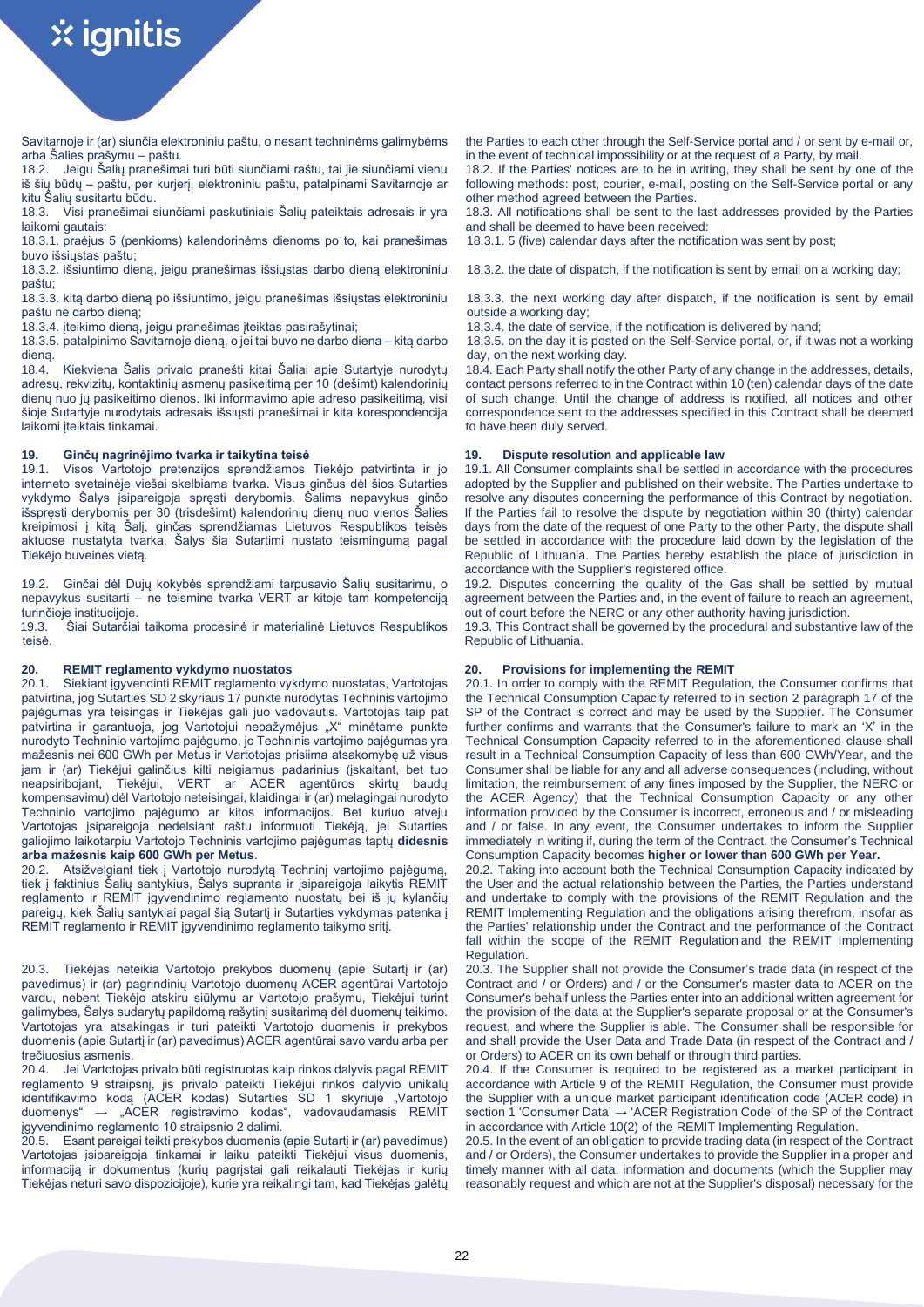tinkamai vykdyti jam kylančias pareigas pagal REMIT reglamentą ir REMIT įgyvendinimo reglamentą bei perduoti Vartotojo duomenis ACER agentūrai. 20.6. ACER agentūrai ar nacionalinei reguliavimo institucijai paprašius pateikti papildomą informaciją, susijusią su duomenų teikimu, remiantis REMIT reglamentu, Šalys įsipareigoja bendradarbiauti ir teikti prašančiai Šaliai visą ir bet kokią pagrįstą pagalbą, įskaitant, bet neapsiribojant, bet kokią informaciją, kurios neturi prašančioji Šalis, bet kurią turi kita Šalis. Visais atvejais, jei Vartotojas teikia ACER ar nacionalinei reguliavimo institucijai informaciją, susijusią su Tiekėju (įskaitant, bet tuo neapsiribojant, ir iš Tiekėjo įsigytų elektros energijos perpardavimo sandorius, kaip tai numatyta REMIT reglamente), Vartotojas įsipareigoja apie tai raštu informuoti Tiekėją. Vartotojas įsipareigoja bendradarbiauti su Tiekėju, kiek tai reikalinga Tiekėjo pareigų pagal REMIT reglamentą ir REMIT įgyvendinimo reglamentą vykdymui ir tinkamam Sutarties bei Vartotojo duomenų notifikavimui ACER agentūrai.

**21. Baigiamosios nuostatos 21. Final Provisions** Klausimai, Šalių teisiniai santykiai ir sąvokos, kurių nereguliuoja ši Sutartis, yra sprendžiami ir aiškinami vadovaujantis Lietuvos Respublikos gamtinių dujų įstatymu, Tiekimo taisyklėmis bei kitais Lietuvos Respublikos Gamtinių dujų sektorių reglamentuojančiais teisės aktais. Esant neatitikimų tarp Sutarties ir po jos sudarymo pasikeitusių ar naujai priimtų Šalių teisinius santykius reglamentuojančių teisės aktų nuostatų, Šalių santykiams taikomos Sutarties vykdymo metu aktualios redakcijos teisės aktų nuostatos. Jei tarp Sutarties BD ir Sutarties SD nuostatų yra prieštaravimas, taikomos Sutarties SD nuostatos.

21.2. Jeigu kuri nors šios Sutarties nuostata yra ar tampa iš dalies ar visiškai negaliojančia, ji nedaro negaliojančiomis likusių šios Sutarties nuostatų, jei tokios nuostatos negaliojimas nedaro negaliojančia visos Sutarties. Tokiu atveju Šalys susitaria dėti visas pastangas, kad negaliojanti nuostata būtų pakeista teisiškai veiksminga norma.

21.3. Šia Sutartimi numatytų įsipareigojimų Vartotojas neturi teisės perleisti kitam asmeniui pagal Lietuvos Respublikos civilinio kodekso ir kitų įstatymų reikalavimus be atskiro Tiekėjo rašytinio sutikimo. Tiekėjui neatsakius per 10 (dešimt) darbo dienų į rašytinį Vartotojo prašymą, kuriame pateikiama visa informacija, laikoma, kad Tiekėjas tokį sutikimą davė.

21.4. Pasirašydamas šią Sutartį Vartotojas išreiškia išankstinį sutikimą, kad Tiekėjas turi teisę be atskiro Vartotojo sutikimo perleisti visas teises ir pareigas pagal šią Sutartį kitiems asmenims reorganizavimo, verslo ar verslo dalies pirkimo pardavimo atvejais.

21.5. Vartotojui tinkamai nevykdant piniginių prievolių pagal šią Sutartį ilgiau kaip 5 (penkias) darbo dienas, o taip pat Tiekėjui gavus pranešimą apie inicijuotą Vartotojo nemokumo procesą, vadovaujantis Lietuvos Respublikos juridinių asmenų nemokumo įstatymu, Tiekėjas turi teisę informaciją apie Vartotoją, jo įsiskolinimą ir (ar) inicijuotą Vartotojo nemokumo procesą skelbti viešai bei šiuos duomenis atskleisti tretiesiems asmenims.

21.6. Vartotojas sutinka, kad Tiekėjas tvarkytų Vartotojo duomenis įstatymų nustatyta tvarka Sutarties sudarymo ir vykdymo, įsiskolinimo valdymo ir mokumo vertinimo tikslais, laikantis Tiekėjui nustatytų pareigų bei užtikrinant Vartotojo teises.

21.7. Tam, kad Vartotojas galėtų naudotis Savitarna, Vartotojui yra sukuriama jo paskyra, prie kurios Vartotojas gali prisijungti naudodamas Vartotojui Tiekėjo suteiktus prisijungimo duomenis.

21.8. Vartotojas užtikrina ir garantuoja, kad tiek Vartotojo Sutarties SD įgalioti asmenys, tiek bet kokie kiti Vartotojo paskirti ar pasitelkti atstovai, kuriems Vartotojas suteiks prieigą prie Savitarnos, yra tinkamai įgalioti Vartotojo vardu atlikti visus veiksmus Savitarnoje bei įpareigoti tinkamai ir sąžiningai naudotis Savitarna. Pirmą kartą prie Savitarnos Vartotojas ir (ar) Vartotojo tinkamai įgalioti asmenys gali prisijungti naudojant Tiekėjo suteiktą prisijungimo vardą ir slaptažodį, kurį, poreikiui esant, galima pakeisti pirmą kartą sėkmingai prisijungus prie Savitarnos. Vartotojas besąlygiškai įsipareigoja užtikrinti pateiktų duomenų slaptumą ir privalo dėti maksimalias pastangas, kad apsaugotų Tiekėjo suteiktą ar Vartotojo sugalvotą prisijungimo prie Savitarnos slaptažodį nuo trečiųjų asmenų sužinojimo ir jokiais tiesioginiais (netiesioginiais) būdais neatskleisti jo tretiesiems asmenims bei užtikrinti, kad jokie tretieji asmenys negalėtų pasinaudoti jo duomenimis naudojantis Savitarna ir (ar) Tiekėjo teikiamomis paslaugomis ir (ar) kitais tikslais. Vartotojas taip pat įsipareigoja laikytis Savitarnos naudojimosi taisyklių tiek, kiek šios taisyklės neprieštarauja Sutarties nuostatoms. Vartotojas

Supplier to be able to fulfil properly its obligations under the REMIT Regulation and the Implementing Regulation and to communicate the Consumer's Data to ACER. 20.6. Upon a request by ACER or a national regulatory authority for additional information related to the submission of data in accordance with the REMIT Regulation, the Parties undertake to cooperate and to provide the requesting Party with any and all reasonable assistance, including but not limited to any information not available to the requesting Party but in the possession of the other Party. In all cases where the Consumer provides ACER or a national regulatory authority with information relating to the Supplier (including, without limitation, resale transactions of electricity purchased from the Supplier, as provided for in the REMIT Regulation), the Consumer undertakes to inform the Supplier in writing. The Consumer undertakes to cooperate with the Supplier to the extent necessary for the fulfilment of the Supplier's obligations under the REMIT Regulation and the REMIT Implementing Regulation and for the proper notification of the Contract and the Consumer's data to ACER.

21.1. Issues, legal relations and concepts of the Parties not regulated by this Contract shall be resolved and interpreted in accordance with the Law on Natural Gas of the Republic of Lithuania, the Supply Rules and other legal acts regulating the Gas sector of the Republic of Lithuania. In the event of any inconsistencies between the provisions of the Contract and the provisions of the legal acts regulating the legal relations of the Parties that have changed or have been newly adopted after the conclusion of the Contract, the following shall apply to the relations of the Parties, the provisions of the revised legislation in force at the time of performance of the Contract. In the event of a conflict between the provisions of the GP of the Contract and the SP of the Contract, the provisions of the SP of the Contract shall prevail.

21.2. If any provision of this Contract is or becomes invalid, in whole or in part, it shall not invalidate the remaining provisions of this Contract, provided that the invalidity of any such provision shall not invalidate the entire Contract. In such event, the Parties agree to use their best efforts to replace the invalid provision with a legally effective provision.

21.3. The Consumer shall not be entitled to assign the obligations under this Contract to another person in accordance with the requirements of the Civil Code of the Republic of Lithuania and other laws without the Supplier's separate written consent. If the Supplier does not respond within 10 (ten) working days to a written request from the Consumer containing all the information, the Supplier shall be deemed to have given such consent.

21.4. By signing this Contract, the Consumer expressly agrees that the Supplier shall have the right to assign all of its rights and obligations under this Contract to other persons in the event of a reorganisation, sale of the business or sale of part of the business without the Consumer's express consent.

21.5. If the User fails to duly perform its monetary obligations under this Contract for more than 5 (five) working days, as well as if the Supplier receives a notification of the initiation of the Consumer's insolvency proceedings, in accordance with the Insolvency of Legal Entities Act of the Republic of Lithuania, the Supplier shall have the right to make public the information on the Consumer, its indebtedness and / or the initiated insolvency proceedings of the Consumer, and to disclose such data to third parties.

21.6. The Consumer agrees to the processing of the Consumer's data by the Supplier in accordance with the law for the purposes of the conclusion and performance of the Contract, the management of indebtedness and the assessment of solvency, in accordance with the obligations imposed on the Supplier, and for the purpose of safeguarding the rights of the Consumer.

21.7. In order for the Consumer to use the Self-Service portal, an account is created for the Consumer, which the Consumer can access using the login details provided to the Consumer by the Supplier.

21.8. The User represents and warrants that both the persons authorised by the Consumer in the SP of the Contract and any other representatives appointed or retained by the Consumer to whom the Consumer will grant access to the Self-Service portal are duly authorised to carry out all actions on the Self-Service portal on the Consumer's behalf, and that they are obliged to use the Self-Service portal in good faith. The Consumer and / or the Consumer's duly authorised representatives may log in for the first time to the Self-Service portal using the login name and password provided by the Supplier, which may be changed, if necessary, after the first successful login to the Self-Service portal. The Consumer unconditionally undertakes to ensure the confidentiality of the data provided and shall make every effort toprotect the password provided by the Supplier or devised by the Consumer for logging in to the Self-Service portal from being known by third parties and not to disclose it to third parties in any direct (indirect) manner, and to ensure that no third parties are able to use the Consumer's data for the use of the Self-Service portal and / or the services provided by the Supplier and / or for any other purposes. The Consumer also undertakes to comply with the rules for the use of the Self- Service insofar as these rules do not conflict with the provisions of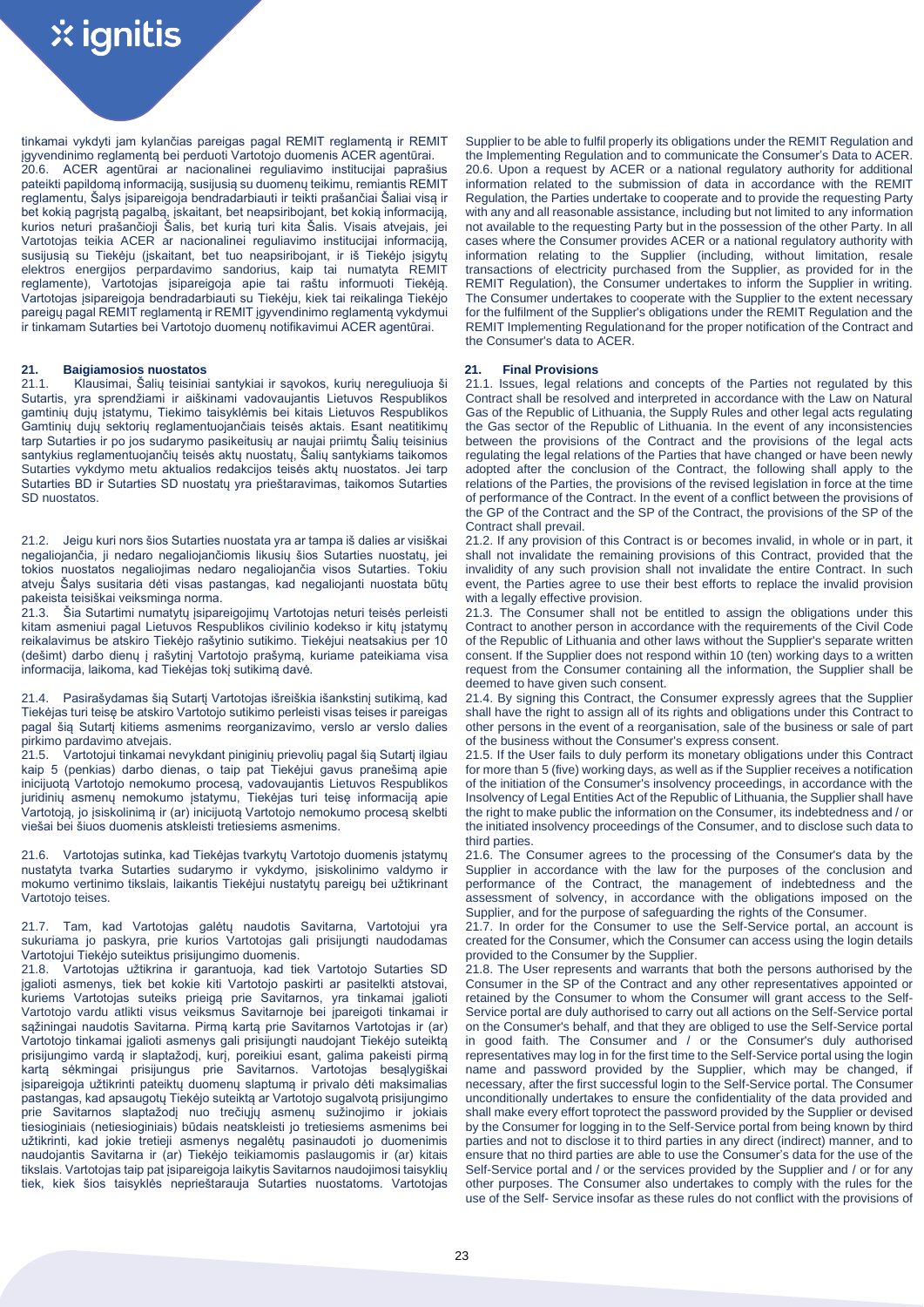prisiima visas pasekmes ir sukurtus juridinius padarinius dėl Savitarnoje Vartotojo vardu atliekamų veiksmų.

21.9. Visi Sutarties pakeitimai, atnaujinimai, pratęsimai ir nutraukimai gali būti atliekami raštu, elektroniniu paštu, per Savitarną, kitu Sutartyje nurodytu ar Šalių sutartu būdu. Sutartis, visi jos pakeitimai, atnaujinimai ir pratęsimai yra laikomi sudarytais tinkamai (turintys teisinę galią Sutarties Šalims) po to, kai juos parašais patvirtina abi Sutarties Šalys (išskyrus Sutartyje ir (ar) teisės aktuose numatytas išimtis). Šalys susitaria, kad bet kokių tarp Šalių sudaromų dokumentų pasirašymas bus laikomas tinkamu, jeigu:

- a) Šalių atstovai fiziškai pasirašys dokumentus dviem egzemplioriais po vieną kiekvienai Šaliai;
- b) Šalys atskirai pasirašys tą patį dokumentą ir apsikeis atskirai Šalių atstovų pasirašytais dokumentų egzemplioriais;
- c) dokumentai bus pasirašyti parašo faksimile;
- d) dokumentai bus pasirašyti elektroniniu parašu;
- e) dokumentai bus pasirašyti (patvirtinti) Savitarnoje, jei tam yra techninės galimybės ir galima identifikuoti Vartotojo ir (ar) Tiekėjo atstovo parašą.

Šalys susitaria, kad to paties dokumento pasirašymas skirtingais Sutartyje nurodytais būdais bus laikomas tinkamu dokumento patvirtinimu parašais, o skenuotas ir abejų Šalių pasirašytas dokumentas (nepriklausomai nuo pasirašymo būdo), turės tokią pačią teisinę galią kaip ir atitinkamo dokumento originalas.

21.10. Ši Sutartis nėra sutikimas naudotis UAB "Ignitis" ar (ir) AB "Ignitis grupė" priklausančiais prekių ženklais, todėl Sutarties galiojimo laikotarpiu ir jam pasibaigus draudžiama bet kokia apimtimi bei tikslais naudotis UAB "Ignitis" ar (ir) AB "Ignitis grupė" priklausančiais prekių ženklais. UAB "Ignitis" ar (ir) AB "Ignitis grupė" priklausančiais prekių ženklais galima naudotis tik gavus rašytinį UAB "Ignitis" ar AB "Ignitis grupė" sutikimą dėl konkretaus prekių ženklo naudojimo, kuriuo nustatomos konkrečios prekių ženklo naudojimo tvarka bei sąlygos.

21.11. Tuo atveju, jei Tiekėjas nustato, kad Vartotojas savo veikloje naudoja UAB "Ignitis" ar (ir) AB "Ignitis grupė" priklausančius prekių ženklus be rašytinio UAB "Ignitis" ar (ir) AB "Ignitis grupė" sutikimo, kitaip pažeidžia prekių ženklų savininkų teises į prekių ženklus, Tiekėjas Vartotojui išsiunčia pranešimą su informacija apie padarytą pažeidimą bei nustato terminą pažeidimui pašalinti. Tuo atveju, jei Vartotojas pažeidimo nepašalina per Tiekėjo nustatytą terminą, Tiekėjas turi teisę ginti savo kaip prekių ženklų savininko / teisėto naudotojo teises Lietuvos Respublikos įstatymų nustatyta tvarka ir reikalauti žalos atlyginimo.

21.12 . Šios Sutarties tekstas yra autorinis kūrinys, o Tiekėjas – autorių teisių turėtojas į tą kūrinį. Vartotojui suteikiama tik neišimtinė, neperleidžiama, terminuota teisė (šios Sutarties galiojimo laikotarpiu) naudotis Sutarties tekstu tik šios Sutarties vykdymo tikslais. Bet koks kitoks šios Sutarties teksto naudojimas Vartotojo veikloje galimas tik gavus tam išankstinį rašytinį Tiekėjo sutikimą.

21.13. Vartotojas sutinka, kad visi Vartotojo kontaktiniai duomenys, pateikti Sutarties sudarymo ir (ar) vykdymo metu, duomenys apie Dujų pristatymo vietas, Objektus, Vartotojo Tiekėjui pateikti Dujų kiekio matavimo priemonių rodmenys, būtų perduoti PSO / SSO, jeigu tai yra reikalinga tinkamo Sutarties vykdymo užtikrinimui ir kitų Tiekėjo ir (ar) PSO / SSO pareigų, kylančių iš šios Sutarties ir galiojančių teisės aktų, įvykdymui.

21.14. Vartotojas sutinka, kad Tiekėjui teisės aktų ir (ar) PSO / SSO nustatyta tvarka būtų suteikta prieiga prie PSO / SSO valdomų duomenų (įskaitant istorinius duomenis) apie: Vartotojo Dujų suvartojimą, Vartotojo valdomus objektus, Dujų pristatymo vietas, Vartojimo pajėgumus, kontaktinius duomenimis (jeigu PSO / SSO juos valdo), ir kitus Vartotojo duomenis, kuriuos PSO / SSO valdo ir (ar) valdys ateityje.

21.15. Tiekėjas Sutarties vykdymo metu gautus asmens duomenis tvarko laikydamasis asmens duomenų apsaugą reglamentuojančių teisės aktų reikalavimų ir Tiekėjo privatumo politikos, kurios nuostatos pateikiamos Tiekėjo interneto svetainės skiltyje [Privatumo politika](https://ignitis.lt/lt/privatumo-politika) (https://ignitis.lt/lt/privatumopolitika). Šiame Sutarties BD punkte asmens duomenys suprantami taip, kaip jie yra apibrėžti 2016 m. balandžio 27 d. Europos Parlamento ir Tarybos reglamente (ES) 2016/679 dėl fizinių asmenų apsaugos tvarkant asmens duomenis ir dėl laisvo tokių duomenų judėjimo ir kuriuo panaikinama Direktyva 95/46/EB (Bendrasis duomenų apsaugos reglamentas).

21.16. Vartotojas patvirtina, kad jis pasirašydamas Sutarties SD turėjo galimybę susipažinti su Sutarties BD sąlygomis, Sutarties sąlygos Vartotojui the Contract. The Consumer shall bear all consequences and legal effects arising from the actions performed on the Self-Service portal on behalf of the Consumer. 21.9. All amendments, renewals, extensions and terminations of the Contract may be made in writing, by email, through the Self-Service portal, or by any other means specified in the Contract or agreed by the Parties. The Contract, all amendments, renewals and extensions thereto shall be deemed to have been duly executed (having legal effect on the Parties to the Contract) after they have been authenticated by the signatures of both Parties to the Contract (except for exceptions provided for in the Contract and / or in the law). The Parties agree that the signing of any documents entered into between the Parties shall be deemed to be proper if:

- a) the Parties' representatives will physically sign the documents in duplicate, one for each Party;
- b) the Parties will sign the same document separately and will exchange copies of the documents signed separately by representatives of the Parties;
- c) documents will be signed with a facsimile of the signature;
- d) documents will be signed with an electronic signature;
- e) documents will be signed (authenticated) on the Self-Service portal, if technically possible and the signature of the Consumer and / or the Supplier's representative can be identified.

The Parties agree that the signing of the same document by the different methods set out in the Contract shall be deemed to be a proper authentication of the signatures, and that a scanned document signed by both Parties (regardless of the method of signing) shall have the same legal effect as the original of the relevant document.

21.10. The present Contract does not constitute an agreement to use the trademarks owned by Ignitis UAB and / or Ignitis Grupė AB, and the use of the trademarks owned by Ignitis UAB and / or Ignitis Grupė AB to any extent and for any purpose is prohibited during the term of this Contract and after its expiry. The use of the trademarks belonging to Ignitis UAB and / or Ignitis Grupė AB shall be subject to the written consent of Ignitis UAB and / or Ignitis Grupe AB for the use of the specific trademark, which shall set out the specific terms and conditions for the use of the trademark.

21.11. If the Supplier finds that the Consumer uses trademarks belonging to UAB Ignitis or (and) AB Ignitis Grupė in their activities without the written consent of UAB Ignitis or (and) AB Ignitis Grupė, or otherwise infringes the trademark owners' trademark rights, the Supplier shall send a notice to the Consumer with information about the infringement and shall set a deadline for the Consumer to eliminate the infringement. In the event that the Consumer does not remove the infringement within the time limit set by the Supplier, the Supplier shall be entitled to assert its rights as the owner / legal user of the trademarks in accordance with the procedure established by the laws of the Republic of Lithuania and to claim damages.

21.12. The text of this Contract is a work of authorship and the Supplier is the owner of the copyright to this work. The Consumer is granted a non-exclusive, non-transferable, time-limited right (for the duration of this Contract) to use the text of the Contract solely for the purpose of performing this Contract. Any other use of the text of this Contract in the Consumer's business shall be subject to the prior written consent of the Supplier.

21.13. The Consumer agrees that all the Consumer's contact data provided during the conclusion and / or performance of the Contract, data on the Gas delivery points, the Facilities, the readings of the Gas Metering Equipment provided by the Consumer to the Supplier shall be transferred to the TSO / DSO, if this is necessary to ensure the proper performance of the Contract and the fulfilment of the other obligations of the Supplier and / or the TSO / DSO arising out of the present Contract and the applicable legal acts.

21.14. The Consumer agrees that the Supplier shall be granted access to the data (including historical data) managed by the TSO / DSO on: the Consumer's Gas consumption, the Consumer's facilities managed by the TSO / DSO, the Gas delivery points, the Consumption capacity, the contact details (if managed by the TSO / DSO), and any other data of the Consumer that the TSO / DSO manages and / or will manage in the future, in the manner prescribed by the law and / or the TSO / DSO.

21.15. The Supplier shall process the personal data received during the performance of the Contract in accordance with the requirements of the legalacts regulating the protection of personal data and the Supplier's Privacy Policy, the provisions of which are available on the Supplier's website under the [Privacy Policy](https://ignitis.lt/lt/privatumo-politika)  [\(h](https://ignitis.lt/lt/privatumo-politika)ttps://ignitis.lt/lt/privatumo-politika). For the purposes of this paragraph of the GP of the Contract, personal data shall be understood as defined in Regulation (EU) 2016/679 of the European Parliament and of the Council of 27 April 2016 on the protection of natural persons with regard to the processing of personal data and on the free movement of such data, and repealing Directive 95/46/EC (General Data Protection Regulation).

21.16. The Consumer confirms that by signing the SP of the Contract the Consumer has had the opportunity to familiarize themselves with the terms and